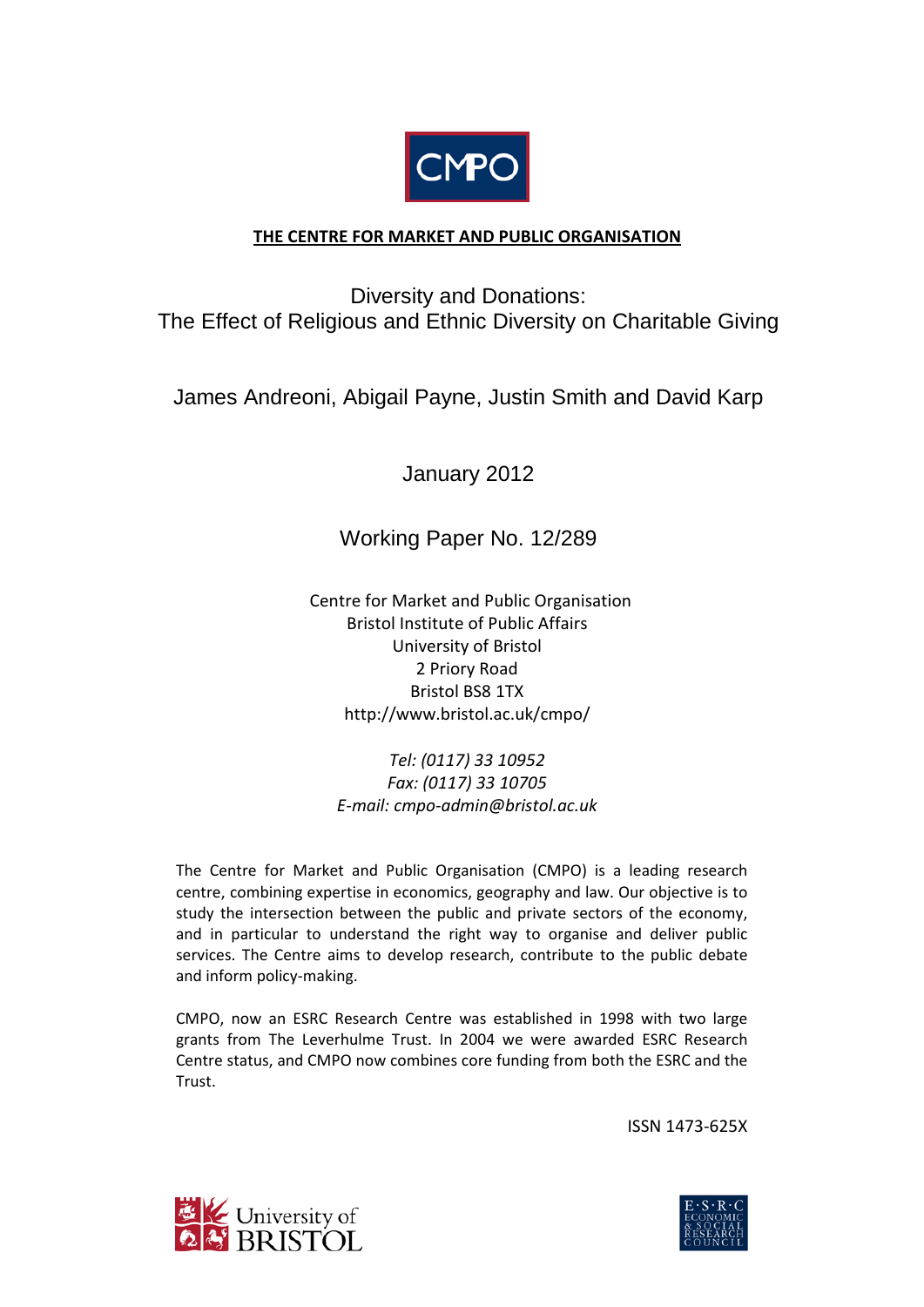# **Diversity and Donations:**

# **The Effect of Religious and Ethnic Diversity on Charitable Giving**

James Andreoni<sup>1</sup>, Abigail Payne<sup>2</sup>, Justin Smith<sup>3</sup> and David Karp<sup>4</sup>

*1 Department of Economics, University of California, San Diego 2 Department of Economics, McMaster University, and the Centre for Market and Public Organisation (CMPO), University of Bristol <sup>3</sup> Department of Economics, Wilfrid Laurier University <sup>4</sup> Department of Economics, McMaster University*

# January 2012

### **Abstract**

Using 10-year neighborhood-level panels derived from personal tax records in Canada, we find that local ethnic and religious diversity are inversely related to charitable donations. A 10 percentage point increase in ethnic diversity is associated with a 14% reduction in donations. The same increase in religious diversity implies 10% lower donations. The ethnic diversity effect is driven by nonminorities, especially in high income and low education areas. The religious diversity effect is driven by Catholics, especially in high income and high education areas. Interestingly, despite its depressive effect on dollars donated, diversity appears uncorrelated with the likelihood of giving.

**Keywords:** diversity, giving, charitable donations

**JEL Classification:** H41, R23, J11

# **Electronic version: www.bristol.ac.uk/cmpo/publications/papers/2012/wp289.pdf**

#### **Acknowledgements**

We acknowledge funding from the University of Manitoba, the Social Sciences and Humanities Research Council (SSHRC), and from the National Science Foundation.

# **Address for correspondence**

CMPO, Bristol Institute of Public Affairs University of Bristol 2 Priory Road Bristol BS8 1TX cmpo-admin@bristol.ac.uk www.bristol.ac.uk/cmpo/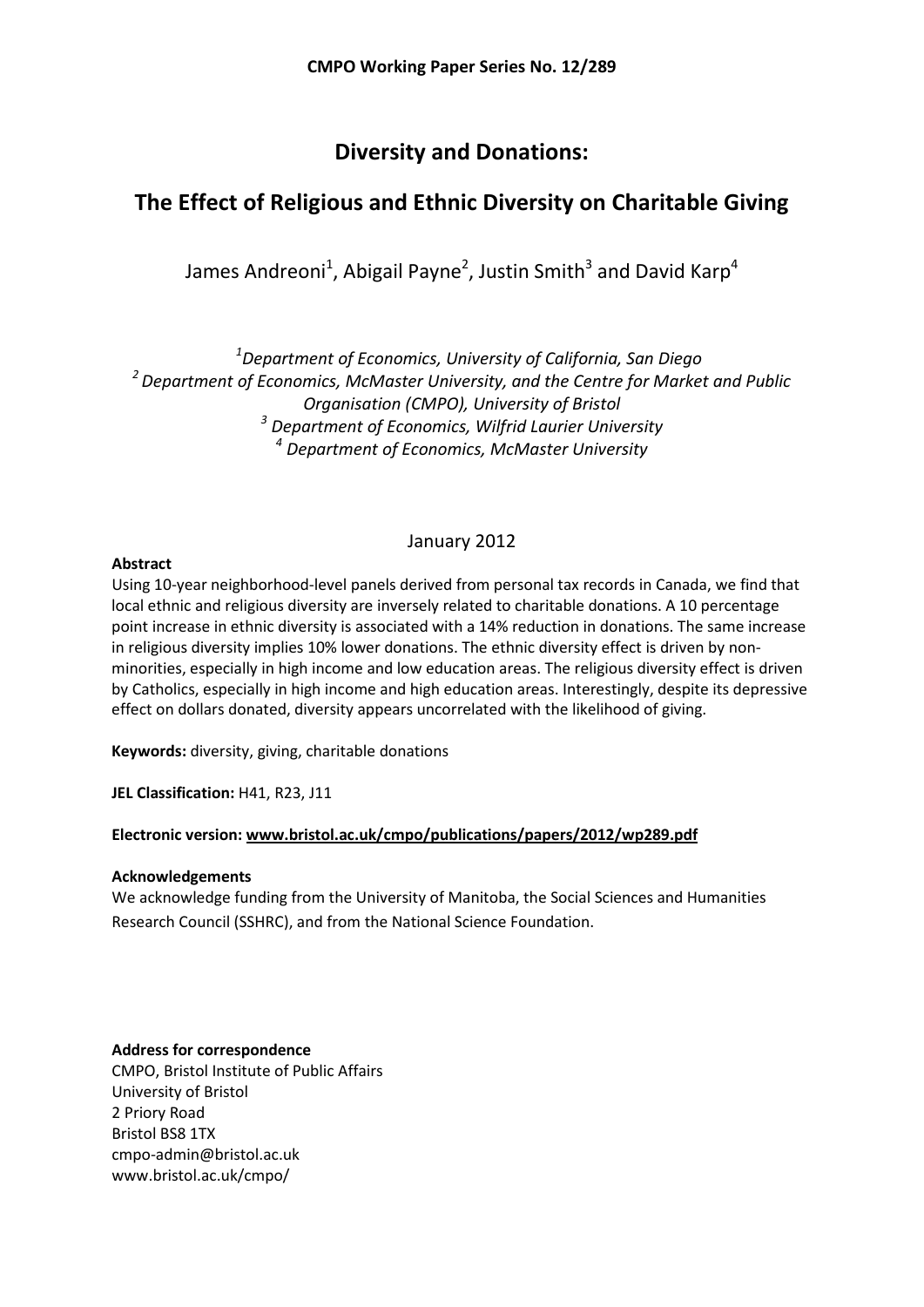#### **I - Introduction**

Diversity is increasingly a fact in urban centers across North America and Europe, and is often lauded as a virtue in and of itself. Recent research suggests, however, that despite other potential positive benefits, diversity appears to dilute support for publicly funded goods and services. Ethnically diverse communities appear to spend less on schools (Alesina, Baqir, Easterly, 1999 & 2000; Poterba, 1997, Goldin & Katz, 1999), less on roads and hospitals (Alesina, Baqir, Easterly, 1999 & 2000), and to have lower Census form completion rates (Vigdor, 2004).

Does a decrease in support for publicly provided goods indicate a similar decline in private provision of public goods, like local charitable services? Using standard models of group affiliation (Alesina and La Ferrara, 2000), the prediction is not clear. If people prefer to sort into social groups that are similar to themselves in terms of ethnicity, religion, or income, then increased diversity may mean that individuals are more likely to become increasingly willing to give to charitable causes that benefit their own group, such as local religious organizations or neighborhood food banks. Alternatively, if the charities are seen as helping those outside their group, then the same insular feelings that lead to less support for publicly provided goods may pervade attitudes toward giving to private charities as well.

We study the effect of ethnic and religious diversity on individuals' donations to private charities. We use aggregated data on charitable donations derived from Canadian tax records linked to Census data over 10 year time periods. Although Canada is small relative to the US, urban areas in Canada are actually an ideal place to study the effects of diversity. Canada is one of the world's most diverse nations. It actively promotes multiculturalism and is more open to immigration than most developed nations, and as a result has seen tremendous fluctuations in diversity over the sample period. Moreover, the frequency and specificity of the data makes it of much higher quality than data that could be analyzed from other developed countries, such as the United States.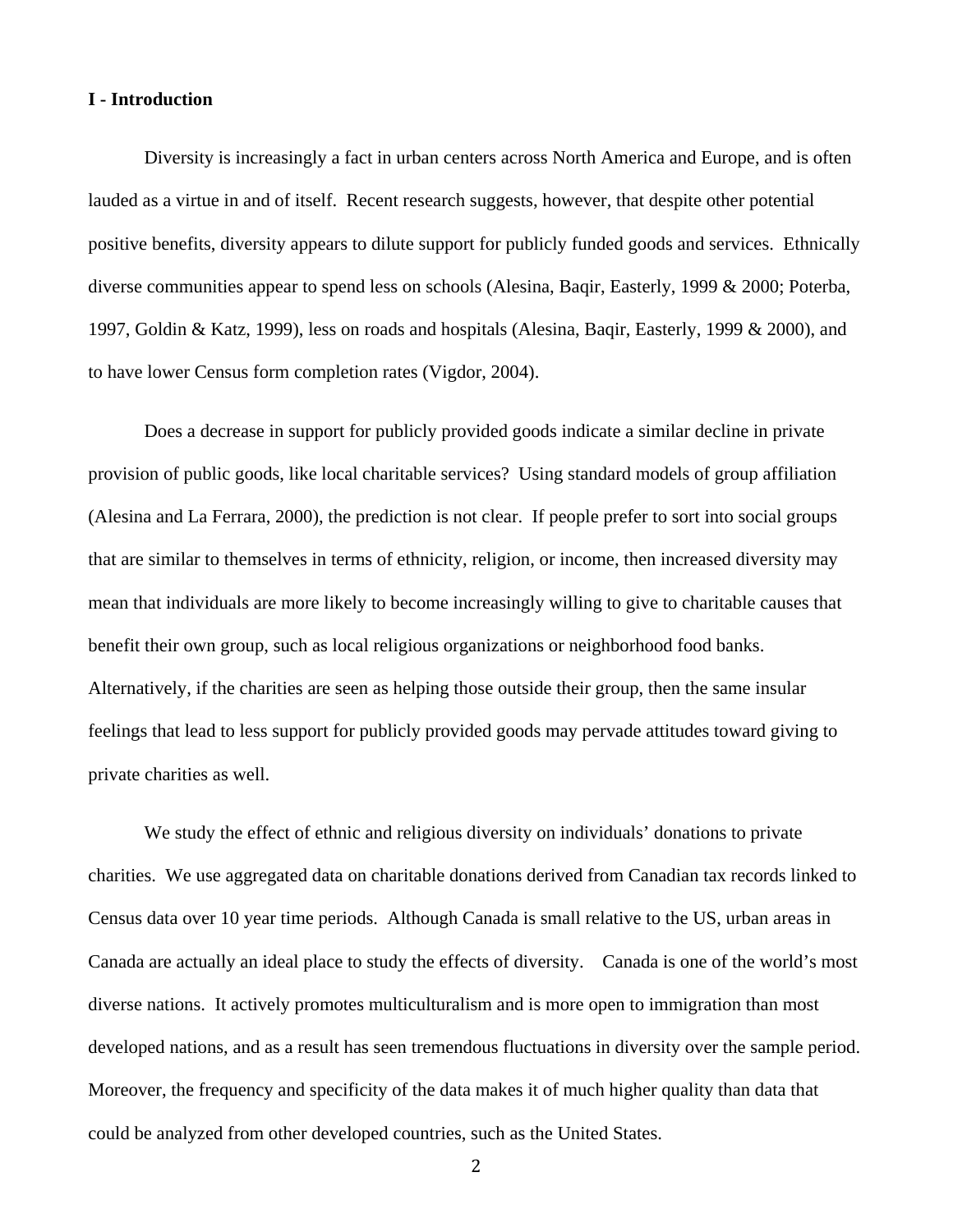Our empirical model is based on Vigdor (2002, 2004), where community-level regressions are an aggregated version of an individual-level model with donations modeled as a function of a person's own ethnic or religious group share of the population. The advantage of this approach is that we can make statements about average individual behavior even though we use aggregated data. Furthermore, as we show below it provides a natural motivation for using a Fragmentation Index (FI) to measure diversity. This measure is useful because it is widely used in the literature and also because it is easily interpreted as the probability that any two randomly-selected individuals in the community belong to different groups.

The average adult in our sample donates almost \$200 per year. We find that increasing the ethnic FI by 10 percentage points implies the average donation per adult falls by roughly \$27 per year, a 14% reduction. By contrast, we find no statistically significant relationship between changes in the ethnic FI and the fraction of households that make a donation. Ethnic diversity appears, therefore, to affect the intensive rather than extensive margin. Looking deeper into which groups drive this effect, we find that non-minorities contribute roughly \$92 more per adult when their group share increases by 10 percentage points in the community, and Blacks contribute \$390 more for the same increase in their group share. By contrast, East Asians contribute \$111 less per adult when their group share increases by 10 percentage points. Finally, the effects are strongest in high income and low education communities.

Turning to religious diversity, a 10 percentage point increase in the FI reduces contributions by about \$20 per adult per year, a 10% reduction, though this estimate is noisy. Catholics increase their donations by \$69 per adult when their share in the population rises by 10 percentage points. We again find no evidence that religious diversity affects the fraction of households that donate.

Our results indicate that the deleterious effects of diversity on public sector provision of goods extends to privately provided public goods. Increases in ethnic and religious diversity are related to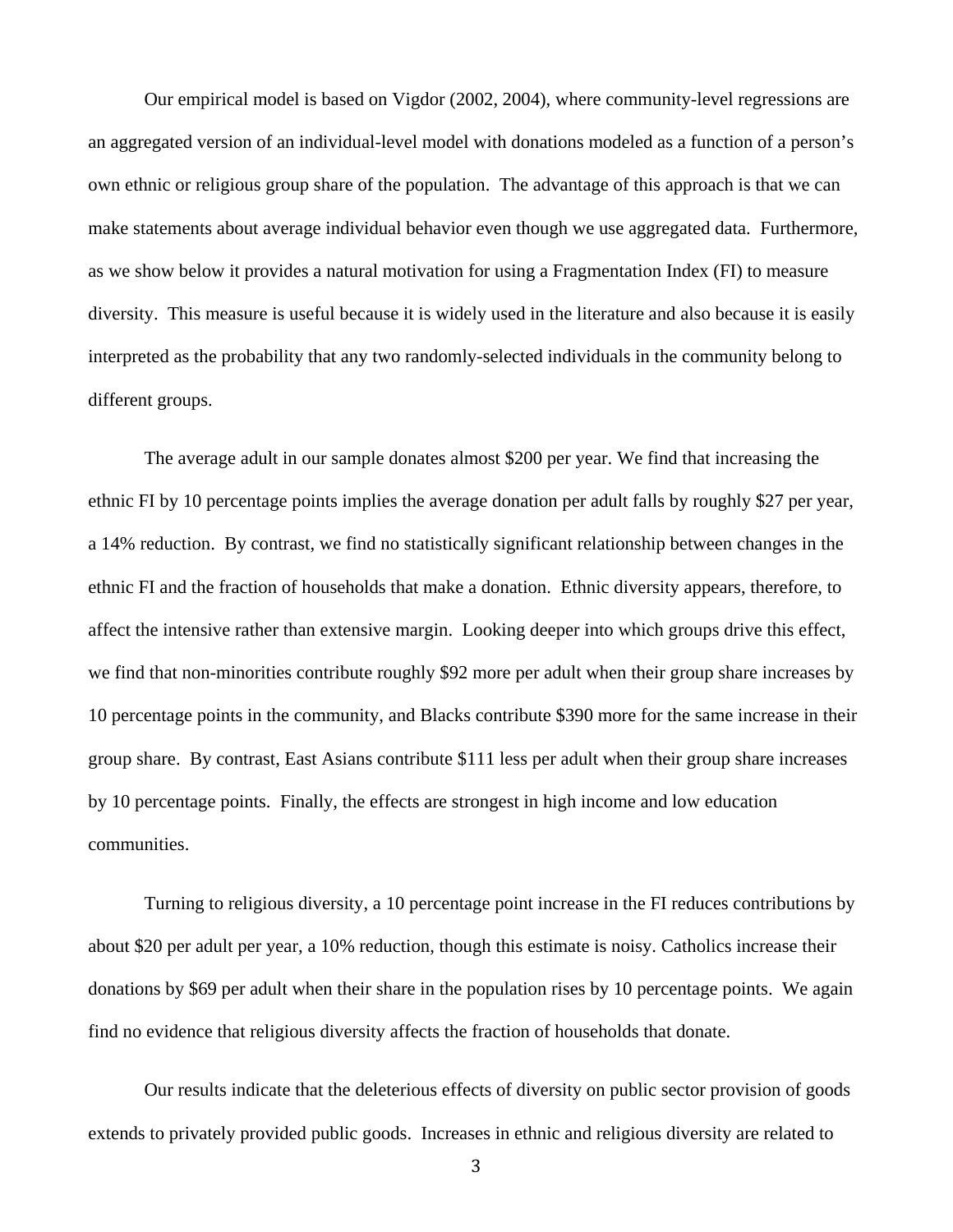significant declines in charitable giving in the urban Canadian areas in our sample. Over the ten years of our study, ethnic diversity increased by six percentage points, and religious diversity by four percentage points. Our estimates would suggest that, due to the negative effects of diversity on giving, the charities we study receive twelve percent less in donations. These results indicate a compounding of the adverse effects of diversity on the provision of public goods in a community. That is, not only is the public sector smaller in more diverse areas, but the privately provided substitutes for these services are also declining.

#### **II – Background**

Many studies on diversity focus on the relationship between diversity and the amount or distribution of public spending by governments or, more recently, on contributions or attitudes towards activities or goods that generate public benefits (See reviews by Alesina and La Ferrara, 2005, Stichnoth and Van der Straeten, 2009). The main conclusion from the literature is that diversity reduces publicly provided goods, both across countries and across communities within a country (mainly the United States). Ethnically diverse communities are found to spend less on schools (Alesina, Baqir, Easterly, 1999 & 2000; Poterba, 1997, Goldin & Katz, 1999), less on roads (Alesina, Baqir, Easterly, 1999 & 2000), and less on social programs in general as a fraction of GDP (Alesina, Glaeser, and Sacerdote, 2001). One exception is that Cutler et al. (1993) find that changes in state-level demographic characteristics have a negative effect on public spending, but at the county level the effect is positive.

A related literature also finds that diversity has a negative impact on individual behavior when there are public benefits involved. In racially or ethnically heterogeneous communities, involvement in social activities is lower (Alesina and La Ferrara, 2000), people are less likely to fill out census forms (Vigdor, 2004), they contribute less to schools through voluntary fundraising events (Miguel and Gugerty, 2005), and contribute less to community organizations (Okten and Osili, 2004). There are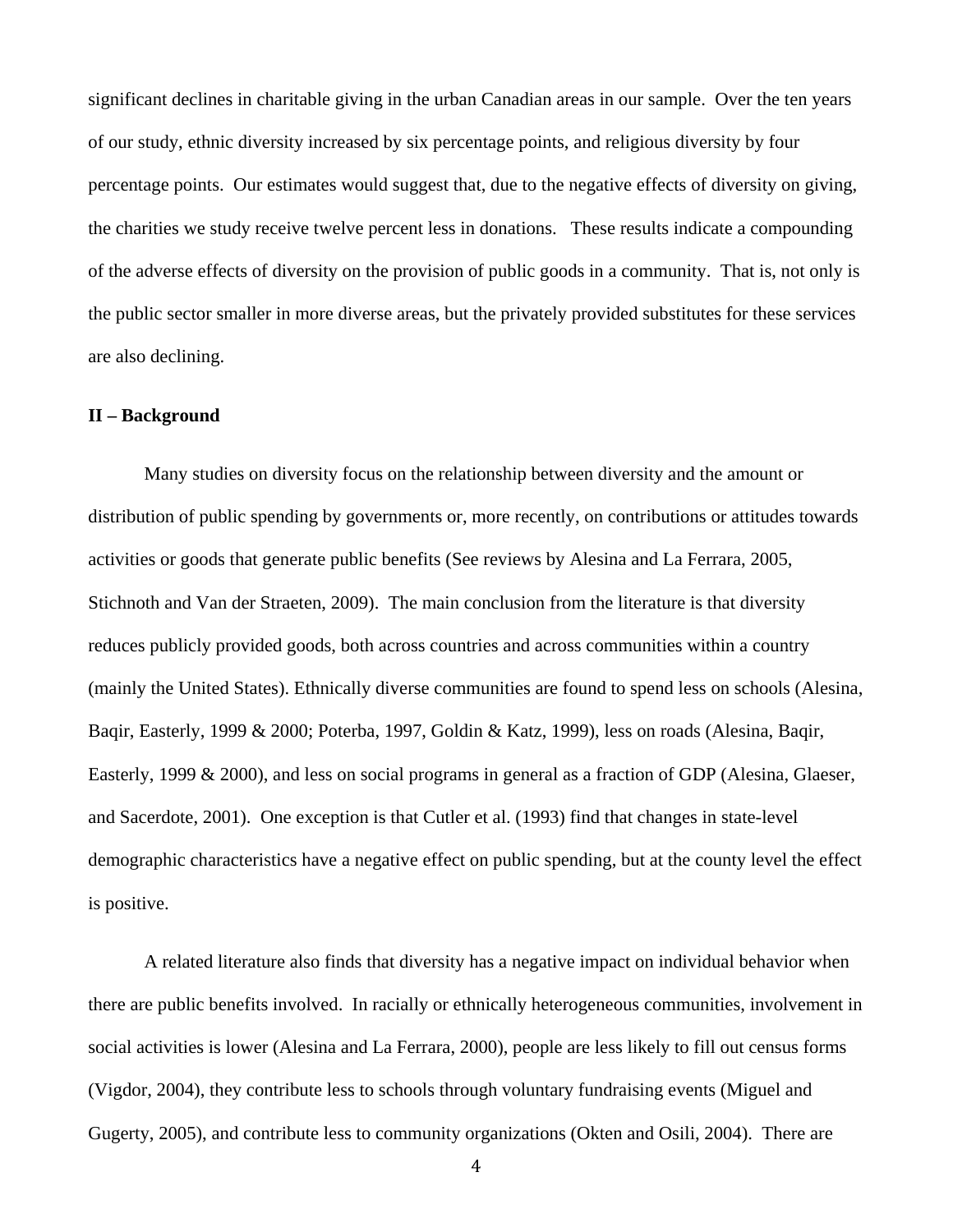several explanations offered for this effect. If different groups have different tastes or agendas for public spending, then this disagreement may make it more difficult to raise the funds necessary to provide those goods, and may make the goods themselves more costly<sup>1</sup> (such as multilingual education), and so overall provision is lower (Alesina et al. 1999). Other researchers have suggested that individuals may be less willing to contribute to a good with public benefits if those benefits accrue to other groups besides their own. There may be mistrust across groups (Alesina and La Ferrara, 2002, Fershtman and Gneezy, 2001) or pro-social within-group norms that are not easily enforceable across groups (Habyarimana et al., 2007).

Several studies focus specifically on the relationship between diversity and altruistic behavior. Hungerman (2009) finds evidence that charitable spending by all-white church congregations is more sensitive to increases in the percent of the local community that is Black compared to more diverse congregations. In an interesting contrast, Hungerman (2008) finds that government spending on charities is less likely to crowd out charitable spending by United Methodist Churches in more ethnically diverse communities. Experimental evidence by Fong and Luttmer (2009) shows that giving to Hurricane Katrina victims is higher when the giver and recipient have the same racial background, but there is no effect of race on the decision to give. In a different experiment, Fong and Luttmer (2011) found that while non-Black participants view Black individuals as less worthy of charity, it did not translate into less giving.

## **III – Empirical Strategy**

 

We are able to use our data to potentially draw shaper conclusions than prior studies. First, we are able to consider a broader set of charities than churches alone. Second, U.S.-based studies are

 $<sup>1</sup>$  A nice example from Jackson (2010) is a fragmented community where some individuals want to provide public education</sup> in one language, and other individuals want to provide it in another. It may be more costly to devise a system where education is delivered in multiple languages compared to a more homogeneous community that funds education in one language.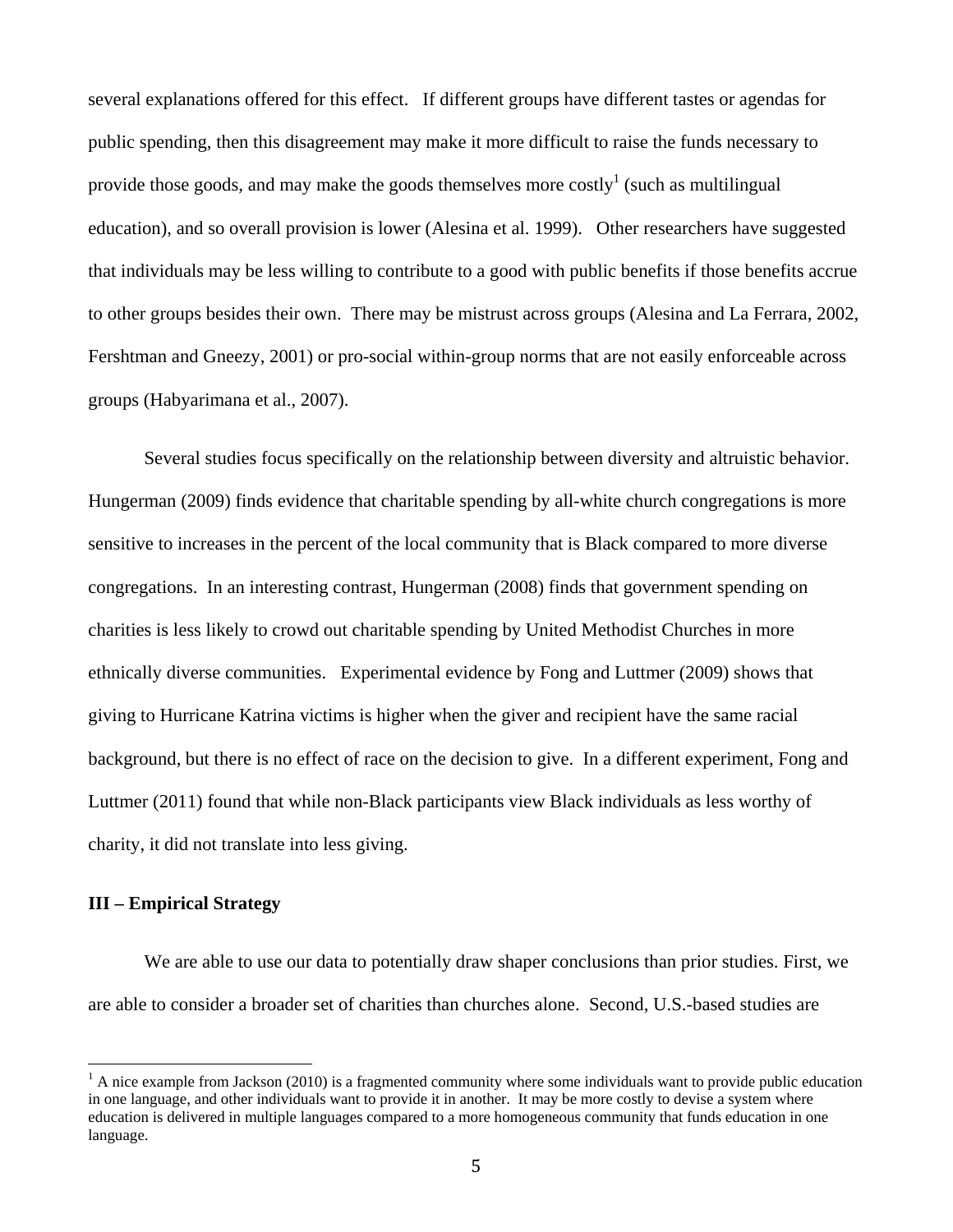limited by the racial categories available in the Census: Black, White, Hispanic, American Indian, and Asian/Pacific Islander. By contrast, the Canadian Census data have a broader set of groups available. Third, Canada collects very comprehensive religious affiliation in the Census every 10 years, whereas U.S. Census data has no measure for religion.

Our empirical analysis is based on Vigdor (2002, 2004), who builds a community-level model by aggregating an individual-level model. The main advantages of this exercise are that it provides a behavioral interpretation to the coefficients we get from the community-level model, and motivates the use of a Fragmentation Index (FI), which is the most common way to measure diversity.

 Suppose that the amount individual *i* in group *g* from community *c* at time *t* donates to charity depends on the fraction of the community members who are in the same group:

$$
domain_{igct} = \alpha_g + \beta_g share_{gct} + \delta x_{igct} + \theta z_{ct} + \varepsilon_{igct}
$$

where *donation<sub>igct</sub>* is an individual's donation to any charity in dollars, and *share<sub>gct</sub>* is the share of group *g* in the population in community *c* at time *t*. Vigdor (2002) calls  $\beta_g$  the within-group affinity, because it measures the extra amount a person is willing to donate when their group's share in the population increases. The coefficient  $\alpha_g$  measures each group's baseline contribution level. The variables in  $x_{i qct}$  are individual-level factors affecting donations, such as income, and  $z_{ct}$  are community-level factors that may or may not vary over time.

Aggregating to the community-year level, we get

$$
\overline{donation}_{ct} = \sum_{g=1}^{G} \alpha_g share_{gct} + \sum_{g=1}^{G} \beta_g share_{gct}^2 + \delta \bar{x}_{ct} + \theta z_{ct} + \bar{\varepsilon}_{ct}.
$$

The overbars indicate community-level weighted averages at time *t*, where the weights are the group shares in the community. In the aggregate, community-level donations are a function of the shares and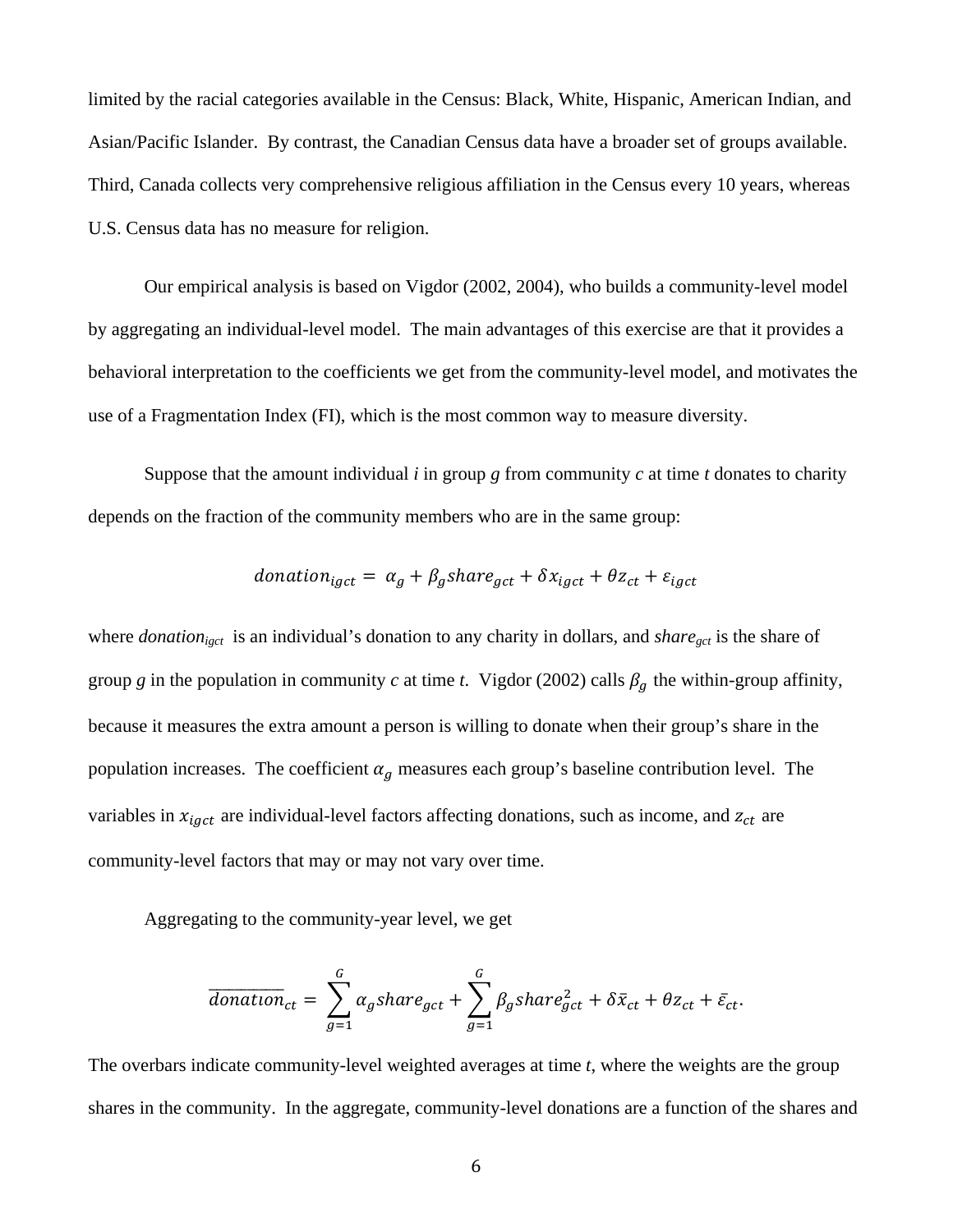the squared shares, where the baseline and affinity effects are the coefficients on those shares. Use of the FI as a regressor is motivated by restricting all of the squared shares to have the same effect,

$$
\overline{donation}_{ct} = \sum_{g=1}^{G} \alpha_g share_{gct} + \beta \sum_{g=1}^{G} share_{gct}^2 + \delta \bar{x}_{ct} + \theta z_{ct} + \bar{\varepsilon}_{ct}
$$

The FI is  $1 - (\sum_{g=1}^{G} share_{gct}^2)$ , so we can interpret –  $\beta$  as the effect of increasing heterogeneity on donations. It measures the average effect of the individual squared shares. In practice, we estimate models with and without the restriction that the squared shares have the same effect. In the regressions where we restrict the coefficients on the squared shares to be the same we will use the FI as the main independent variable (rather than the sum of the squared shares) for interpretation purposes. Note that because aggregation creates heteroskedastic errors, we use standard errors that are heteroskedasticity robust and clustered at the community level.<sup>2</sup>

We control for the time varying factors in  $\bar{x}_{ct}$  and  $z_{ct}$  using data from the Census on the variables most likely to be related to donations (discussed below). Additionally, we control for timeinvariant community factors in  $z_{ct}$  with a set of community-level fixed effects. Our identifying restrictions, therefore, are that the controls account for all time-varying factors that are related to both diversity and donations, and any remaining unobservable measures are controlled adequately through community-level fixed effects. For example there may be fundamental unobservable differences between neighborhoods in Toronto and Kitchener in terms of both their diversity and charitable nature that do not change over time; the fixed effects will control for these differences. One remaining issue for identification is sorting across neighborhoods. Since our use of community fixed effects should absorb most of the effects of sorting, we can maintain identification as long as there is no significant migration based on charitableness of communities during our sample period. In particular, if more

<sup>&</sup>lt;sup>2</sup> Also note that all regressions are weighted by the adult population size.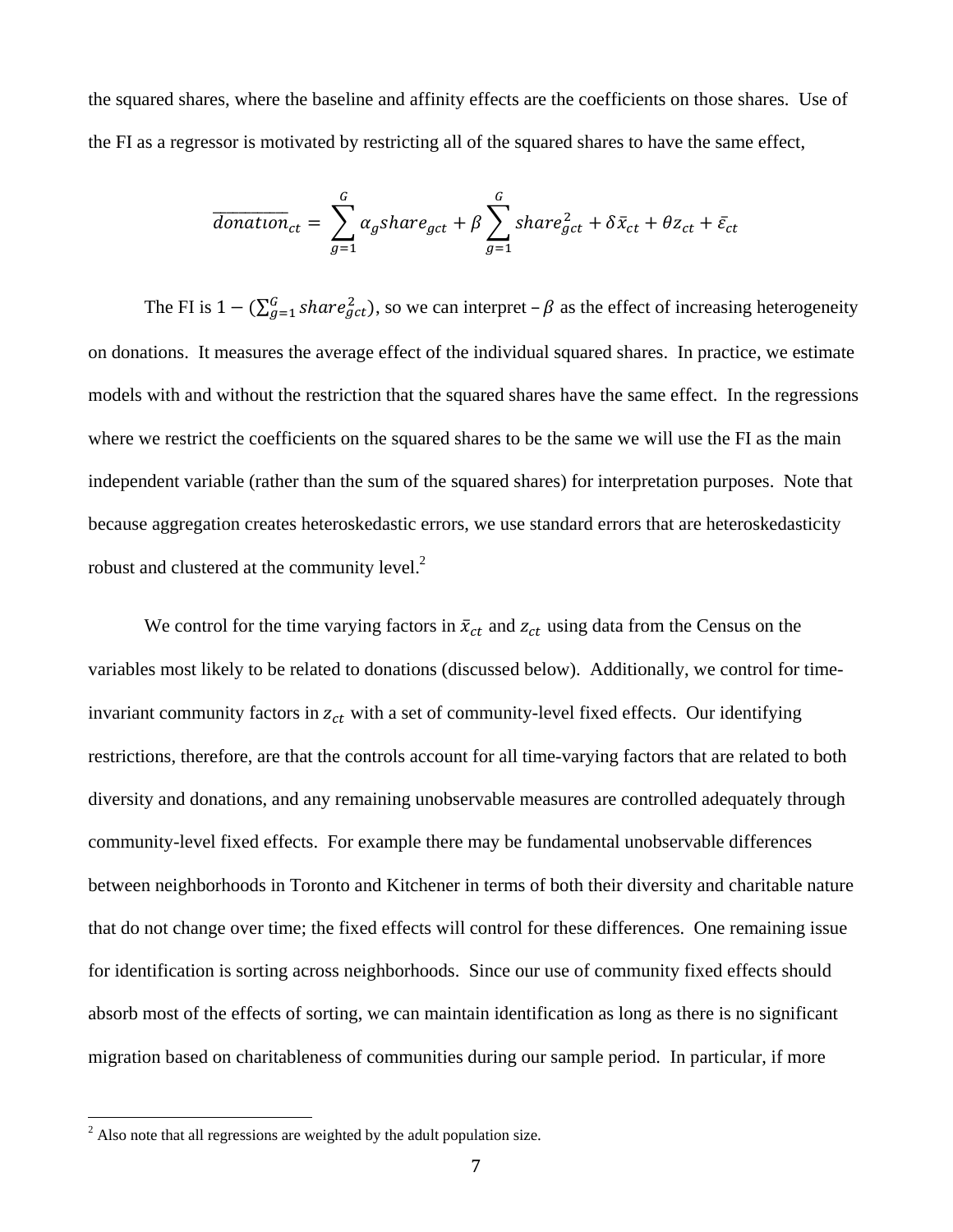charitable communities attract more diverse populations, then or estimates will be biased toward finding a positive relationship between diversity and donations. As we show later, this is a minor concern as the data does not suggest migration of this sort.

## **IV – Data**

In this section we report the sources of our data, how we selected the sample for analysis, and provide summary statistics for the observations we analyze.

# **IV.A – Data Description**

Data on donations come from the Summary of Charitable Donors, produced by Statistics Canada. The dataset contains information on yearly total amounts contributed by residential households, and number of contributors to charity aggregated to the Forward Sortation Area (FSA) level (discussed below) from individual tax records.<sup>3</sup> Data at this level of aggregation are only available for FSAs in urban areas.<sup>4</sup> We extract information on total amount contributed and total number of contributors to registered charities for tax years 1991-2006. Registered charities include regular charitable organizations providing any type of service, but also amateur athletic organizations, universities inside and outside of Canada, tax exempt housing corporations in Canada, municipalities, the United Nations, and charities outside of Canada that have been given a gift by the Government of Canada (Statistics Canada, 2007).

 $3$  Specifically, information is based on line 340 of T1 federal tax forms.

<sup>&</sup>lt;sup>4</sup> Statistics Canada produces the charitable donors data in such a way that users can aggregate to different levels, including the city level. Because some FSAs straddle city borders, sometimes our data splits an FSA's observation between all cities within its border in a given year. In creating our sample, we simply added the donations across cities within an FSA boundary in a given year. It is possible, however, that if a city within an FSA is very small, Statistics Canada could have suppressed its data. To check whether the results were robust to excluding these areas, we reran all regressions eliminating FSAs that straddled city borders (about 20% of the observations), and the results were very similar to those presented in the manuscript. One notable exception is that the coefficient on the Religion Fragmentation Index in Table IX becomes statistically significant, at roughly the same magnitude.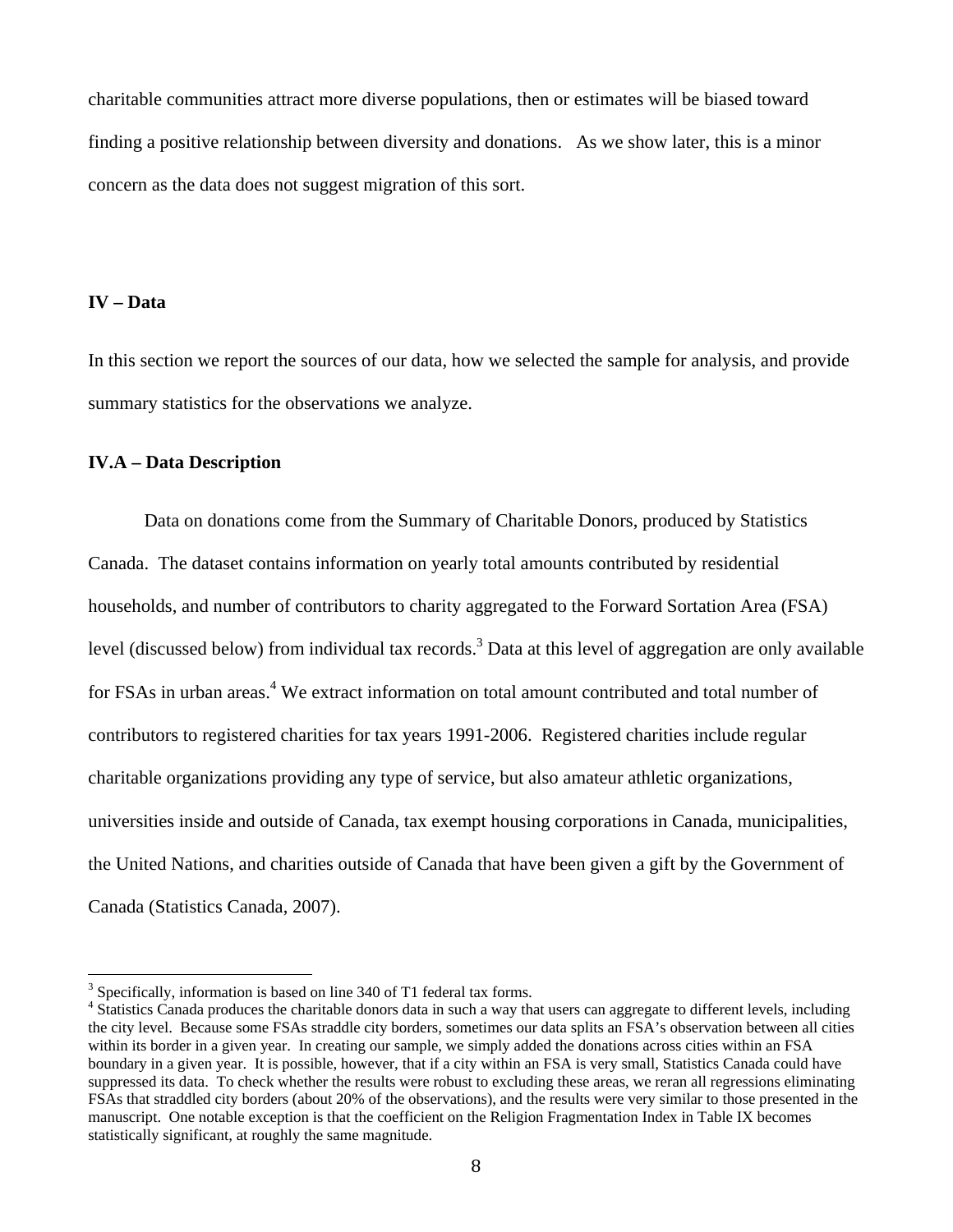From these data we create our two main outcome variables. First is the *average donation per adult*, which we compute by dividing total donations by the adult  $(15+)$  population in each year.<sup>5</sup> We also divide number of charitable donors by the number of households to create our second outcome, the *fraction of households who donate*. We divide by the number of households instead of the number of individuals because of the tax treatment of charitable donations. Charity tax credits are transferrable between spouses. Because the tax credit rates jump substantially after passing a monetary threshold, it is most likely the case that one spouse claims all of the tax credits and the other spouse claims none.<sup>6</sup> We therefore expect, as far as tax records are concerned, the number of donors more accurately reflects the total number of households who donate, rather than the number of individuals.

There are several unique features of donations data based on tax records. First, we cannot identify the charity to which donations have been made. For example, donating to an arts organization is equivalent to donating to a food bank or a church. This could be problematic if some types of donations are sensitive to community composition and others are not. Donations also include those made to large, international organizations, which again may not be sensitive to the composition of a local community.

 Second, because data on donations are based on tax records, only donations reported on an individual's tax return are counted, and only for individuals who file a tax return. According to documentation accompanying the charitable donors' data, 66% of Canadians filed taxes in 1991, which climbed to 74% in 2006. This may not be a substantial issue, however, because of the tax treatment of donations discussed above: some individuals who do not file a tax return may have a spouse who does,

 $<sup>5</sup>$  In dividing total contributions derived from tax records by a measure of the adult population, we assume that people who</sup> do not file a tax return have a contribution of zero. Alternatively, this measure could simply be interpreted as tax-receipted donations per person.

<sup>&</sup>lt;sup>6</sup> This is especially true if one spouse earns no income as the tax credit is non-refundable. The threshold levels and rates vary over time. The thresholds are in the \$200 to \$250 range, the rate below the threshold is around 15%-17%, and the tax credit rate roughly doubles for all dollars above the threshold.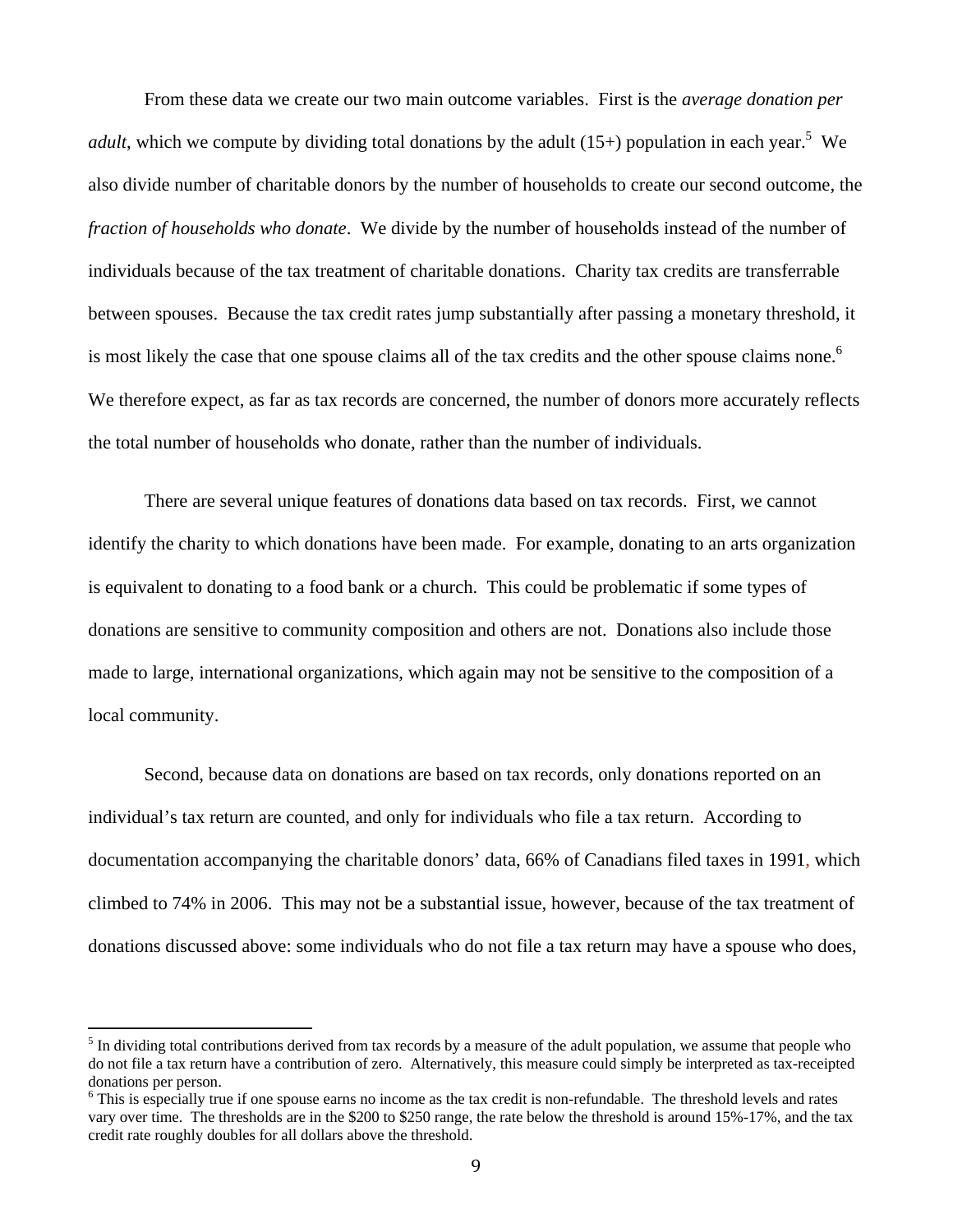and that spouse may claim the donation on his/her tax return. We are, therefore, likely picking up more donations than the rate of filing might suggest.<sup>7</sup>

We link data on donations to variables from the 1991, 1996, 2001, and 2006 Census of Canada aggregated to the FSA level. Statistics Canada collects data on a small number of variables such as basic population counts and gender from 100% of the population (the "short form"), and other more detailed information using a mandatory 20% sample (the "long form").<sup>8</sup> Data on ethnic groups, collected through the long form, is based on an individual's "visible minority" status, which assigns people to one of twelve groups based mainly on skin tone. Because some groups are quite small, we regroup individuals into the following categories: Black, East/Southeast Asian, South Asian, Arab/West Asian, Latin American, Other, and not-visible-minority.<sup>9</sup> Religious groups, also collected on the long form, contain a much larger number of disaggregated categories, which we regroup for the same reasons into: Catholic, Christian (other than Catholic), Jewish, Muslim, Other, and not religious.<sup>10</sup> Data for visible minorities are available in the 1996, 2001, and 2006 Censuses, and data for religious groups are available for 1991 and 2001.

 We draw all of our control measures from the Census. These include household income, family structure, education, external and internal residential mobility, unemployment, population distribution, language, housing stock, house values, home ownership, and rent. All controls are listed in Table I.

 $7$  We also control for the fraction of the population that files taxes in all regressions, to make sure we are comparing communities with similar filing rates.

 $8$  Note, however, that in 2011 the long form portion of the Census was replaced with a voluntary survey of 30% of the

population called the National Household Survey. The short form remains mandatory.<br><sup>9</sup> The groups available in the Census are: Chinese, South Asian, Black, Filipino, Latin American, Southeast Asian, Arab, West Asian, Korean, Japanese, Visible Minority Not Included Elsewhere, and Multiple Visible Minority. Individuals who report multiple visible minority groups or are not included elsewhere are sorted into the "other" group. Non-visibleminorities include Aboriginal peoples.

 $10$  The groups are: Catholic ,United, Anglican, Presbyterian, Baptist, Lutheran, Pentecostal, Reform, Orthodox, Jehovah's Witness, Mennonite, Salvation Army, Mormon, Other Christian, Jewish, Muslim, Buddhist, Hindu, Sikh, Other, and No Religion.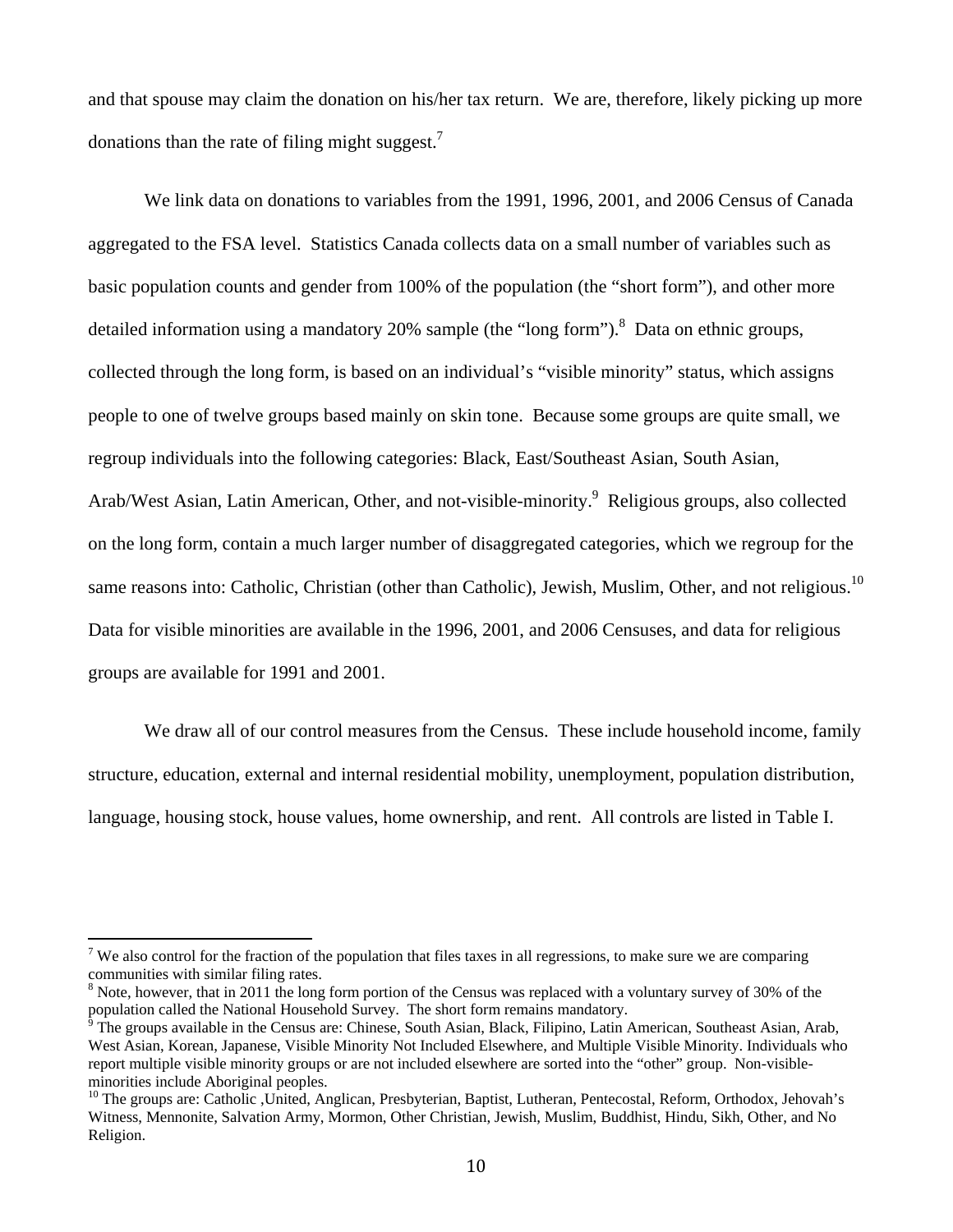Our data are aggregated to the FSA level, which is a relatively small geographic space used to delineate postal routes. An FSA is the first three characters of the 6-digit Canadian postal code, where the first identifies the province (in most cases) and the second identifies the area as urban or rural. There are roughly 1,600 FSAs across Canada, and each is a relatively stable geographic area containing only 7,000 households on average. FSAs in rural locations tend to occupy large areas, while those in urban areas can be very small. Though they are generally stable, some FSAs do change boundaries over time. This occurs mostly where an urban FSA is created out of part of a rural FSA, but urban FSA are occasionally, though seldom, split into 2 or more urban FSAs. We refer to these as emerging FSAs. Our solution to this was to regroup emerging FSAs back into their old boundaries, and use those boundaries for all years. A detailed explanation of this procedure is available in Appendix B.<sup>11</sup>

#### **IV.B – Sample**

 

 Our sample universe consists of all urban FSAs between 1991 and 2006, the years when both donations and Census data are available.<sup>12</sup> There are 19,668 FSA-year observations over that time period, or 1,269 FSAs. From this universe, we drop 1,159 observations (5.9%) where one of the key Census measures contained missing data; 1,048 further observations (5.3%) from FSAs that are missing donations data in one of the Census years; a final 353 observations (1.8%) that do not have a link to Census data in at least one year. After these exclusions, we are left with 17,108 FSA-year observations on charitable donations. Finally, a small number of emerging FSAs were regrouped with other urban FSAs, leaving a final sample of 17,071 FSA-year observations.

 Because Census data are only available in 1991, 1996, 2001, and 2006, whereas donations data are available for all years, we linearly interpolate Census measures between Census years. Visible

<sup>&</sup>lt;sup>11</sup> For example, splitting an urban FSA into two but maintaining the same label for one of them, we might observe what appears to be large population drops or changes in other variables. But, this would simply be a product of redrawing boundaries. By regrouping FSAs back into their own boundaries, we avoid such issues.

 $12$  This sample restriction also excludes FSAs that were regrouped back into rural FSAs, as explained in Appendix B.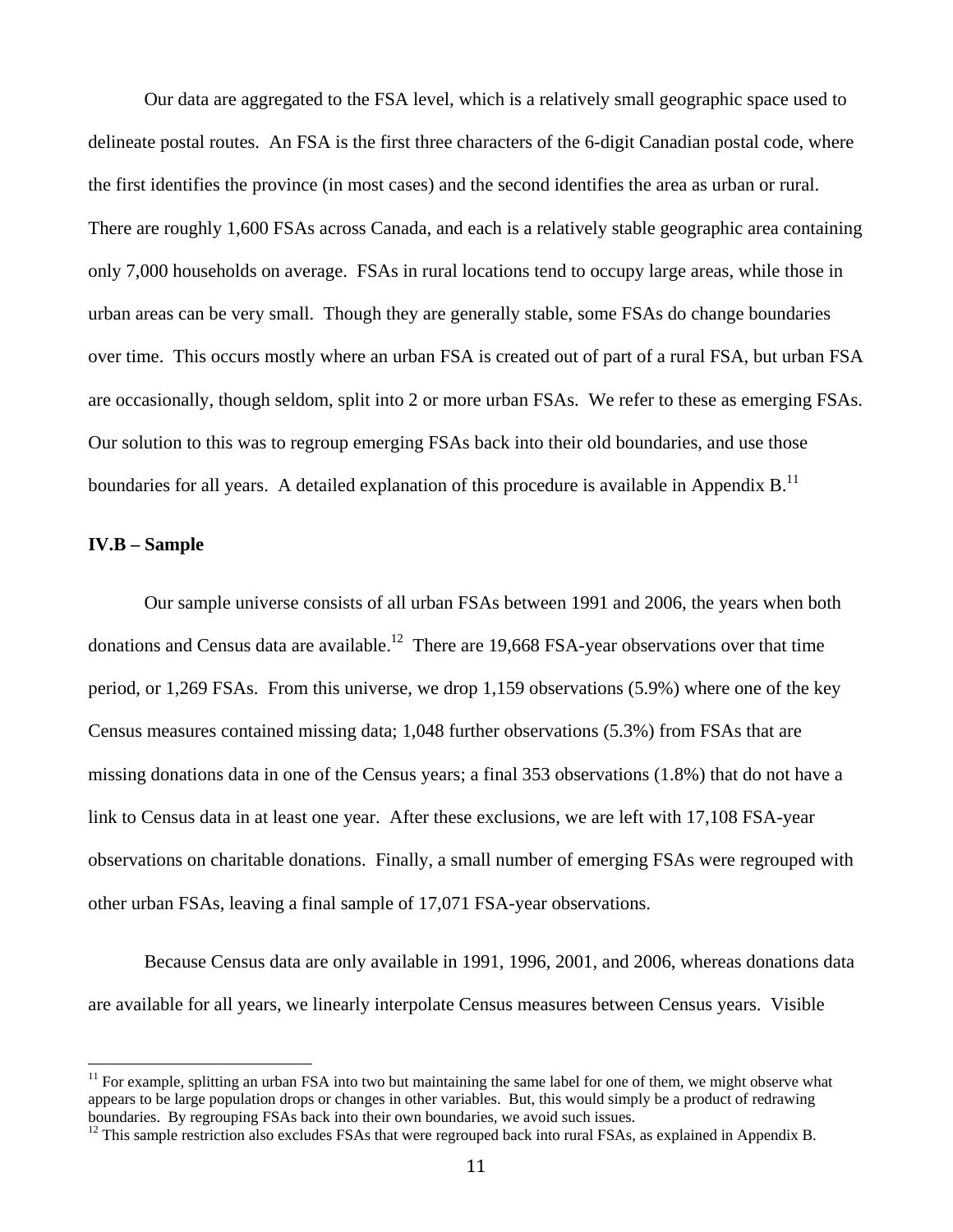minority information was not collected in 1991, so we therefore do not interpolate this measure between 1991 and 1996. Likewise, religion information was not collected in 1996 or 2006, so we do not interpolate between 2001 and 2006 for this measure. Because visible minority and religion data do not fully overlap, we use different samples to analyze ethnic and religious diversity. To study ethnic diversity, we use 12,056 FSA-year observations between 1996 and 2006. To study religious diversity, we use 11,033 FSA-year observations between 1991 and 2001.

#### **IV.C - Summary Statistics**

In Table I, Panel A, we present means of donation-related variables. Average donations per adult (converted to constant year 2000 Canadian Dollars) increased by 79% between 1991 and 2006, with most of the growth occurring between 1996-2006. On the other hand, the fraction of households who make any donation falls by roughly 8 percentage points over the same period.

In Table I, Panel B, we summarize Census information. Our key measure of diversity is the FI, which measures the probability that any two randomly selected individuals are in different groups. In 1996 there was on average a 22% chance of two people being from different visible minority groups, which climbs to 28% by 2006. There is much more diversity among religious groups: in 1991 there was a 53% chance on average that individuals belong to different religious groups, which rose to 57% by 2001. While the baseline level of diversity is much higher in terms of religion, growth in diversity is higher in terms of visible minority status.

We also present statistics showing changes over time in control measures that are related to diversity and donations. Some noteworthy changes are that average household income grows by roughly \$5600, the fraction of the population who are immigrants grows by 4 percentage points, the fraction with a university education grows by 7 percentage points, and housing value grows by roughly \$56,000.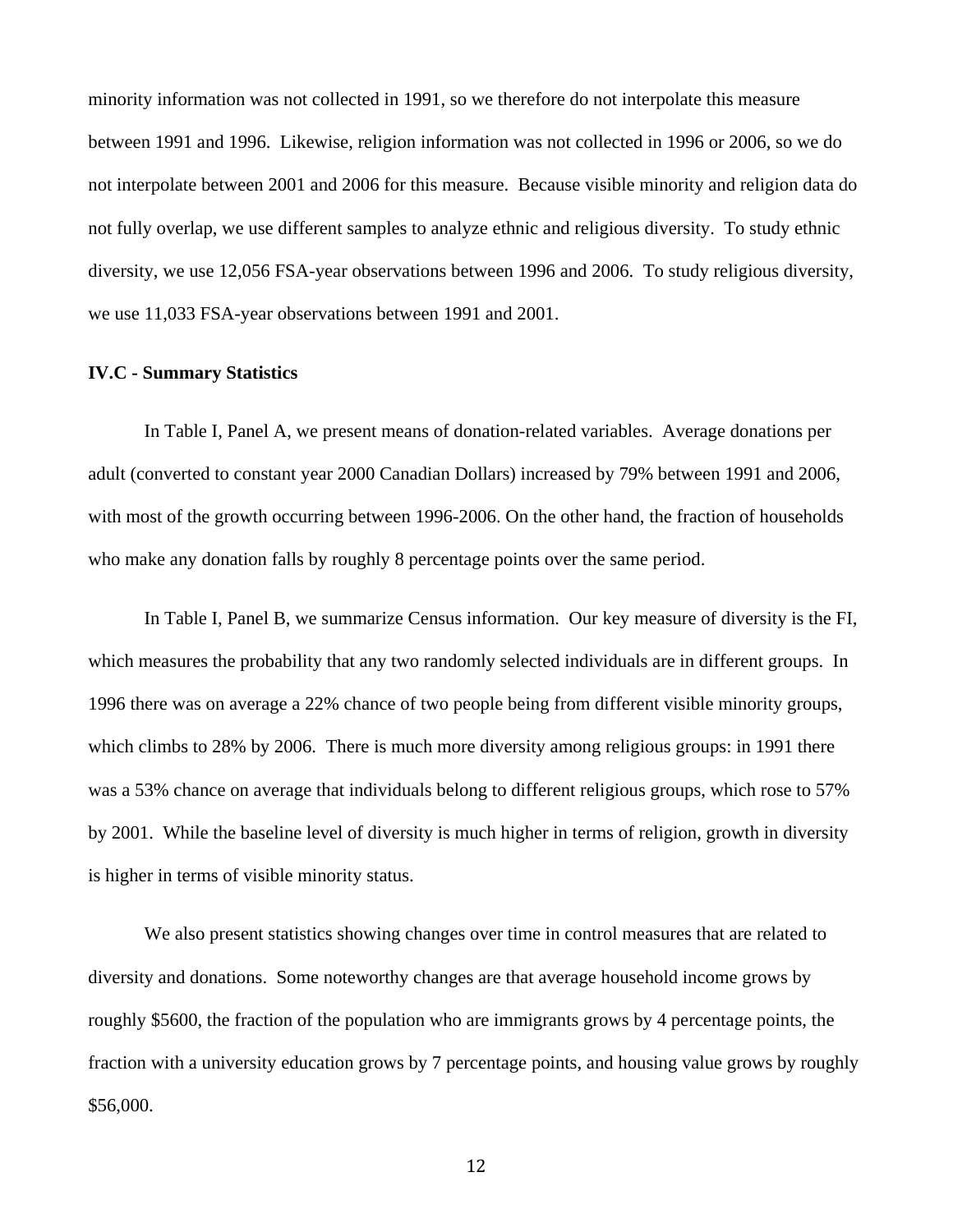In Table II we take a closer look at the distribution of donations and diversity. In Panel A, we report the overall distribution of each variable, pooling together FSAs over time. The overall mean level of donations is roughly \$205 and is quite variable, with the  $10<sup>th</sup>$  percentile average donation of about \$55, and the 90<sup>th</sup> percentile of \$364. The visible minority FI standard deviation of 0.218 is roughly the size of its mean, 0.254. Religious FI has a slightly smaller standard deviation, but it is less than half the size of its mean.

Panels B and C of Table II examine the distributions of these variables between and within FSAs. It is clear from comparing Panels B and C to Panel A that there is substantial variation between communities. The within-FSA standard deviations are much smaller than the between-FSA standard deviations. It is also interesting, but perhaps not surprising given the short period of our sample, that the diversity measures in do not show a large amount of variation over time.

To help visualize diversity in Canada, Figure I shows the spatial distribution of ethnic diversity in the Golden Horseshoe (the populated area around Lake Ontario, including Toronto).<sup>13</sup> Prior to compiling the Figure, we grouped all FSAs into quintiles based on their FI, and represented by the different colors. The delineated areas in the Figure are FSAs, and darker shades of yellow represent more diverse areas. The most diverse communities are those located near Toronto; as one moves farther away from the Greater Toronto Area (GTA), communities become more homogeneous. In similar maps not reported, for other cities we do notice variance in this pattern across city size and geographic location in Canada.

In Table III we present data on the demographic shifts over time. Recall that the FI is the sum of the squared visible minority or religion shares. Panel A shows baseline shares in 1996 and the change in the shares over 10 years for visible minority groups. Clearly the largest group is non-visibleminorities with an 85.47% share. East/Southeast Asian is the next largest with 6.43%. South Asians

<sup>&</sup>lt;sup>13</sup> To save space we only present this Figure for ethnic diversity. Graphs for religious diversity are available upon request.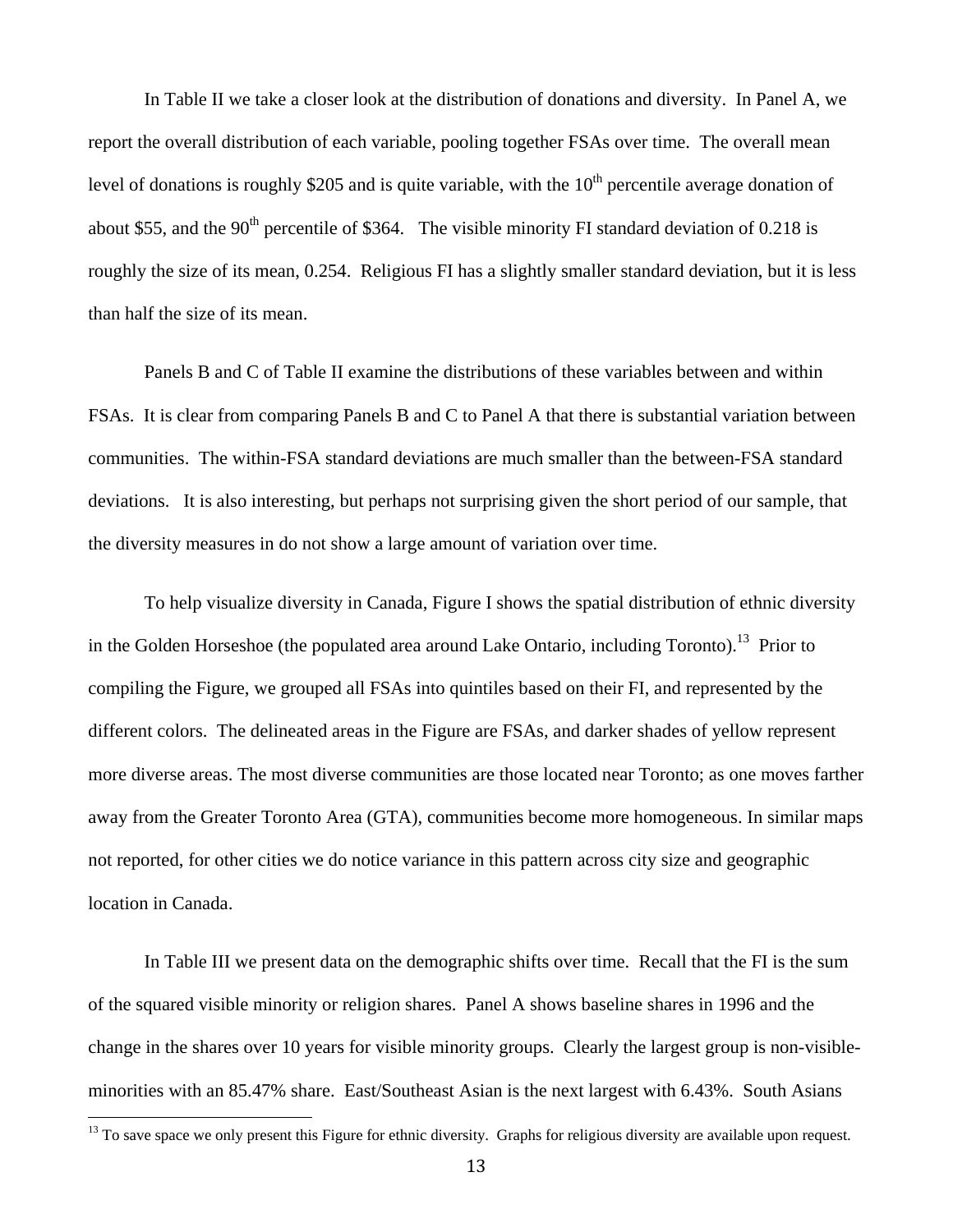are roughly 3% of the population, Blacks are 2.6%, and other groups are smaller. The largest visible minority groups are also the fastest growing: the East/Southeast Asian group increases its population share by roughly 32%, and the South Asians increase their share by about 67%. Column 3 reports how many of the FSAs in the sample experience growth in each of the groups listed. Generally speaking, about 60% to 70% of FSAs in the sample have growing visible minority shares. Offsetting this growth is a shrinking non-visible-minority group: they lose 5.6% of their share and only 12.5% of FSAs see growth in this group over time.

Religious groups do not move as uniformly. Catholics are the largest group with 45% of the population in 1991, which shrinks slightly over the subsequent 10 years. Combined, all other Christian religions make up 35.76% of the population in 1991, which also shrinks over time. On the other hand, individuals claiming no religion, who comprise 13.72% of the population in 1991, increase their share over time. Perhaps the most telling statistic is that 91.03% of all FSAs in the sample increase their share of individuals reporting no religion.

Table IV presents the mean relationship between diversity and donations. The first three columns break up the visible minority FI into three quantiles and recomputes the means from Table I. We see donations are higher and more people donate in more ethnically diverse FSAs. A similar pattern is observed in columns 4-6, which separate the data by religious diversity. However, changes in means of the other variables across the quantiles suggest that this may not be a causal relationship, in particular because income is also higher in diverse neighborhoods. What is likely the case here is that more diverse neighborhoods are also the major urban centers like Toronto, Montreal, and Vancouver, which will have more diverse and wealthier populations. We control for these factors in the regression analysis below.

### **V – Results**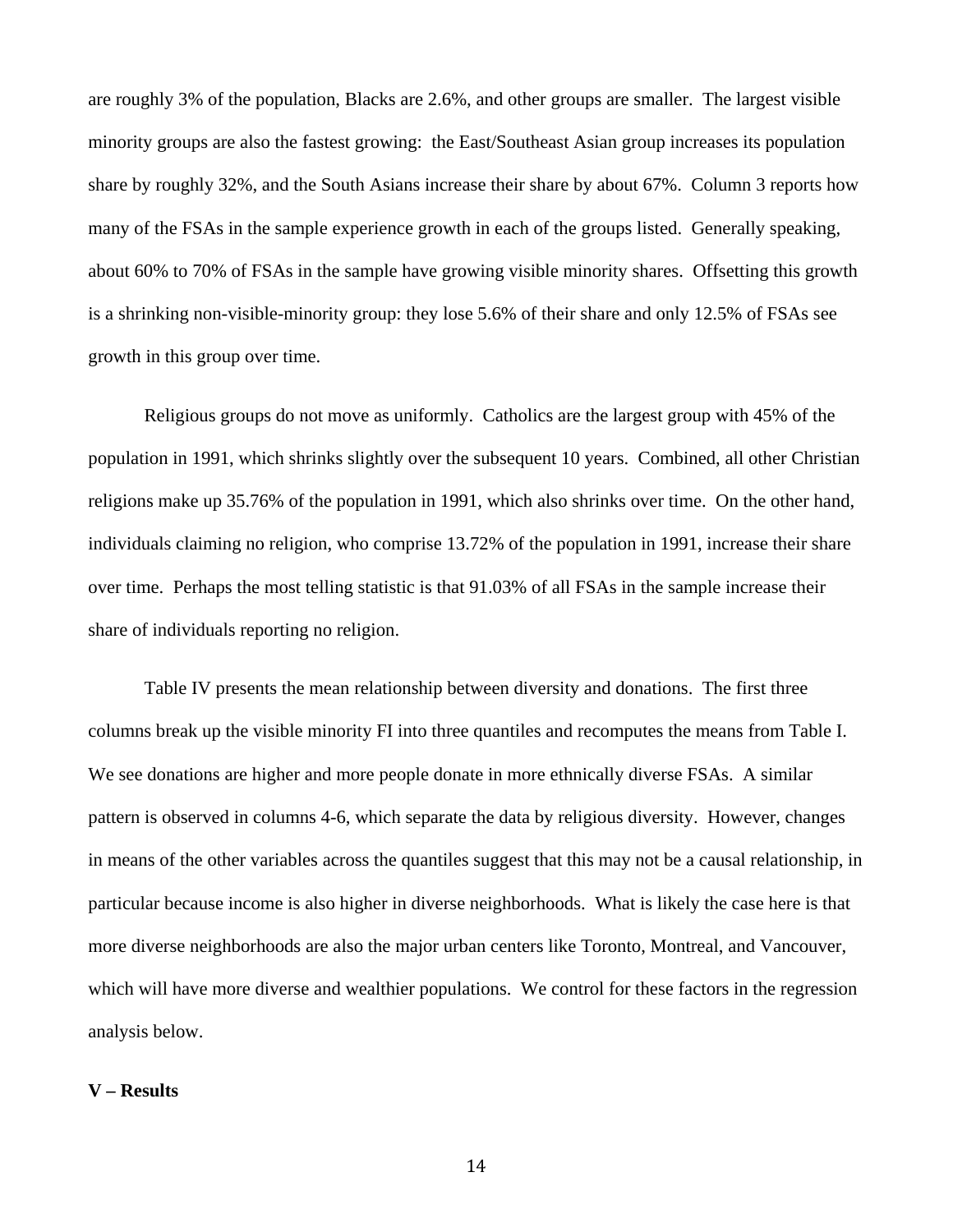In next two subsections we first look at ethnic diversity, then religious diversity, both using the Fragmentation Index of diversity. In the third subsection we reconsider these results with a different index meant to capture concentration or polarization of communities.

#### **V.A – Ethnic Diversity**

In Table V we present regressions of average donations on diversity using various specifications that add increasing amounts of control variables, and then use squared shares instead of the FI. Column 1 is a simple OLS regression of donations on visible minority FI without controls (except year effects), which we use a baseline for comparison. As we saw in the summary statistics, there is a positive relationship between diversity and donations in this simple regression. The coefficient on FI measures the effect of moving from complete homogeneity ( $FI = 0$ ) to complete heterogeneity ( $FI = 1$ ). Column 2 adds a set of control variables from the Census; this changes the sign of the coefficient from positive to negative. Our preferred specification is in column 3, which adds FSA fixed effects to the control measures in the previous specification. Estimates from this specification imply that an increasing of 0.1 in the FI visible minority diversity measure lowers the average donation per adult by about \$27 (that is, 271.02 times 0.1). This represents a 14 percent drop in average donations per adult, which we consider to be a substantial effect. To put this into perspective between 1996 and 2006 ethnic diversity in Canada increased by 0.06 points, which our results suggests lowered giving in urban areas by eight percent.

In column 4, we generalize the specification to allow the squared shares to enter separately into the regression. These coefficients are interpreted as the change in a particular group's willingness to donate when the share of its own group in the population increases from zero to 100%. Identifying the squared shares separately is more difficult when using fixed effects since, as the summary statistics suggested, they do not vary substantially over time. For this reason, few of these coefficients are statistically significant. Two notable exceptions are that an increase of 10 percentage points in the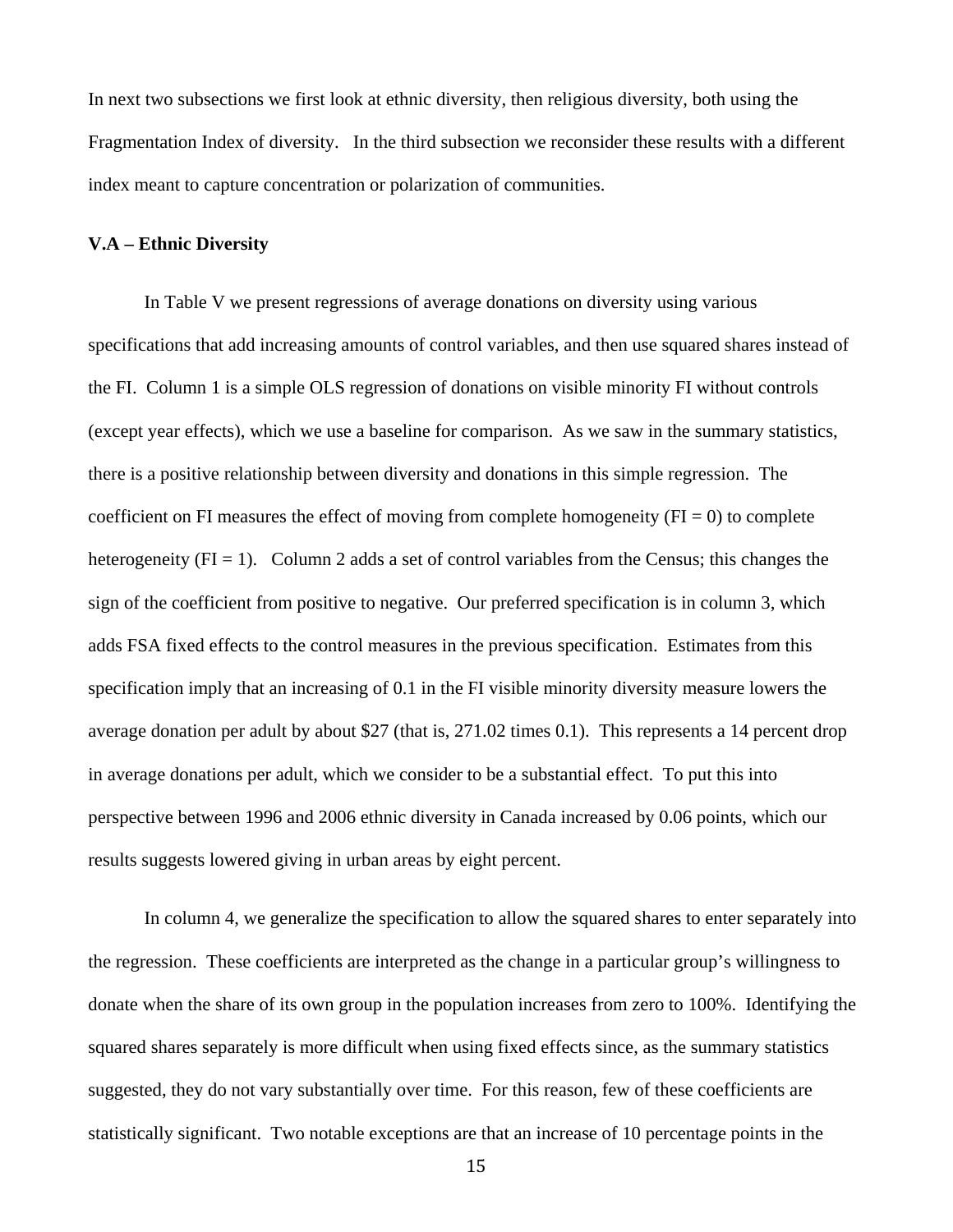share of non-minorities increases donations by \$111 for this group, and a 10-point increase in the share Black increases donations by  $$390<sup>14</sup>$  On the other hand, other visible minority groups display group aversion. A 10 percentage point increase in the East Asian group reduces donations by roughly \$111. Others are not statistically significant. Therefore, while the result from column 3 suggests that on average groups are more willing to donate when their group share rises, not all groups display the same pattern.

In columns 5 and 6 we check the robustness of our results to the linear interpolation between Census years. Recall that for visible minorities the Census is only observed in 1996, 2001, and 2006. Values in other years are interpolated. When we restrict the sample to only years when the Census data are observed, we get very similar results, though less statistically significant in general. We are thus confident that our results are not driven by the linear interpolation procedure.

Digging deeper into what might be driving the diversity effect, in Table VI we break the sample into quantiles based on household income and university education then analyze those subsamples separately. Columns 1 to 3 show that while the diversity effect is negative for all income quantiles, the strongest effect occurs in the richest FSAs, though these results are not statistically significant.<sup>15</sup> Table VI also reports on subsamples of the data based on the fraction of individuals in the FSA with a university education. We see that the effect is highest in communities where university education is low.

 Tables VII and VIII repeat the previous two tables using the fraction of households that donate as the dependent variable. In Table VII, our preferred specification is column 3, which reports

<sup>&</sup>lt;sup>14</sup> While the coefficient on share Black appears large relative to the overall mean donation, it would be more appropriate to compare to the mean among Black individuals in the sample. Due to the aggregated nature of our data, we are not able to compute the average donation among Black individuals in the sample. Thus, it is unclear whether this coefficient is large or small.

 $15$  There are several possible explanations for this. The first is simply that wealthy individuals donate more to charity and are more likely to give, which creates greater ability to reduce giving.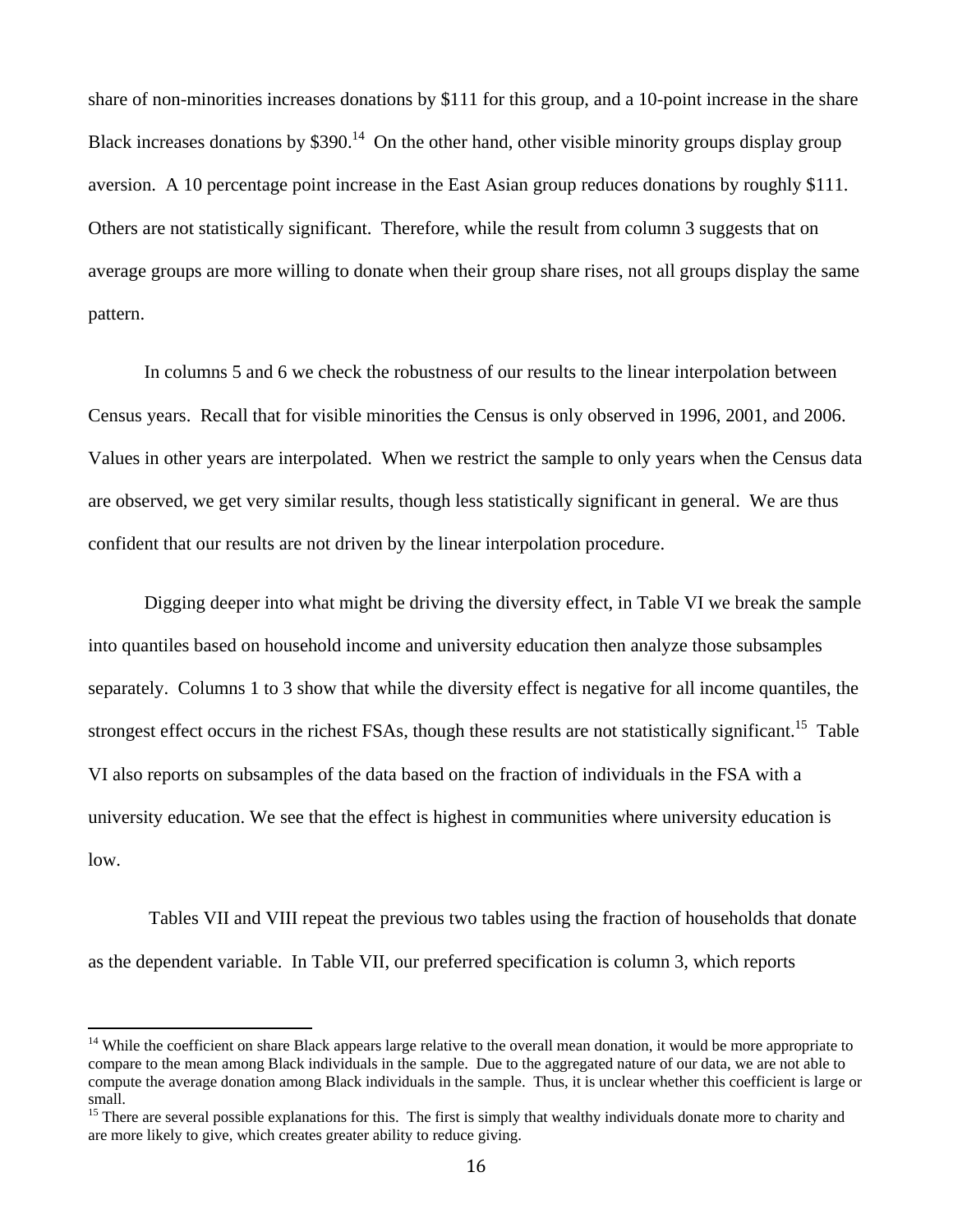coefficients from regressions of fraction of households who donate on the visible minority FI, a set of Census controls, year effects, and FSA fixed effects. Here we find no statistically significant effect. Breaking out the FI into squared shares, we see that a 10 percentage point increase in the Black share increases probability of donation by about 18 percentage points, and a 10 percentage point increase in the Other share increases probability of donation by about 81 percentage points. Other coefficients are statistically insignificant.

Table VIII breaks the sample into quantiles based on household income and education. The most notable result in this table is that increasing the FI by 0.1 leads to a 3.3 percentage point drop in the fraction of households who donate in FSAs with low levels of university education. This is consistent with the result for donations reported in Table VI.

Overall, the results indicate that on average, charitable giving is sensitive to the demographic composition of the community. We find evidence that the propensity to donate and the amount of the donation are sensitive to the ethnic makeup of the community, though not all groups are sensitive in the same way. Indeed, some groups actually donate *less* when their group share increases. On average, however, the population does show group affinity.

## **V.B – Religious Diversity**

Table IX reports the results of regressions where both average donations and fraction of households who donate are regressed on diversity measures. For brevity, we report only the results from our preferred specifications, which include fixed FSA effects and Census controls. Using the FI as our diversity measure, we find that increasing religious diversity by 0.1 reduces average donations per adult by \$20, but this coefficient is imprecisely measured. Using squared shares instead of the FI,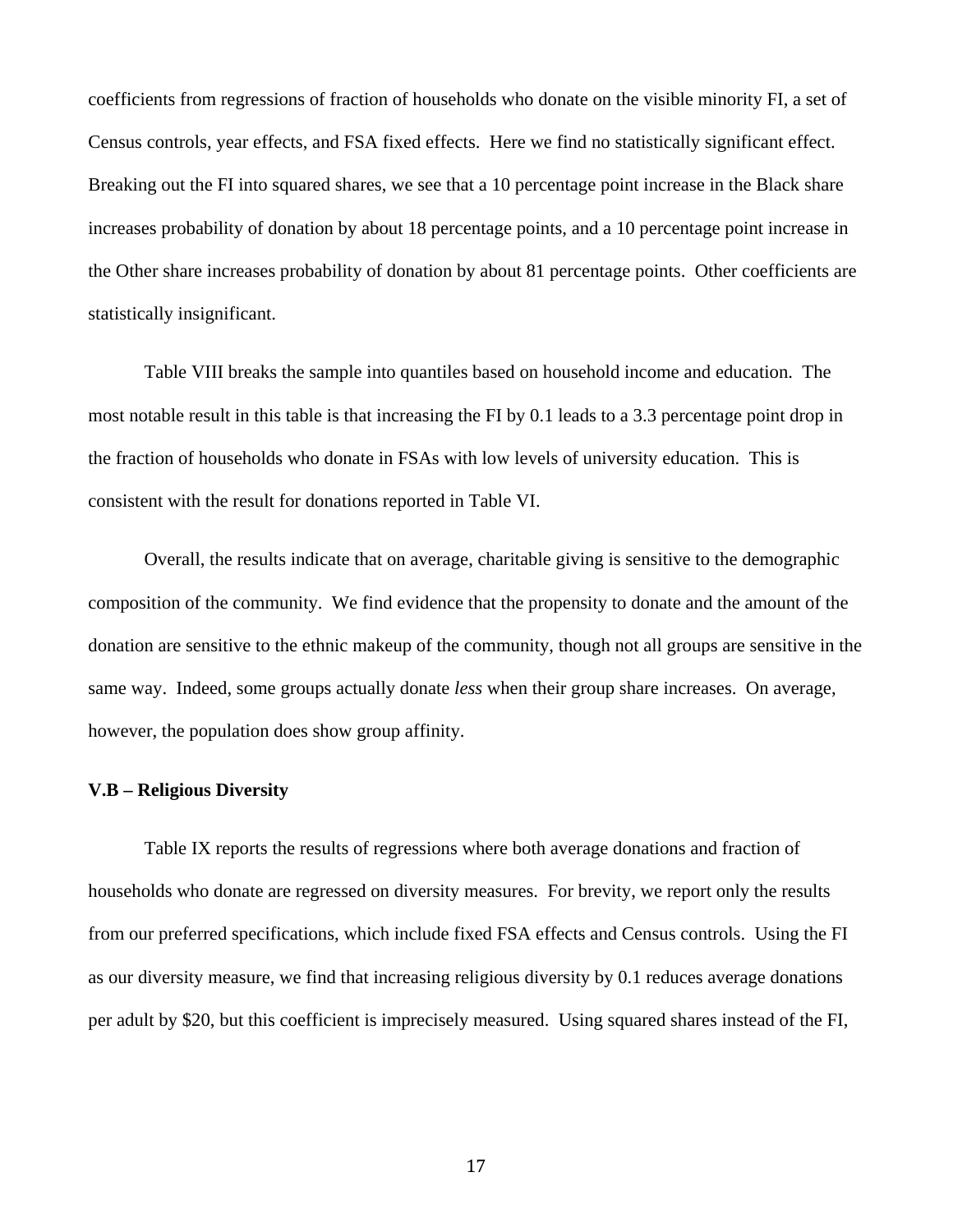we find that Catholics have a statistically significant positive group affinity. Though none of the coefficients on other groups are statistically significant, some are positive and some are negative.<sup>16</sup>

 In Table IX we also report that the fraction of households who donate is relatively insensitive to religious fragmentation. In specifications that use squared group shares separately, we find that a 0.1 increase in the non-religious population leads to a 15.2 percentage point drop in non-religious household donations, and a similar increase the fraction of Others lowers Other household donations by 7 percentage points. A 0.1 increase in the share Christian, on the other hand, decreases donations by 6 percentage points. Again, not all others display a group affinity, but on average the increasing diversity reduces the fraction of households who donate by a small amount.

 In Table X, we break up the sample by income and education quantiles and estimate models with donations per adult as the dependent variable. Though coefficients are generally not significant, the pattern is that more high income and high education neighborhoods have stronger responses to increased religious diversity. In Table XI we find no real evidence that the diversity effect varies across income and education groups.

 To this point we have estimated the effect of ethnic and religious diversity in separate specifications, the primary reason being data limitations. To the extent that these two measures are correlated, part of the observed effect of ethnic diversity may actually be a religious effect, and vice versa. To explore this possibility, in Table XII we estimate specifications with both measures of diversity. For this exercise we use only data from 1996-2001, the time period when both visible minority and religion data are available. In columns 1 and 2 we use the new sample to estimate our preferred fixed effects specification with ethnic and religious diversity entering separately, for

<sup>&</sup>lt;sup>16</sup> We also generated estimates based on two alternative groupings of religions. In the first, we simply joined Catholics with the Christian group. In the second, we decompose Christians into finer groups, and also regroup the other religions. Results and descriptions of the new groups are in Appendix Tables A.1 and A.2. The coefficient on FI remains negative, but the magnitude is stronger when Catholics are grouped with Christians.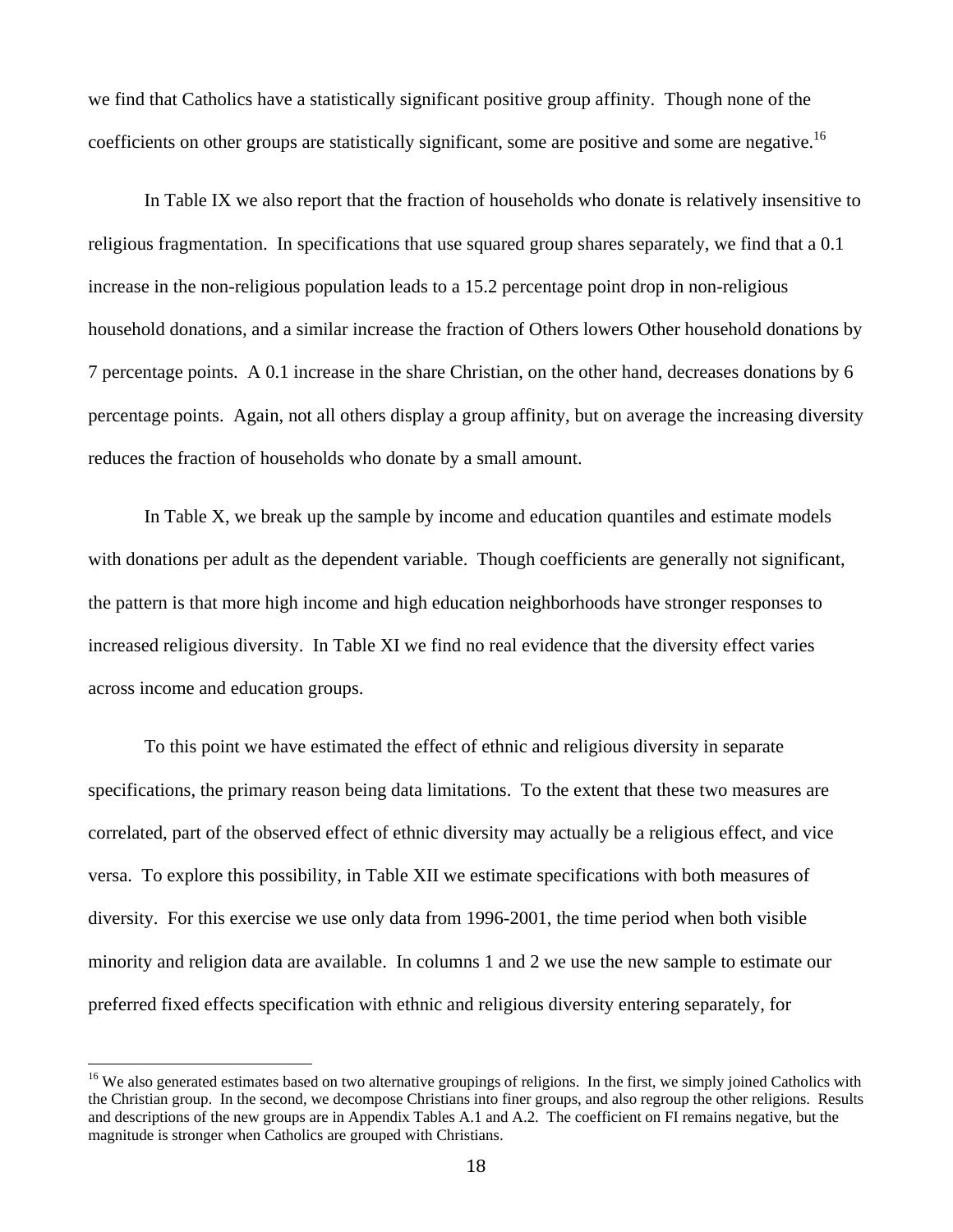comparison purposes. In column 3, we include both diversity measures in the regression. When both are included, we find that a 0.1 unit increase in ethnic diversity reduces donations by \$48, whereas a 0.1 unit increase in religious diversity reduces donations by \$11, though the latter is not statistically significant. Comparing to columns 1 and 2, we see that the ethnic diversity coefficient is higher, but the religion coefficient is significantly smaller in magnitude. Thus, while the effect of each measure on donations partly reflects the effect of the other, each continues to exert an independent effect on donations.

#### **V.C – Diversity or Polarization?**

 While our model motivates our use of the FI, we estimate models with an alternative measure of community diversity frequently found in the literature called the RQ index (Montalvo & Reynal-Querol, 2002), which is defined as:

$$
RQ_{jt} = 1 - \sum_{k=1}^{K} \left( \frac{0.5 - share_{kjt}}{0.5} \right)^2 share_{kjt}.
$$

Whereas the FI measures fragmentation, RQ measures *polarization*. The difference is best illustrated by example. Suppose there are three ethnic groups in the population. FI takes a maximum when the population is divided equally among the groups, whereas RQ takes a maximum when the population is divided equally among only two of the groups. The distinction between fractionalization and polarization could prove important if it is really two opposing groups that matter, rather than diversity spread over many groups.

Despite the differences in interpretation, both measures are highly correlated at low values of the FI, not correlated at middle values, and negatively correlated at high values. Thus, relatively homogenous societies that become more diverse also initially become more polarized, but highly diverse societies that become more diverse can become less polarized.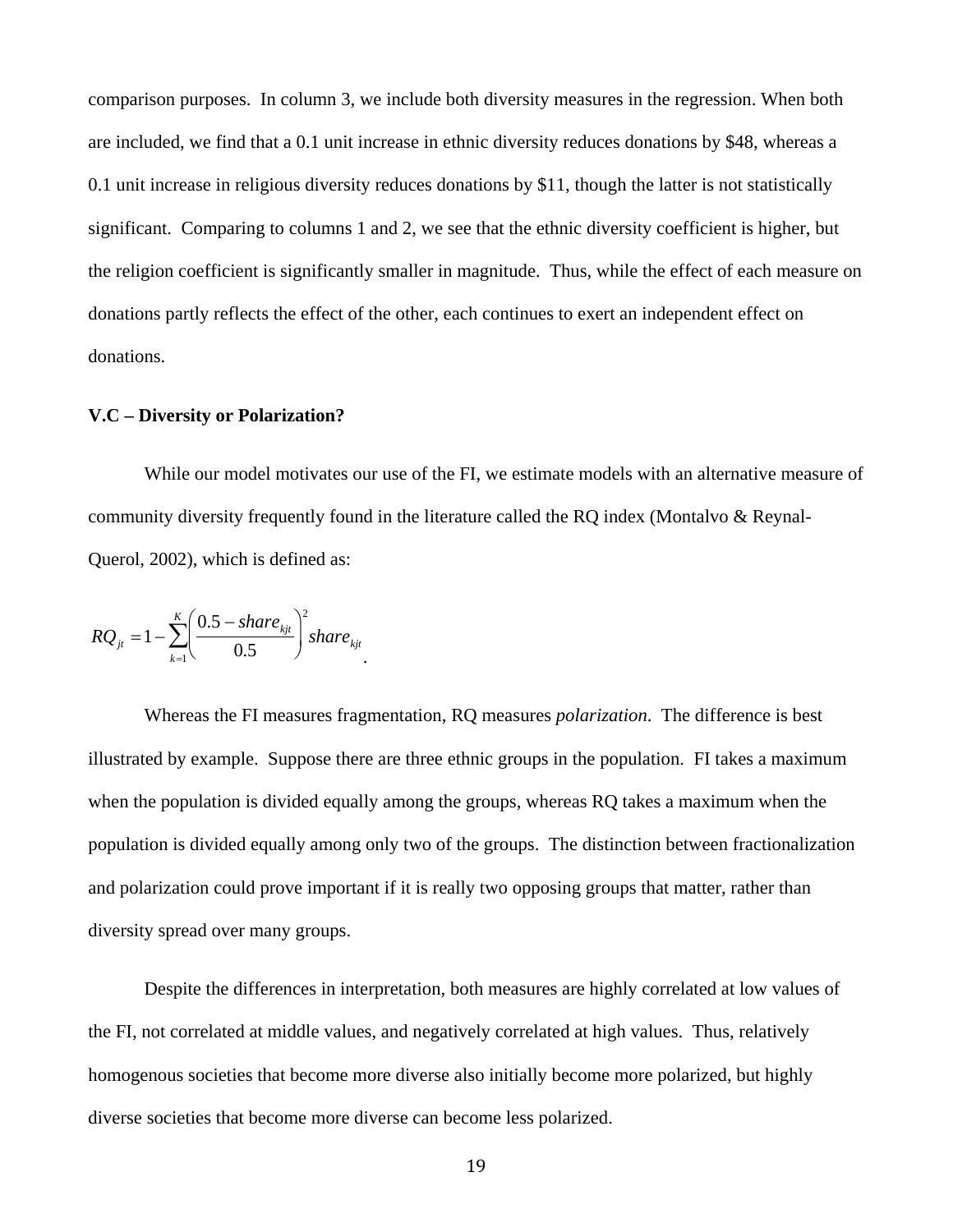The results of regressions with the RQ index are presented in Table XIII. Using the visible minority sample in Panel A, we estimate that ethnic polarization also reduces average charitable donations per adult. A 0.1 change in this index reduces donations by roughly \$17. Note that this index is not in the same scale as the FI, so the coefficients are not directly comparable. Nevertheless, the effect is in the same direction, which is not surprising because at low levels of the FI, the two measures are highly correlated. Similar to prior results, polarization does not have a statistically significant effect on the fraction of households who donate.

In Panel B, we show that an increase in religious polarization by 0.1 reduces donations by \$13. By contrast, more polarized communities are estimated to increase the probability of donation slightly. A 0.1 increase in the RQ index increases the fraction of households who donate by 1 percentage point. This result is in direct contrast to the regressions using FI, but are not surprising since at high values of the FI the two measures are negatively correlated. A more polarized community in this case is a less fragmented one, so to the extent that it is fragmentation that matters, the opposite sign is expected.

#### **VII – Conclusion**

 In this paper we examine the relationship between ethnic diversity, religious diversity, and charitable donations. Previous research has shown that publicly provided goods can be lower in jurisdictions that are more heterogeneous along these dimensions. Our results confirm this finding in the case of privately provided public goods, in particular private charity. We find that the average donation per adult in our sample is lower by \$27 per year when the ethnic FI increases by 0.1 points. This adds up to a substantial drop in the level of this public good. This effect is mainly driven by nonminorities, who contribute \$9 less for each percentage point their group share drops, and Blacks, who contribute \$39 less. The average effect of ethnic diversity on donations occurs most strongly in high income, and in low education neighborhoods. We find no evidence that ethnic diversity affects donations per household on average.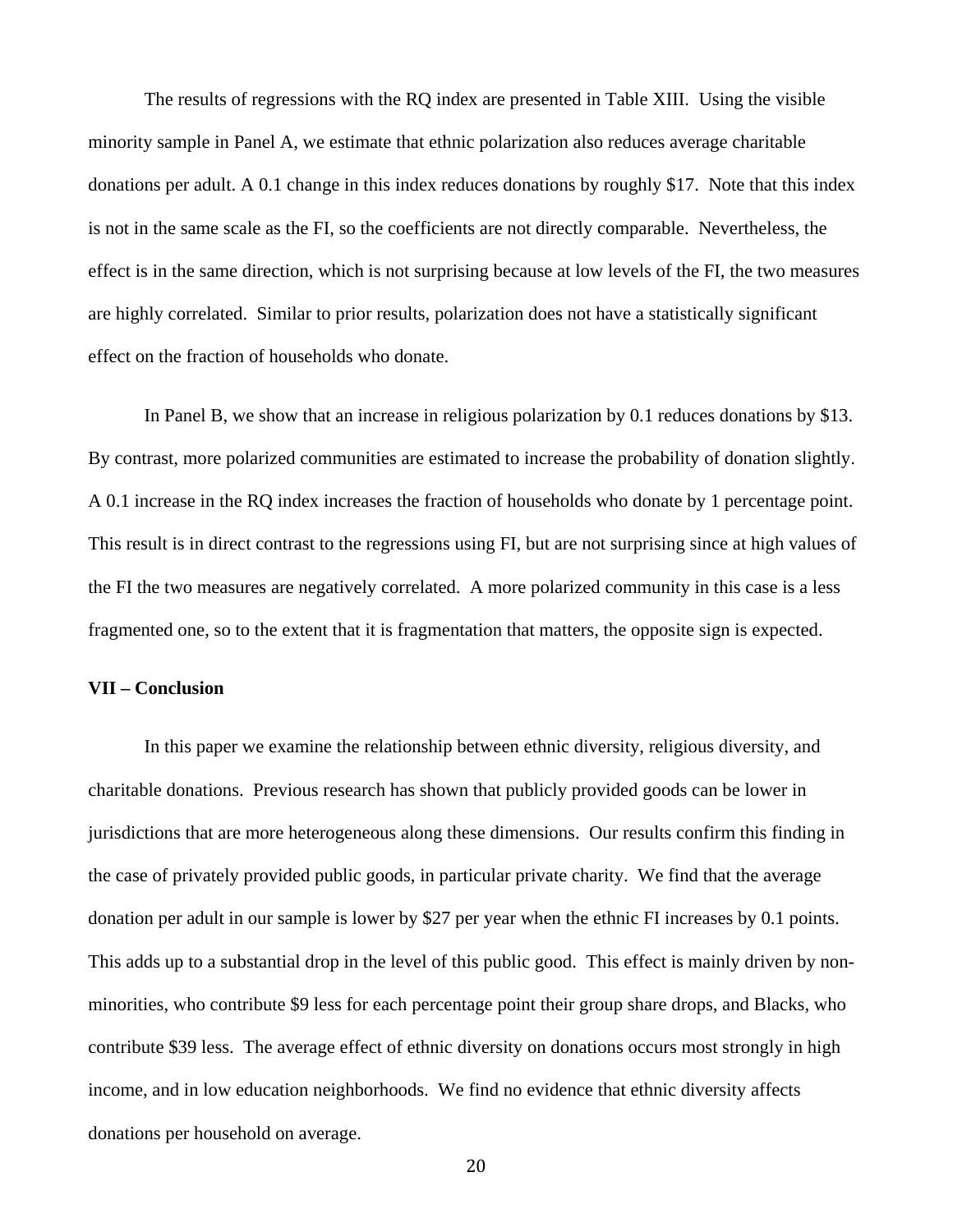We also estimate that more religious diversity might also lower contributions. We find significant evidence that Catholics are more willing to donate when their group share rises in the population. The effect of religious diversity on donations per adult is highest in high income and highly educated neighborhoods, though these estimates are less precise than the estimates based on ethnic diversity.

 Our results imply that the recent and continuing demographic changes across North America and Europe may have a significant and sizable impact on charitable services provided through voluntary contributions of individuals. As communities grow more diverse, charity revenues may fall. If, as other research shows, public sector provision of goods and services is declining as diversity rises, our results indicate a compounding of the problem in that the charitable substitutes for government programs are also discouraged by diversity. This raises sensitive and important public policy concerns, especially in urban areas, as religious and ethnic diversity inevitably grow.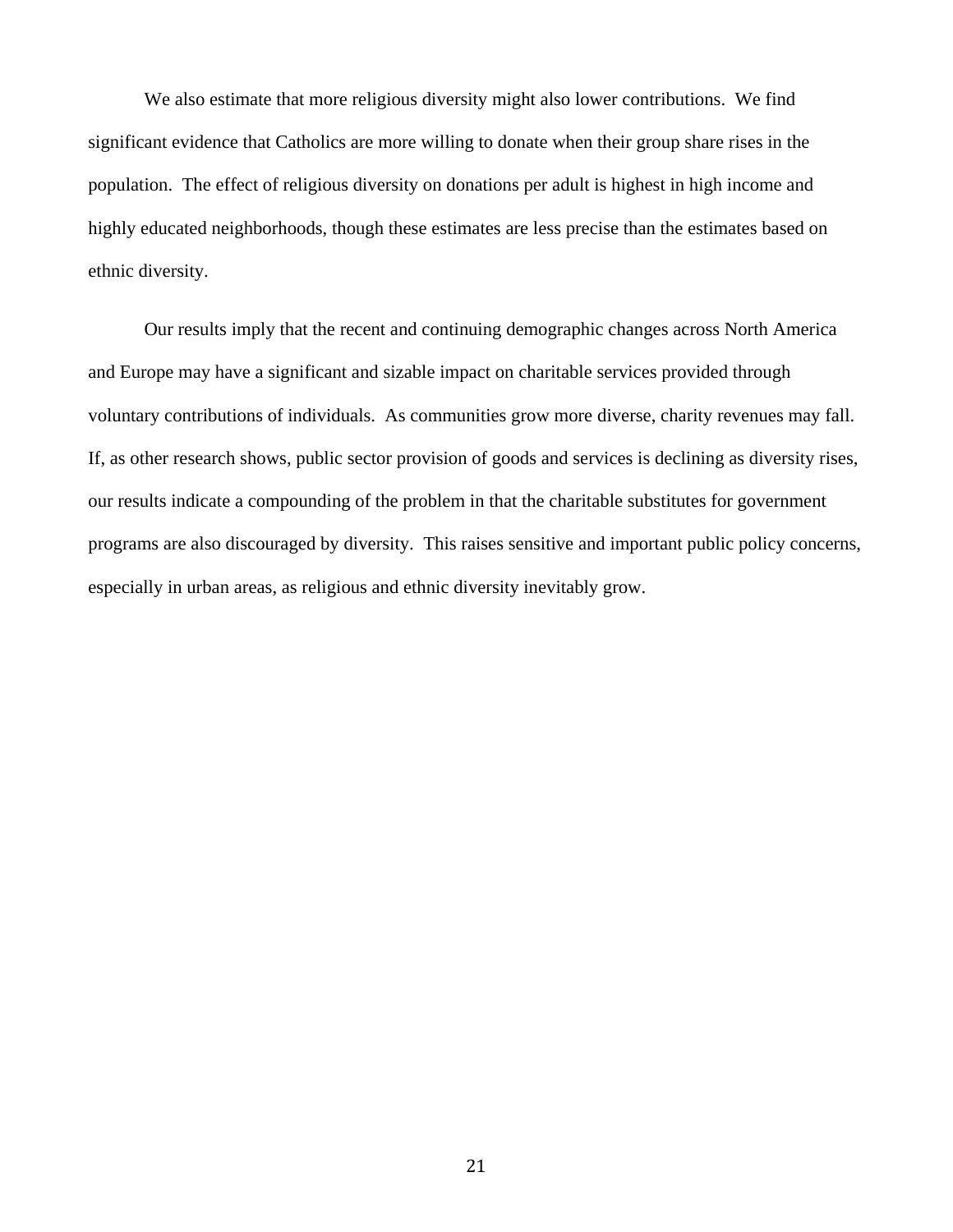# **References**

Alesina, A., R. Baqir, et al.. "Public Goods And Ethnic Divisions," *The Quarterly Journal of Economics* 114(4) (1999), 1243-1284.

Alesina, A., R. Baqir, et al., "Redistributive Public Employment," *Journal of Urban Economics* 48(2) (2000), 219-241.

Alesina, A., E. Glaeser, et al., "Why Doesn't the United States Have a European-Style Welfare State?" *Brookings Papers on Economic Activity* 2001(2) (2001), 187-254.

Alesina, A. and E. La Ferrara, "Participation in Heterogeneous Communities," *Quarterly Journal of Economics* 115(3) (2000), 847-904.

--- ---, "Who trusts others?" *Journal of Public Economics* 85(2) (2002): 207-234.

--- ---, "Ethnic Diversity and Economic Performance," *Journal of Economic Literature* 43(3) (2005), 762-800.

Andreoni, J., "Philanthropy," in *Handbook on the Economics of Giving, Reciprocity and Altruism*, S. Kolm and J. M. Ythier, eds. (Amsterdam: Elsevier, 2006)

Collier, P. and J. W. Gunning, "Explaining African Economic Performance," *Journal of Economic Literature* 37(1) (1999), 64-111.

Cutler, D. M., D. W. Elmendorf, et al., "Demographic Characteristics and the Public Bundle," *Public Finance* 48(Supplement) (1993), 178-198.

Easterly, W. and R. Levine, "Africa's Growth Tragedy: Policies and Ethnic Divisions," *The Quarterly Journal of Economics* 112(4) (1997), 1203-1250.

Fershtman, C. and U. Gneezy, "Discrimination in a Segmented Society: An Experimental Approach," *The Quarterly Journal of Economics* **116**(1) (2001), 351-377.

Fong, C. M. and E. F. P. Luttmer, "Do Race and Fairness Matter in Generosity? Evidence from a Nationally Representative Charity Experiment?" *Journal of Public Economics* 95(5-6) (2011), 372-394.

Fong, C. M. and E. F. P. Luttmer, "What Determines Giving to Hurricane Katrina Victims? Experimental Evidence on Racial Group Loyalty," *American Economic Journal: Applied Economics* **1**(2) (2009), 64-87.

Giving USA Foundation, "Giving USA 2011: The Annual Report on Philanthropy for the Year 2010," (Chicago: Giving USA Foundation, 2011).

Glaeser, E. L., J. Scheinkman, et al., "Economic growth in a cross-section of cities," *Journal of Monetary Economics* 36(1) (1995), 117-143.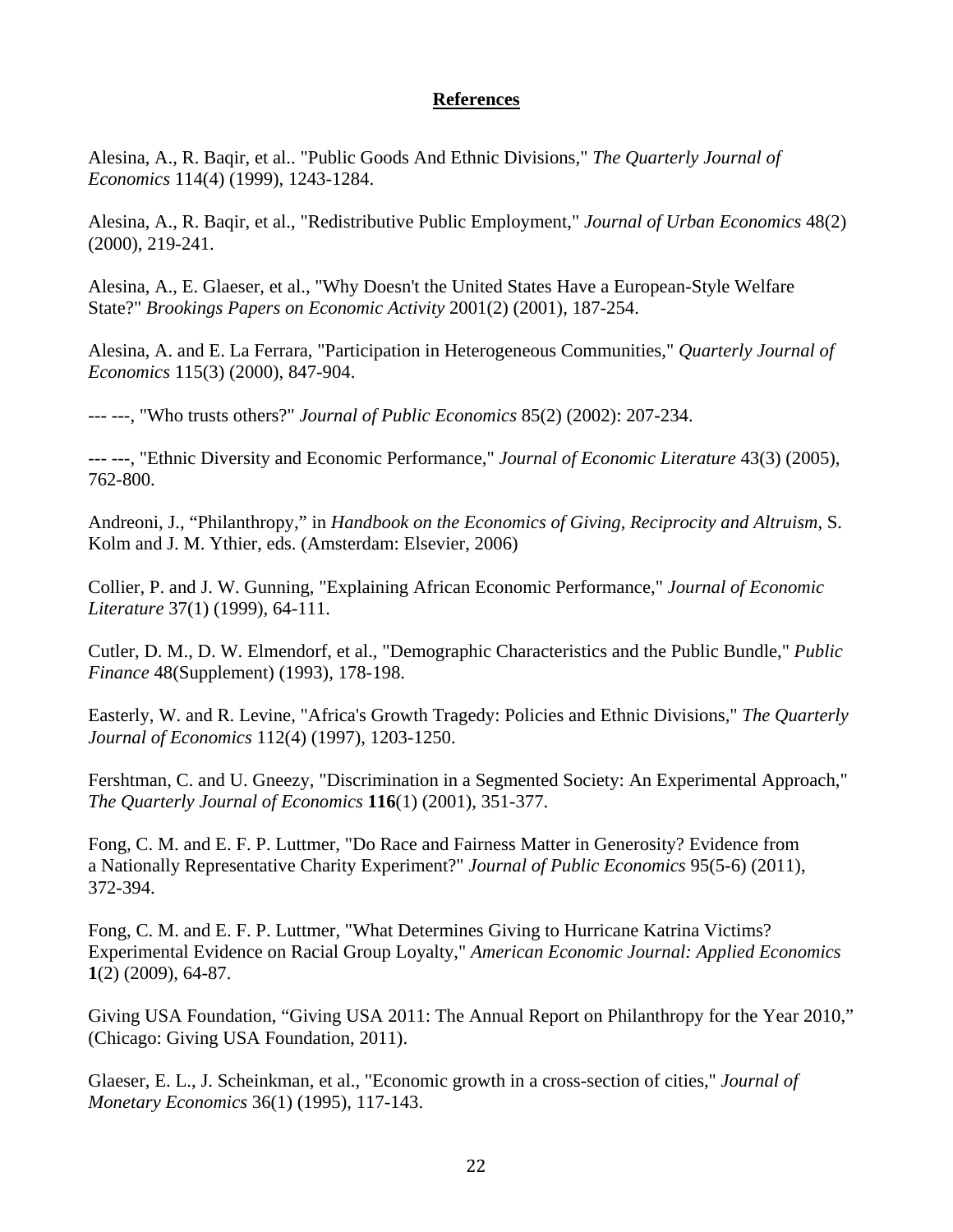Goldin, C. and L. F. Katz, "Human Capital and Social Capital: The Rise of Secondary Schooling in America, 1910 to 1940," *Journal of Interdisciplinary History* 29(4) (1999), 683-723.

Habyarimana, J., M. Humphreys, et al., "Why Does Ethnic Diversity Undermine Public Goods Provision," *American Political Science Review* 101(4) (2007), 709-725.

Hungerman, D. M., "Race And Charitable Church Activity," *Economic Inquiry* 46(3) (2008), 380-400.

Hungerman, D. M., "Crowd Out and Diversity," *Journal of Public Economics* 93 (2009), 729-740.

Jackson, Ken, "Public Good Provision, Diversity, and Distribution," Wilfrid Laurier University Mimeo, 2010.

La Ferrara, E. and A. Mele, "Racial Segregation and Public School Expenditure," C.E.P.R. Discussion Papers, 2006.

La Porta, R., F. Lopez-de-Silanes, et al., "The Quality of Government," *Journal of Law, Economics and Organization* 15(1) (1999), 222-279.

Miguel, E. and M. K. Gugerty, "Ethnic Diversity, Social Sanctions, and Public Goods in Kenya," *Journal of Public Economics* 89(11-12) (2005), 2325-2368.

Montalvo, J. G. and M. Reynal-Querol, "Why Ethnic Fractionalization? Polarization, Ethnic Conflict and Growth," Universitat Pompeu Fabra, Mimeo, 2002.

Okten, C. and U. O. Osili, "Contributions in Heterogeneous Communities: Evidence from Indonesia," *Journal of Population Economics* 17(4) (2004), 603-626.

Poterba, J. M., "Demographic Structure and the Political Economy of Public Education," *Journal of Public Policy Analysis and Management* 16(1) (1997), 48-66.

Soroka, S. N., R. Johnston, et al., "Ethnicity, Trust, and the Welfare State," in *Cultural Diversity versus Economic Solidarity*, P. V. Parijs, ed., (Brussels: De Boeck**,** 2003).

Statistics Canada, "Financial and Charitable Donors Databank of the Income Statistics Division User Guide," Statistics Canada: Income and Statistics Division, 2010.

Stichnoth, H. and K. V. d. Straeten, "Ethnic diversity and attitudes towards redistribution: a review of the literature," ZEW - Zentrum für Europäische Wirtschaftsforschung / Center for European Economic Research, 2009.

Vigdor, J. L., "Interpreting Ethnic Fragmenation Effects," *Economics Letters* 75(2) (2002), 271-276.

--- ---., "Community Composition and Collective Action: Analyzing Initial Mail Response to the 2000 Census," *The Review of Economics and Statistics* 86(1) (2004), 303-312.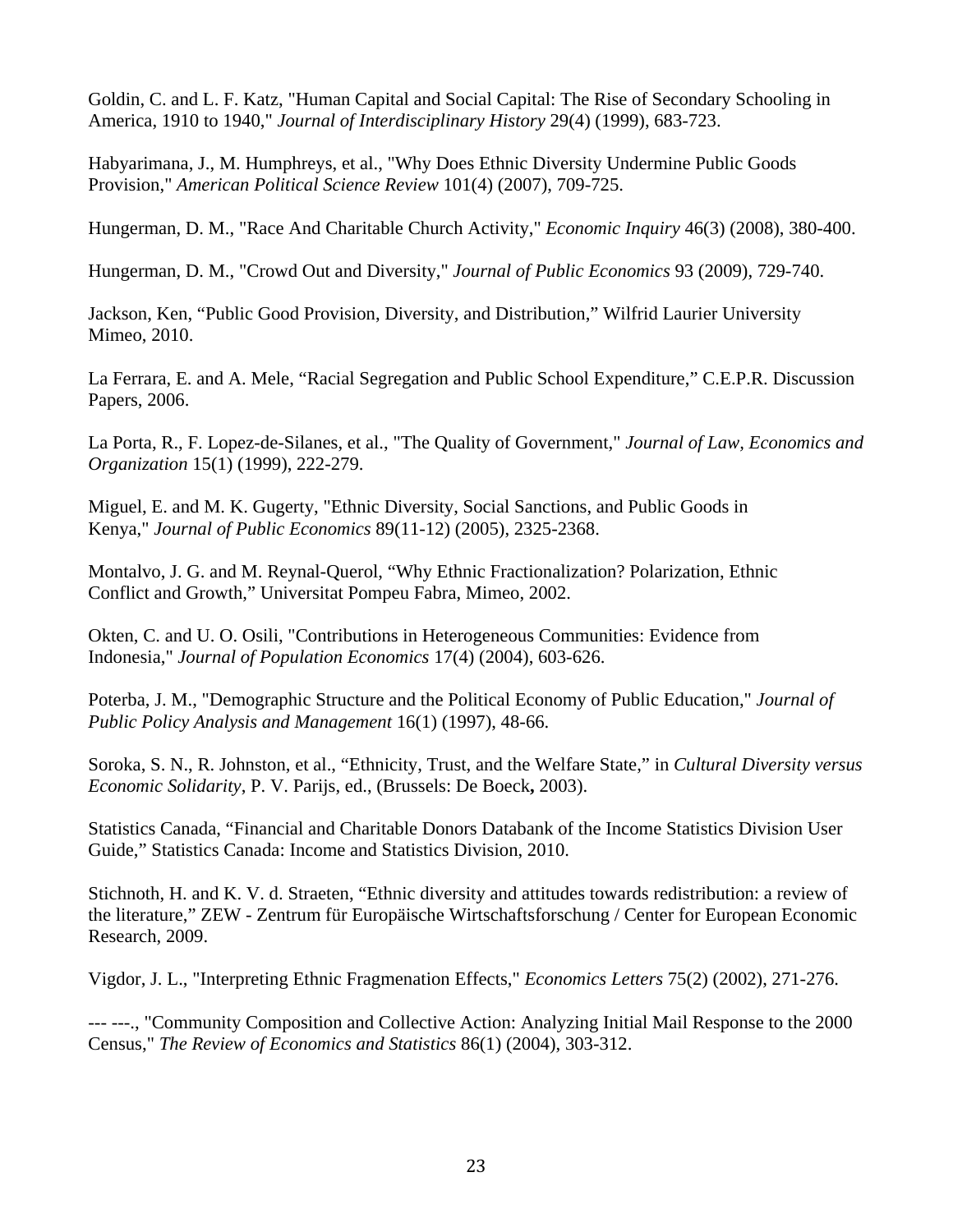|                                           | Year      |           |           |           |  |
|-------------------------------------------|-----------|-----------|-----------|-----------|--|
|                                           | 1991      | 1996      | 2001      | 2006      |  |
| <b>Panel A: Donation Variables</b>        |           |           |           |           |  |
| Average Donation (Year 2000 \$)           | 157.78    | 174.15    | 216.83    | 281.96    |  |
| Fraction of Households who Donate         | 0.525     | 0.483     | 0.462     | 0.450     |  |
| Average Age of Donors                     | 47.370    | 49.982    | 51.507    | 52.109    |  |
| Median Income of Donors (Year 2000 \$)    | 38938.60  | 39173.30  | 41094.02  | 43122.90  |  |
|                                           |           |           |           |           |  |
| <b>Panel B: Census Variables</b>          |           |           |           |           |  |
| Visible Minority Fragmentation Index      |           | 0.223     | 0.251     | 0.284     |  |
| <b>Religion Fragmentation Index</b>       | 0.528     |           | 0.573     |           |  |
| Household Income (Year 2000 \$)           | 59274.27  | 55348.73  | 61479.10  | 64872.96  |  |
| Immigrants                                | 0.200     | 0.214     | 0.224     | 0.238     |  |
| 1-Parent Families                         | 0.144     | 0.160     | 0.170     | 0.172     |  |
| Highest Level of Schooling High School    | 0.463     | 0.469     | 0.526     | 0.531     |  |
| Highest Level of Schooling University     | 0.186     | 0.209     | 0.219     | 0.252     |  |
| Unemployed                                | 0.087     | 0.084     | 0.059     | 0.052     |  |
| Interprovincial Migrants Last 5 Years     | 0.041     | 0.034     | 0.033     | 0.029     |  |
| <b>Interprovincial Migrants Last Year</b> | 0.012     | 0.011     | 0.010     | 0.009     |  |
| <b>External Migrants Last 5 Years</b>     | 0.047     | 0.044     | 0.044     | 0.049     |  |
| <b>External Migrants Last Year</b>        | 0.011     | 0.010     | 0.013     | 0.012     |  |
| Population under 14                       | 0.198     | 0.196     | 0.184     | 0.171     |  |
| Population 15-19                          | 0.067     | 0.065     | 0.066     | 0.066     |  |
| Population 55-64                          | 0.089     | 0.086     | 0.093     | 0.112     |  |
| Population 65+                            | 0.110     | 0.124     | 0.131     | 0.138     |  |
| Speak English at Home                     | 0.678     | 0.686     | 0.742     | 0.674     |  |
| Housing Stock Built 1991-2001             | 0.000     | 0.085     | 0.149     | 0.140     |  |
| Average Number of Rooms in Dwelling       | 5.97      | 6.09      | 6.23      | 6.34      |  |
| Fraction of Dwellings Owned               | 0.590     | 0.607     | 0.634     | 0.663     |  |
| Average Value of Dwelling (Year 2000 \$)  | 204024.10 | 181465.50 | 181454.40 | 259971.70 |  |
| Average Rent (Year 2000 \$)               | 762.92    | 696.11    | 704.67    | 706.85    |  |
| Number of FSAs                            | 1003      | 1096      | 1096      | 1096      |  |

Table I - Sample Means of Key Variables Over Time

Notes: Numbers based on authors' calculations. All monetary figures are expressed in year 2000 Canadian Dollars. Fragmentation Index is one minus the sum of the squared shares of each group in the population. Average donation is the donation per individual over 15+ years of age.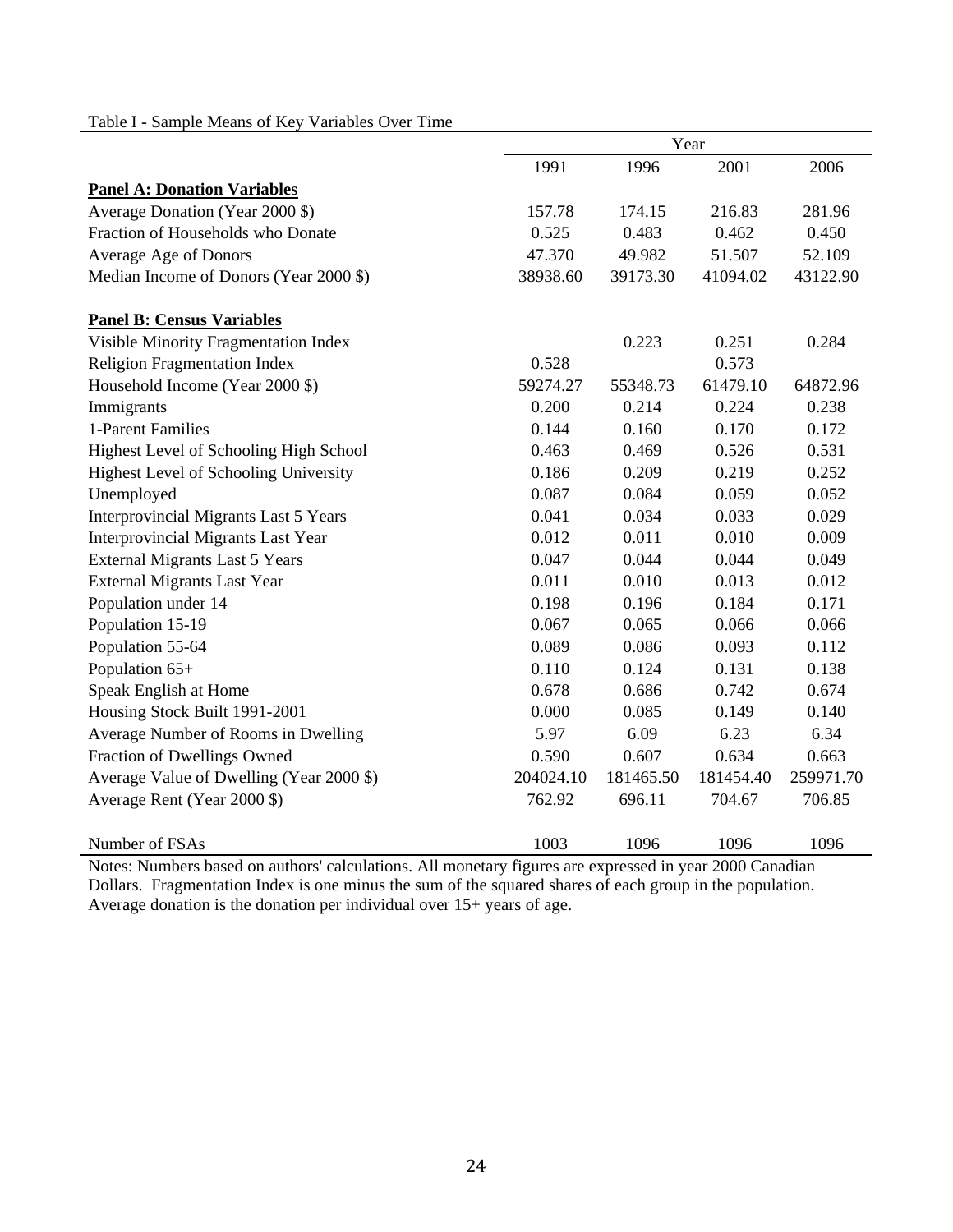#### Table II - Distribution of Diversity and Donations

|                                      |        | Mean   |           | <b>SD</b> |           | Percentiles |        | N     |
|--------------------------------------|--------|--------|-----------|-----------|-----------|-------------|--------|-------|
|                                      |        |        | 10        | 25        | 50        | 75          | 90     |       |
| <b>Panel A: Overall</b>              |        |        |           |           |           |             |        |       |
| <b>Average Donation</b>              | 205.18 | 199.59 | 55.22     | 98.78     | 164.67    | 250.08      | 364.29 | 17071 |
| Fraction of Households Donating      | 0.474  | 0.141  | 0.300     | 0.375     | 0.463     | 0.572       | 0.663  | 17071 |
| Visible Minority Fragmentation Index | 0.254  | 0.218  | 0.024     | 0.066     | 0.180     | 0.417       | 0.599  | 12056 |
| <b>Religion Fragmentation Index</b>  | 0.553  | 0.198  | 0.167     | 0.525     | 0.629     | 0.680       | 0.724  | 11033 |
| <b>Panel B: Between FSA</b>          |        |        |           |           |           |             |        |       |
| <b>Average Donation</b>              |        | 203.07 | 51.52     | 96.22     | 164.01    | 247.50      | 364.93 | 1096  |
| Fraction of Households Donating      |        | 0.143  | 0.298     | 0.372     | 0.467     | 0.578       | 0.670  | 1096  |
| Visible Minority Fragmentation Index |        | 0.203  | 0.017     | 0.039     | 0.135     | 0.333       | 0.547  | 1096  |
| <b>Religion Fragmentation Index</b>  |        | 0.207  | 0.129     | 0.468     | 0.612     | 0.669       | 0.715  | 1003  |
| <b>Panel C: Within FSA</b>           |        |        |           |           |           |             |        |       |
| <b>Average Donation</b>              |        | 83.580 | $-50.303$ | $-18.895$ | $-2.160$  | 14.786      | 59.225 | 17071 |
| Fraction of Households Donating      |        | 0.0382 | $-0.0412$ | $-0.0236$ | $-0.0066$ | 0.0180      | 0.0473 | 17071 |
| Visible Minority Fragmentation Index |        | 0.0265 | $-0.0274$ | $-0.0104$ | 0.0001    | 0.0113      | 0.0311 | 12056 |
| <b>Religion Fragmentation Index</b>  |        | 0.0162 | $-0.0187$ | $-0.0075$ | 0.0008    | 0.0091      | 0.0186 | 11033 |

Notes: "Overall" uses the pooled sample of FSAs over time. "Between FSA" takes the average for each FSA across time. Within FSA takes the deviation of each FSA from its mean. The statistics for average donations and fraction of households who donate are computed using all data between 1991 and 2006. The distribution of the visible minority Fragmentation Index is computed with data from 1996-2006 because no data is available in 1991 for this measure. For the religion Fragmentation Index, data from 1991-2001 is used because there is no data in 2006.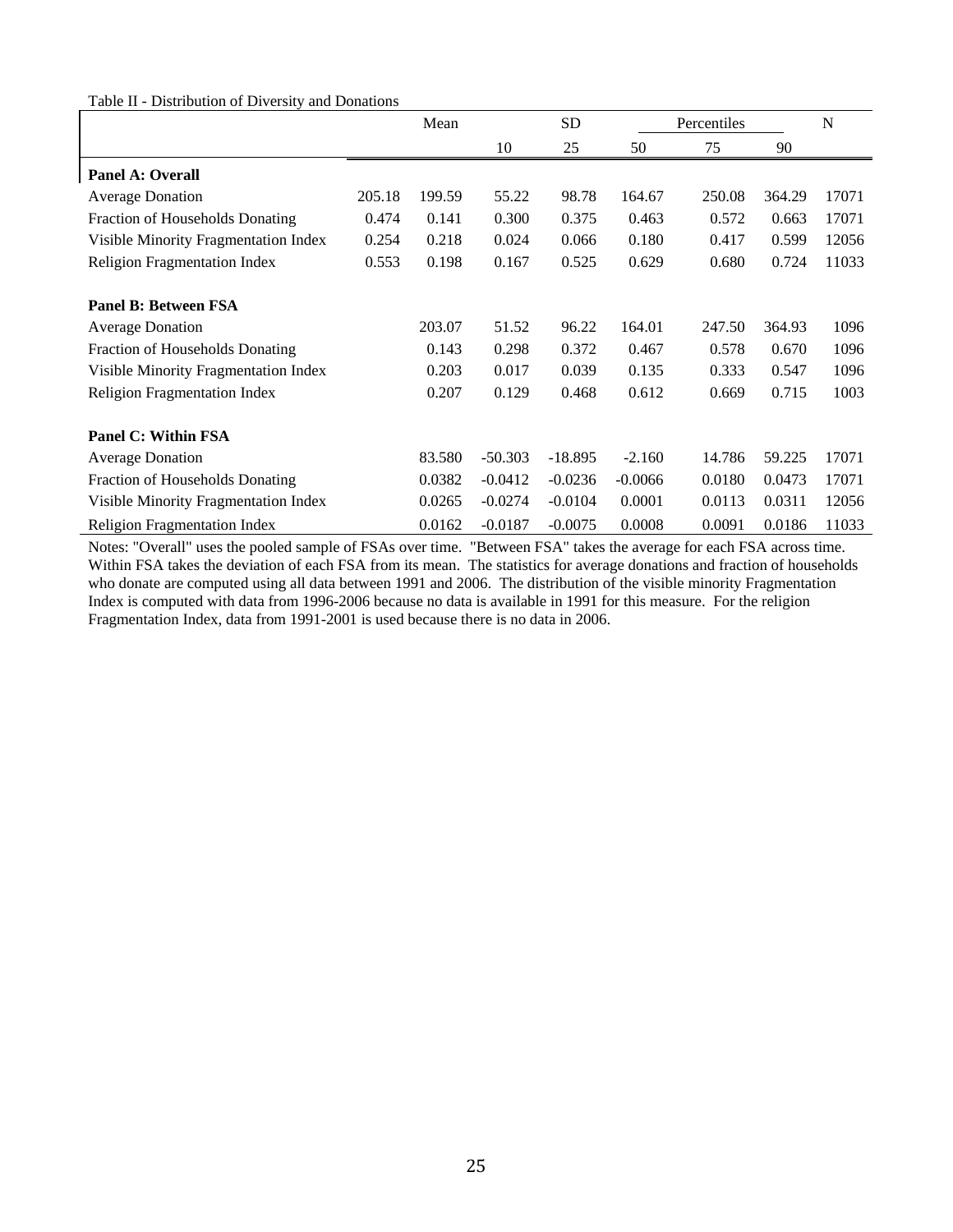| Lable III - VISIDIC MINOTITY and INCHERON OTOUPS OVER THING | 1996   | Percentage Point<br>Change 2006-1996 | % of FSAs with Increasing<br>Share 1996-2006 |
|-------------------------------------------------------------|--------|--------------------------------------|----------------------------------------------|
| <b>Visible Minority</b>                                     |        |                                      |                                              |
| Not Visible Minority                                        | 85.47% | $-5.64$                              | 12.50%                                       |
| East/Southeast Asian                                        | 6.43%  | 2.05                                 | 73.45%                                       |
| Chinese                                                     | 3.97%  | 1.01                                 | 64.05%                                       |
| Filipino                                                    | 1.07%  | 0.58                                 | 60.95%                                       |
| Southeast Asian                                             | 0.80%  | 0.17                                 | 55.93%                                       |
| Korean                                                      | 0.30%  | 0.28                                 | 52.37%                                       |
| Japanese                                                    | 0.30%  | 0.02                                 | 41.61%                                       |
| South Asian                                                 | 3.02%  | 1.88                                 | 66.97%                                       |
| <b>Black</b>                                                | 2.58%  | 0.51                                 | 69.53%                                       |
| Other                                                       | 1.40%  | 0.61                                 | 76.37%                                       |
| Latin American                                              | 0.82%  | 0.41                                 | 71.99%                                       |
| Other                                                       | 0.59%  | 0.21                                 | 60.49%                                       |
| Arab/West Asian                                             | 1.10%  | 0.59                                 | 63.96%                                       |
|                                                             | 1991   | Percentage Point<br>Change 2001-1991 | % of FSAs with Increasing<br>Share 1991-2001 |
| Religion                                                    |        |                                      |                                              |
| Catholic                                                    | 45.05% | $-1.90$                              | 42.47%                                       |
| Christian                                                   | 35.76% | $-4.68$                              | 17.15%                                       |
| United                                                      | 10.26% | $-1.73$                              | 18.25%                                       |
| Anglican                                                    | 7.91%  | $-1.38$                              | 19.74%                                       |
| Other Christian                                             | 5.34%  | 0.38                                 | 56.93%                                       |
| Presbyterian                                                | 2.44%  | $-1.05$                              | 6.98%                                        |
| <b>Baptist</b>                                              | 2.19%  | 0.05                                 | 53.24%                                       |
| Lutheran                                                    | 2.29%  | $-0.30$                              | 28.22%                                       |
| Orthodox                                                    | 1.78%  | 0.10                                 | 49.25%                                       |
| Pentecostal                                                 | 1.42%  | $-0.31$                              | 29.81%                                       |
| Jehovah's Witness                                           | 0.60%  | $-0.08$                              | 40.78%                                       |
| Mennonite                                                   | 0.50%  | $-0.08$                              | 25.12%                                       |
| Reform                                                      | 0.38%  | $-0.15$                              | 14.86%                                       |
| Mormon                                                      | 0.33%  | $-0.02$                              | 40.38%                                       |
| <b>Salvation Army</b>                                       | 0.33%  | $-0.11$                              | 20.04%                                       |
| No Religion                                                 | 13.72% | 3.88                                 | 91.03%                                       |
| Jewish                                                      | 1.67%  | $-0.10$                              | 44.87%                                       |
| Muslim                                                      | 1.26%  | 1.39                                 | 74.78%                                       |
| Other                                                       | 2.54%  | 1.42                                 | 65.50%                                       |
| <b>Buddhist</b>                                             | 0.82%  | 0.53                                 | 67.40%                                       |
| Hindu                                                       | 0.76%  | 0.55                                 | 51.25%                                       |
| Sikh                                                        | 0.69%  | 0.44                                 | 39.78%                                       |
| Other                                                       | 0.26%  | $-0.11$                              | 22.23%                                       |

# Table III - Visible Minority and Religion Groups Over Time

Notes: Names of visible minority and religious groups are the names given in the Canada Census. The first column is the population share for a particular group, and the second column is the change in the share over 10 years. There is no data on visible minorities in 1991, and no data on religion in 1996 or 2006.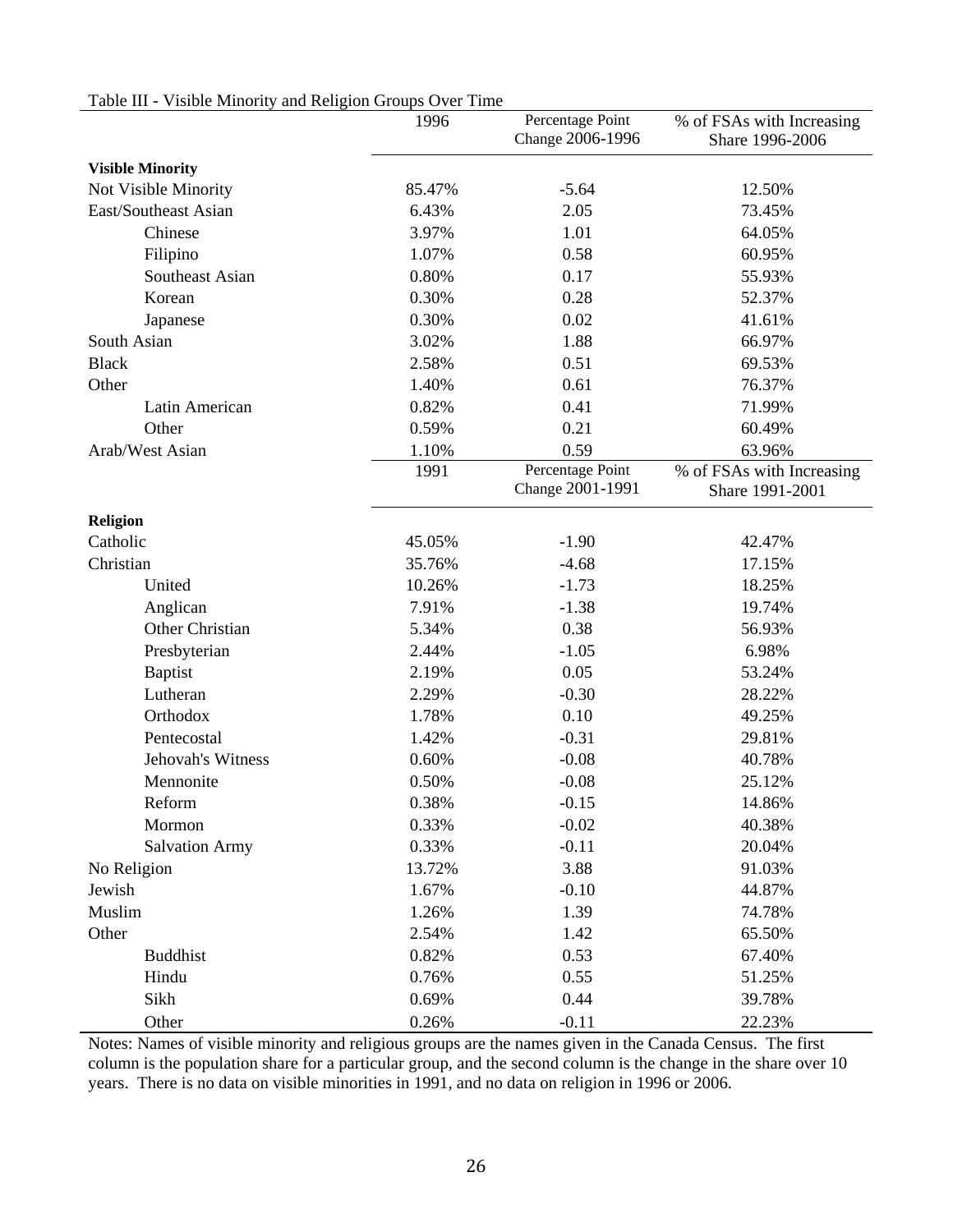|  | Table IV - Relation Between Diversity, Donations, and Census Variables |  |  |  |  |
|--|------------------------------------------------------------------------|--|--|--|--|
|--|------------------------------------------------------------------------|--|--|--|--|

|                                                                                            | <b>Ethnic Diversity</b> |          |                                                                            |           | <b>Religious Diversity</b>                                                              |           |
|--------------------------------------------------------------------------------------------|-------------------------|----------|----------------------------------------------------------------------------|-----------|-----------------------------------------------------------------------------------------|-----------|
|                                                                                            | Low                     | Med      | High                                                                       | Low       | Med                                                                                     | High      |
|                                                                                            |                         |          |                                                                            |           |                                                                                         |           |
| <b>Panel A: Donation Variables</b>                                                         |                         |          |                                                                            |           |                                                                                         |           |
| <b>Average Donation</b>                                                                    | 120.58                  | 255.66   | 256.35                                                                     | 88.16     | 200.59                                                                                  | 234.61    |
| <b>Fraction Donor</b>                                                                      | 0.412                   | 0.488    | 0.470                                                                      | 0.427     | 0.523                                                                                   | 0.492     |
| Average Age of Donors                                                                      | 53.16                   | 52.05    | 49.81                                                                      | 50.36     | 50.76                                                                                   | 48.66     |
| Median Income of Donors                                                                    | 37582.74                | 42280.79 | 41774.84                                                                   | 37363.41  | 40355.01                                                                                | 41106.89  |
| <b>Panel B: Census Variables</b>                                                           |                         |          |                                                                            |           |                                                                                         |           |
| FI (Col 1-3 Vismin, Col 4-6 Relig)                                                         | 0.029                   | 0.139    | 0.476                                                                      | 0.282     | 0.612                                                                                   | 0.700     |
| Household Income                                                                           | 52790.75                | 62698.77 | 64054.57                                                                   | 49968.09  | 60191.69                                                                                | 62557.30  |
| Immigrants                                                                                 | 0.053                   | 0.152    | 0.385                                                                      | 0.094     | 0.171                                                                                   | 0.341     |
| 1-Parent Families                                                                          | 0.156                   | 0.165    | 0.177                                                                      | 0.168     | 0.146                                                                                   | 0.165     |
| Highest Level of School HS                                                                 | 0.544                   | 0.526    | 0.483                                                                      | 0.480     | 0.500                                                                                   | 0.471     |
| Highest Level of School Uni                                                                | 0.152                   | 0.219    | 0.275                                                                      | 0.174     | 0.188                                                                                   | 0.250     |
| Unemployed                                                                                 | 0.068                   | 0.056    | 0.066                                                                      | 0.091     | 0.067                                                                                   | 0.076     |
| Interprovincial Migrant < 5 Years                                                          | 0.024                   | 0.039    | 0.031                                                                      | 0.016     | 0.044                                                                                   | 0.043     |
| Interprovincial Migrant < 1 Year                                                           | 0.008                   | 0.012    | 0.010                                                                      | 0.005     | 0.013                                                                                   | 0.013     |
| External Migrant $<$ 5 Years                                                               | 0.007                   | 0.025    | 0.084                                                                      | 0.017     | 0.026                                                                                   | 0.082     |
| External Migrant < 1 Year                                                                  | 0.002                   | 0.007    | 0.021                                                                      | 0.005     | 0.007                                                                                   | 0.020     |
| Population under 14                                                                        | 0.186                   | 0.183    | 0.182                                                                      | 0.186     | 0.201                                                                                   | 0.190     |
| Population 15-19                                                                           | 0.071                   | 0.066    | 0.064                                                                      | 0.067     | 0.068                                                                                   | 0.063     |
| Population 55-64                                                                           | 0.104                   | 0.097    | 0.092                                                                      | 0.095     | 0.090                                                                                   | 0.084     |
| Population 65+                                                                             | 0.141                   | 0.138    | 0.120                                                                      | 0.126     | 0.131                                                                                   | 0.113     |
| Speak English at Home                                                                      | 0.543                   | 0.804    | 0.723                                                                      | 0.310     | 0.914                                                                                   | 0.810     |
| Housing Stock Built 1991-2001                                                              | 0.124                   | 0.124    | 0.138                                                                      | 0.066     | 0.075                                                                                   | 0.094     |
| Average Rooms in Dwelling                                                                  | 6.34                    | 6.40     | 6.01                                                                       | 5.80      | 6.46                                                                                    | 5.98      |
| Fraction of Dwellings Owned                                                                | 0.680                   | 0.654    | 0.595                                                                      | 0.571     | 0.673                                                                                   | 0.578     |
| Average Value of Dwelling                                                                  | 125762                  | 190880   | 260264                                                                     | 129548.90 | 177962.20                                                                               | 239045.90 |
| Average Rent                                                                               | 558.12                  | 689.92   | 797.13                                                                     | 587.82    | 720.17                                                                                  | 808.28    |
| Number of FSAs<br>$\alpha$ and $\alpha$ and $\alpha$ . The effect of $\alpha$ and $\alpha$ | 4019                    | 4019     | 4018<br>$M_1 A_2$ and $H_2 A_3$ are transitional and $A_1$ and $A_2 A_3$ . | 3678      | 3678<br>$\mathbf{A}$ is a set of $\mathbf{A}$ and $\mathbf{A}$ is a set of $\mathbf{A}$ | 3677      |

Notes: FI=Fragmentation Index. Low, Med, and High are based on terciles of the Fragmentation Index for visible minority and religious groups using all available data pooled across time. Variables are as described in previous tables.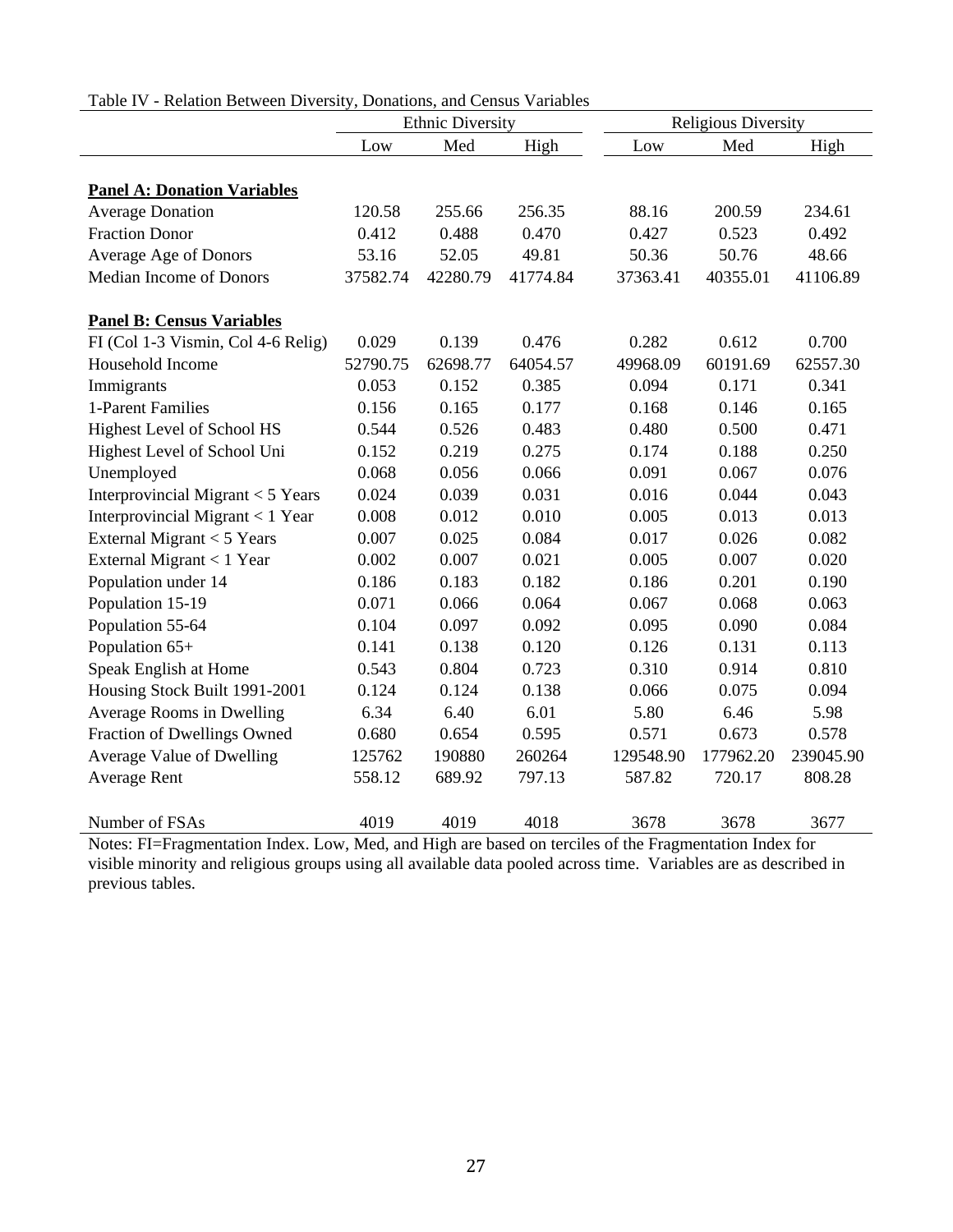| <b>ELICCO</b> THEOR IMMORITY |            | $r_{\rm L}$ , $r_{\rm L}$ , $r_{\rm L}$ , $r_{\rm L}$ , $r_{\rm L}$ , $r_{\rm L}$ , $r_{\rm L}$ , $r_{\rm L}$ , $r_{\rm L}$ , $r_{\rm L}$<br><b>Full Sample</b> | <b>Census Years Only</b> |            |           |            |
|------------------------------|------------|-----------------------------------------------------------------------------------------------------------------------------------------------------------------|--------------------------|------------|-----------|------------|
|                              | (1)        | (2)                                                                                                                                                             | (3)                      | (4)        | (5)       | (6)        |
| <b>Fragmentation Index</b>   | 876.53     | $-138.49$                                                                                                                                                       | $-271.02$                |            | $-331.66$ |            |
|                              | (121.02)   | (65.03)                                                                                                                                                         | (109.03)                 |            | (141.98)  |            |
| % Black                      | $-1308.54$ | 103.59                                                                                                                                                          | 1133.85                  | $-84.78$   | 1169.05   | $-107.86$  |
|                              | (288.25)   | (162.17)                                                                                                                                                        | (364.11)                 | (375.19)   | (422.28)  | (544.14)   |
| % Black Squared              |            |                                                                                                                                                                 |                          | 3896.28    |           | 3903.54    |
|                              |            |                                                                                                                                                                 |                          | (1899.24)  |           | (2113.91)  |
| % East Asian                 | $-503.83$  | 43.82                                                                                                                                                           | 682.17                   | 386.38     | 816.28    | 392.36     |
|                              | (103.38)   | (100.94)                                                                                                                                                        | (179.55)                 | (222.93)   | (268.38)  | (350.97)   |
| % East Asian Squared         |            |                                                                                                                                                                 |                          | $-1113.94$ |           | $-897.14$  |
|                              |            |                                                                                                                                                                 |                          | (314.52)   |           | (374.98)   |
| % South Asian                | $-706.69$  | 106.52                                                                                                                                                          | 1106.51                  | 392.63     | 1067.14   | 308.08     |
|                              | (163.70)   | (113.45)                                                                                                                                                        | (149.00)                 | (237.31)   | (197.91)  | (309.46)   |
| % South Asian Squared        |            |                                                                                                                                                                 |                          | $-549.66$  |           | $-482.10$  |
|                              |            |                                                                                                                                                                 |                          | (358.38)   |           | (457.26)   |
| % Arab West Asian            | $-1345.70$ | $-456.98$                                                                                                                                                       | 182.38                   | $-466.31$  | 419.50    | $-353.40$  |
|                              | (416.53)   | (340.91)                                                                                                                                                        | (332.50)                 | (436.30)   | (434.81)  | (542.41)   |
| % Arab West Asian Squared    |            |                                                                                                                                                                 |                          | $-2145.27$ |           | $-1158.56$ |
|                              |            |                                                                                                                                                                 |                          | (3123.09)  |           | (4260.00)  |
| % Other                      | $-2568.65$ | 506.08                                                                                                                                                          | 1339.44                  | 70.49      | 1077.48   | $-15.21$   |
|                              | (551.67)   | (340.13)                                                                                                                                                        | (388.64)                 | (403.13)   | (505.23)  | (531.26)   |
| % Other Squared              |            |                                                                                                                                                                 |                          | 6768.63    |           | 2948.67    |
|                              |            |                                                                                                                                                                 |                          | (4531.80)  |           | (5434.55)  |
| % White Squared              |            |                                                                                                                                                                 |                          | 920.95     |           | 942.14     |
|                              |            |                                                                                                                                                                 |                          | (237.62)   |           | (286.07)   |
| Household Income             |            | 123.82                                                                                                                                                          | 79.74                    | 80.80      | 94.43     | 95.30      |
|                              |            | (9.40)                                                                                                                                                          | (14.93)                  | (14.74)    | (21.73)   | (21.62)    |
| R <sub>2</sub>               | 0.093      | 0.75                                                                                                                                                            | 0.936                    | 0.937      | 0.928     | 0.929      |
| ${\bf F}$                    | 45         | 79                                                                                                                                                              | 42                       | 41         | 34        | 32         |
| ${\bf N}$                    | 12056      | 12056                                                                                                                                                           | 12056                    | 12056      | 3288      | 3288       |
| <b>Census Controls</b>       | No         | Yes                                                                                                                                                             | Yes                      | Yes        | Yes       | Yes        |
| FSA Effects                  | No         | No                                                                                                                                                              | Yes                      | Yes        | Yes       | Yes        |
| <b>Year Effects</b>          | Yes        | Yes                                                                                                                                                             | Yes                      | Yes        | Yes       | Yes        |

Table V - Effect of Visible Minority Heterogeneity on Average Donation

Notes: Bolded coefficients are significant at the 5% level; bold-italic coefficients are significant at the 10% level. Full sample includes data from all years 1996-2006, including linearly interpolated census data between years. Census years includes data from 1996, 2001, and 2006 only. Visible minority shares were demeaned prior to estimation, so the coefficients are interpreted as the effect of increasing the share on donations when the share is at its mean. F is the F-statistic of overall significance of the model. Census controls are all variables listed in the previous tables.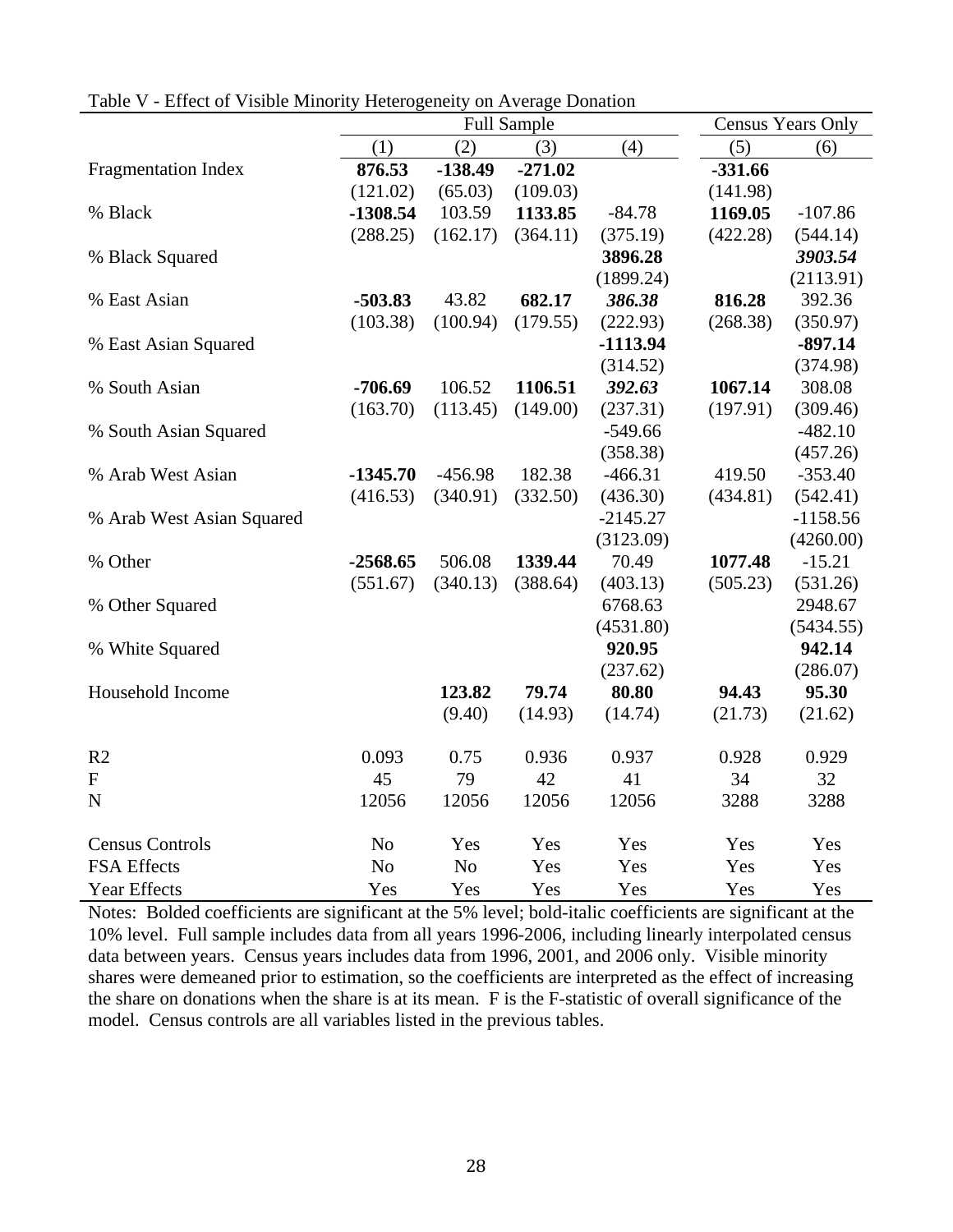|                        |           | Income Tercile |           |           | <b>University Education Tercile</b> |           |
|------------------------|-----------|----------------|-----------|-----------|-------------------------------------|-----------|
|                        | Low       | Middle         | Top       | Low       | Middle                              | Top       |
|                        | (1)       | (2)            | (3)       | (4)       | (5)                                 | (6)       |
| Fragmentation Index    | $-141.70$ | $-230.44$      | $-293.84$ | $-607.45$ | $-205.74$                           | $-184.70$ |
|                        | (120.81)  | (160.10)       | (184.86)  | (187.40)  | (140.71)                            | (169.32)  |
| % Black                | 1234.57   | 565.51         | 1101.33   | 2154.50   | 1104.95                             | $-59.50$  |
|                        | (513.37)  | (346.68)       | (671.34)  | (452.91)  | (329.69)                            | (723.42)  |
| % East Asian           | 414.20    | 608.75         | 577.84    | 1433.70   | 655.74                              | 467.55    |
|                        | (168.34)  | (188.41)       | (396.42)  | (283.00)  | (155.96)                            | (293.65)  |
| % South Asian          | 713.11    | 750.56         | 1286.25   | 814.93    | 1074.41                             | 1085.06   |
|                        | (188.26)  | (195.59)       | (295.93)  | (215.30)  | (169.18)                            | (270.22)  |
| % Arab West Asian      | $-198.06$ | 542.83         | 188.73    | 646.67    | $-195.00$                           | 128.22    |
|                        | (356.87)  | (346.64)       | (662.82)  | (504.36)  | (371.51)                            | (515.33)  |
| % Other                | 1489.80   | 1302.05        | 637.28    | 1447.25   | 1086.44                             | 1069.63   |
|                        | (321.72)  | (604.75)       | (1077.53) | (404.41)  | (434.10)                            | (841.67)  |
| Household Income       | 8.50      | 25.36          | 81.56     | 3.01      | 43.80                               | 84.42     |
|                        | (8.08)    | (17.34)        | (19.37)   | (5.75)    | (10.60)                             | (17.99)   |
| R <sub>2</sub>         | 0.895     | 0.94           | 0.924     | 0.946     | 0.91                                | 0.929     |
| $\mathbf{F}$           | 13        | 22             | 32        | 22        | 22                                  | 26        |
| $\mathbf N$            | 4026      | 4015           | 4015      | 4026      | 4015                                | 4015      |
| <b>Census Controls</b> | Yes       | Yes            | Yes       | Yes       | Yes                                 | Yes       |
| FSA Effects            | Yes       | Yes            | Yes       | Yes       | Yes                                 | Yes       |
| <b>Year Effects</b>    | Yes       | Yes            | Yes       | Yes       | Yes                                 | Yes       |

Table VI - Effect of Visible Minority Heterogeneity on Average Donations by Income and Education Tercile

Notes: Bolded coefficients are significant at the 5% level; bold-italic coefficients are significant at the 10% level. Income and Education terciles are based on 2001 data, and applied to all years. Income terciles are based on average household income, education terciles are based on the fraction of individuals with a university degree. Visible minority shares were demeaned prior to estimation, so the coefficients are interpreted as the effect of increaseing the share on donations when the share is at its mean. F is the F-statistic of overall significance of the model. Census controls are all variables listed in the previous tables.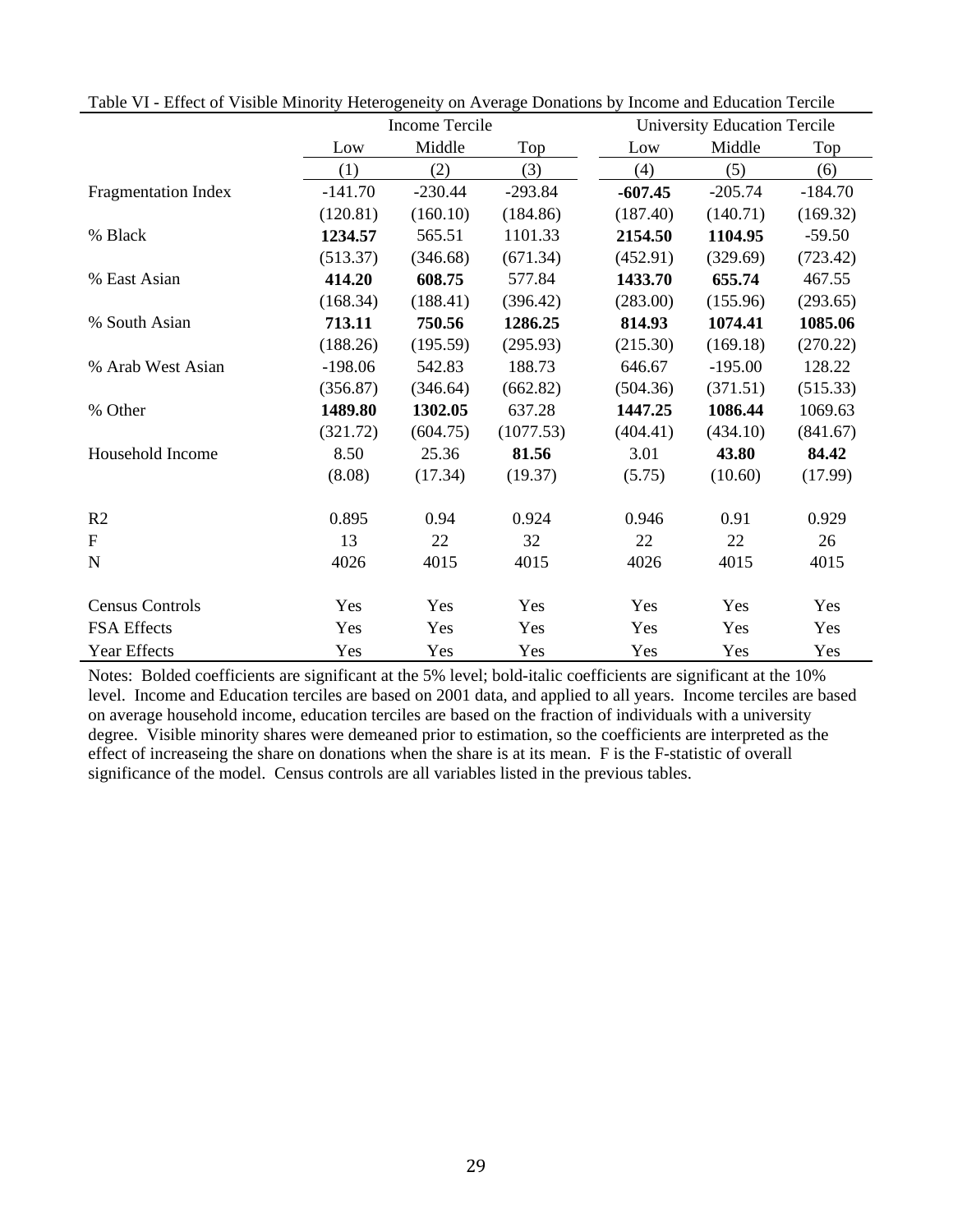|                           | Full Sample    |                |         |         | Census Years Only |          |  |
|---------------------------|----------------|----------------|---------|---------|-------------------|----------|--|
|                           | (1)            | (2)            | (3)     | (4)     | (5)               | (6)      |  |
| Fragmentation Index       | 0.39           | $-0.04$        | $-0.02$ |         | 0.01              |          |  |
|                           | (0.08)         | (0.02)         | (0.04)  |         | (0.05)            |          |  |
| % Black                   | $-0.50$        | 0.29           | 0.48    | 0.17    | 0.43              | 0.16     |  |
|                           | (0.21)         | (0.07)         | (0.12)  | (0.10)  | (0.13)            | (0.11)   |  |
| % Black Squared           |                |                |         | 1.76    |                   | 1.97     |  |
|                           |                |                |         | (0.80)  |                   | (0.89)   |  |
| % East Asian              | $-0.26$        | 0.02           | 0.03    | 0.07    | 0.05              | 0.15     |  |
|                           | (0.09)         | (0.03)         | (0.06)  | (0.07)  | (0.07)            | (0.08)   |  |
| % East Asian Squared      |                |                |         | $-0.19$ |                   | $-0.20$  |  |
|                           |                |                |         | (0.13)  |                   | (0.14)   |  |
| % South Asian             | $-0.04$        | 0.09           | 0.40    | 0.30    | 0.35              | 0.29     |  |
|                           | (0.13)         | (0.03)         | (0.05)  | (0.10)  | (0.06)            | (0.11)   |  |
| % South Asian Squared     |                |                |         | 0.10    |                   | 0.12     |  |
|                           |                |                |         | (0.18)  |                   | (0.19)   |  |
| % Arab West Asian         | $-0.40$        | $-0.29$        | $-0.01$ | 0.02    | $-0.01$           | $0.02\,$ |  |
|                           | (0.30)         | (0.09)         | (0.16)  | (0.14)  | (0.17)            | (0.15)   |  |
| % Arab West Asian Squared |                |                |         | $-1.32$ |                   | $-0.67$  |  |
|                           |                |                |         | (1.32)  |                   | (1.29)   |  |
| % Other                   | $-2.61$        | 0.17           | 0.31    | $-0.26$ | 0.19              | $-0.25$  |  |
|                           | (0.42)         | (0.15)         | (0.15)  | (0.16)  | (0.16)            | (0.17)   |  |
| % Other Squared           |                |                |         | 8.13    |                   | 7.15     |  |
|                           |                |                |         | (1.74)  |                   | (1.90)   |  |
| % White Squared           |                |                |         | $-0.01$ |                   | $-0.06$  |  |
|                           |                |                |         | (0.10)  |                   | (0.11)   |  |
| Household Income          |                | 0.01           | 0.00    | 0.00    | 0.00              | 0.00     |  |
|                           |                | (0.00)         | (0.00)  | (0.00)  | (0.00)            | (0.00)   |  |
| R2                        | 0.078          | 0.903          | 0.988   | 0.989   | 0.985             | 0.985    |  |
| $\boldsymbol{\mathrm{F}}$ | 194            | 487            | 174     | 155     | 76                | 69       |  |
| ${\bf N}$                 | 12056          | 12056          | 12056   | 12056   | 3288              | 3288     |  |
| <b>Census Controls</b>    | N <sub>o</sub> | Yes            | Yes     | Yes     | Yes               | Yes      |  |
| FSA Effects               | N <sub>o</sub> | N <sub>o</sub> | Yes     | Yes     | Yes               | Yes      |  |
| Year Effects              | Yes            | Yes            | Yes     | Yes     | Yes               | Yes      |  |

Table VII - Effect of Visible Minority Heterogeneity on Fraction of Households that Donate

Notes: Bolded coefficients are significant at the 5% level; bold-italic coefficients are significant at the 10% level. Full sample includes data from all years 1996-2006, including linearly interpolated census data between years. Census years includes data from 1996, 2001, and 2006 only. Visible minority shares were demeaned prior to estimation, so the coefficients are interpreted as the effect of increasing the share on donations when the share is at its mean. F is the F-statistic of overall significance of the model. Census controls are all variables listed in the previous tables.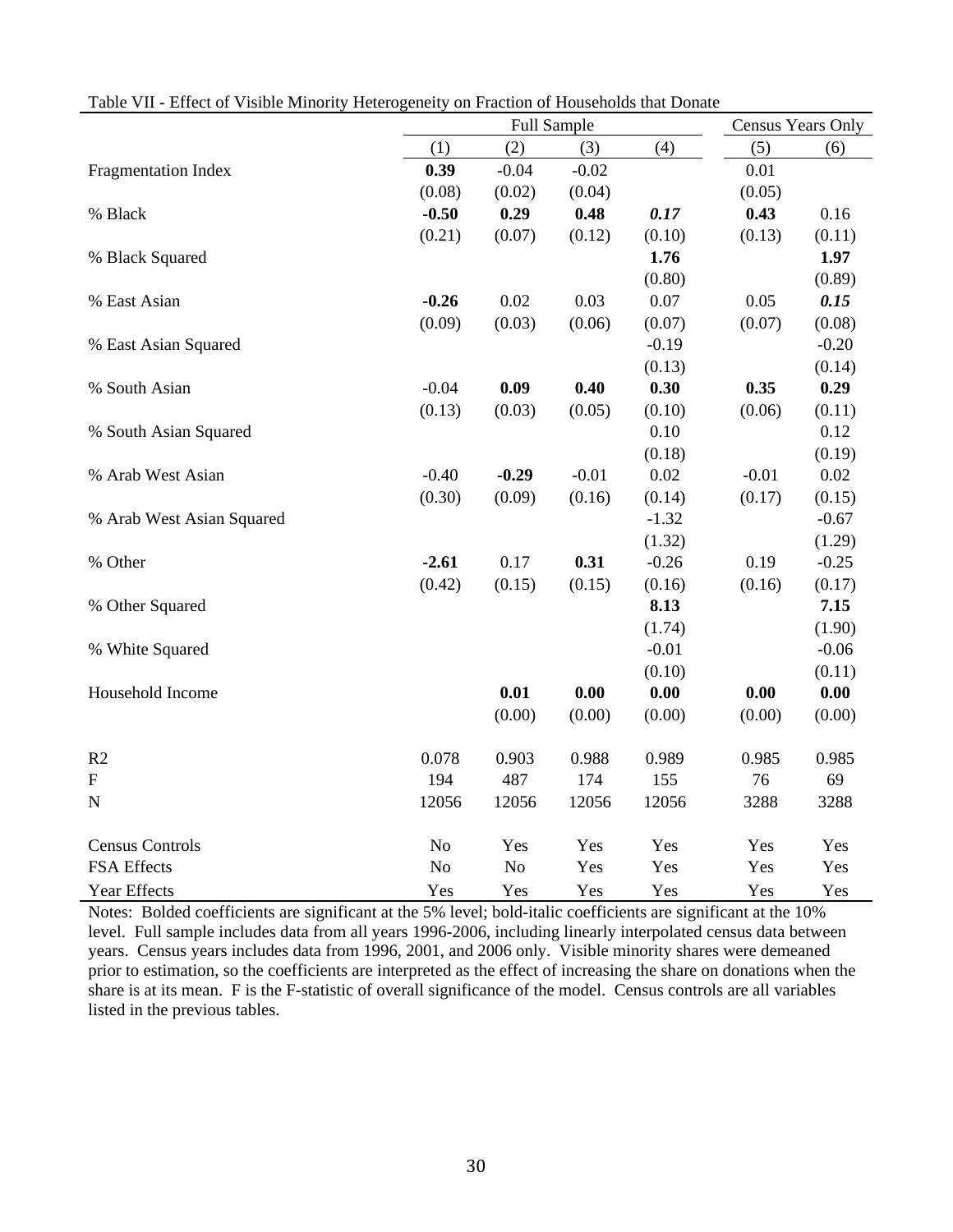|                            |         | Income Tercile |         |         | <b>University Education Tercile</b> |         |
|----------------------------|---------|----------------|---------|---------|-------------------------------------|---------|
|                            | Low     | Middle         | Top     | Low     | Middle                              | Top     |
|                            | (1)     | (2)            | (3)     | (4)     | (5)                                 | (6)     |
| <b>Fragmentation Index</b> | 0.02    | $-0.04$        | 0.05    | $-0.33$ | $-0.03$                             | 0.07    |
|                            | (0.06)  | (0.08)         | (0.06)  | (0.07)  | (0.05)                              | (0.07)  |
| % Black                    | 0.45    | 0.36           | 0.15    | 0.95    | 0.36                                | $-0.02$ |
|                            | (0.25)  | (0.20)         | (0.17)  | (0.18)  | (0.13)                              | (0.17)  |
| % East Asian               | 0.03    | 0.07           | 0.03    | 0.72    | 0.21                                | $-0.11$ |
|                            | (0.09)  | (0.10)         | (0.12)  | (0.13)  | (0.09)                              | (0.08)  |
| % South Asian              | 0.20    | 0.35           | 0.51    | 0.27    | 0.42                                | 0.29    |
|                            | (0.10)  | (0.09)         | (0.06)  | (0.08)  | (0.07)                              | (0.10)  |
| % Arab West Asian          | $-0.04$ | 0.25           | $-0.26$ | 0.12    | 0.25                                | $-0.28$ |
|                            | (0.17)  | (0.19)         | (0.17)  | (0.23)  | (0.16)                              | (0.19)  |
| % Other                    | 0.33    | 0.14           | 0.31    | 0.54    | 0.13                                | $-0.03$ |
|                            | (0.18)  | (0.32)         | (0.25)  | (0.21)  | (0.20)                              | (0.24)  |
| Household Income           | 0.01    | 0.00           | 0.00    | 0.00    | 0.01                                | 0.00    |
|                            | (0.00)  | (0.01)         | (0.00)  | (0.00)  | (0.00)                              | (0.00)  |
| R <sub>2</sub>             | 0.98    | 0.977          | 0.981   | 0.981   | 0.986                               | 0.99    |
| $\mathbf{F}$               | 83      | 87             | 103     | 85      | 71                                  | 85      |
| $\mathbf N$                | 4026    | 4015           | 4015    | 4026    | 4015                                | 4015    |
| <b>Census Controls</b>     | Yes     | Yes            | Yes     | Yes     | Yes                                 | Yes     |
| <b>FSA Effects</b>         | Yes     | Yes            | Yes     | Yes     | Yes                                 | Yes     |
| <b>Year Effects</b>        | Yes     | Yes            | Yes     | Yes     | Yes                                 | Yes     |

|                          | Table VIII - Effect of Visible Minority Heterogeneity on Fraction of Households that Donate by Income and |
|--------------------------|-----------------------------------------------------------------------------------------------------------|
| <b>Education Tercile</b> |                                                                                                           |

Notes: Bolded coefficients are significant at the 5% level; bold-italic coefficients are significant at the 10% level. Income and Education terciles are based on 2001 data, and applied to all years. Income terciles are based on average household income, education terciles are based on the fraction of individuals with a university degree. Visible minority shares were demeaned prior to estimation, so the coefficients are interpreted as the effect of increaseing the share on donations when the share is at its mean. F is the F-statistic of overall significance of the model. Census controls are all variables listed in the previous tables.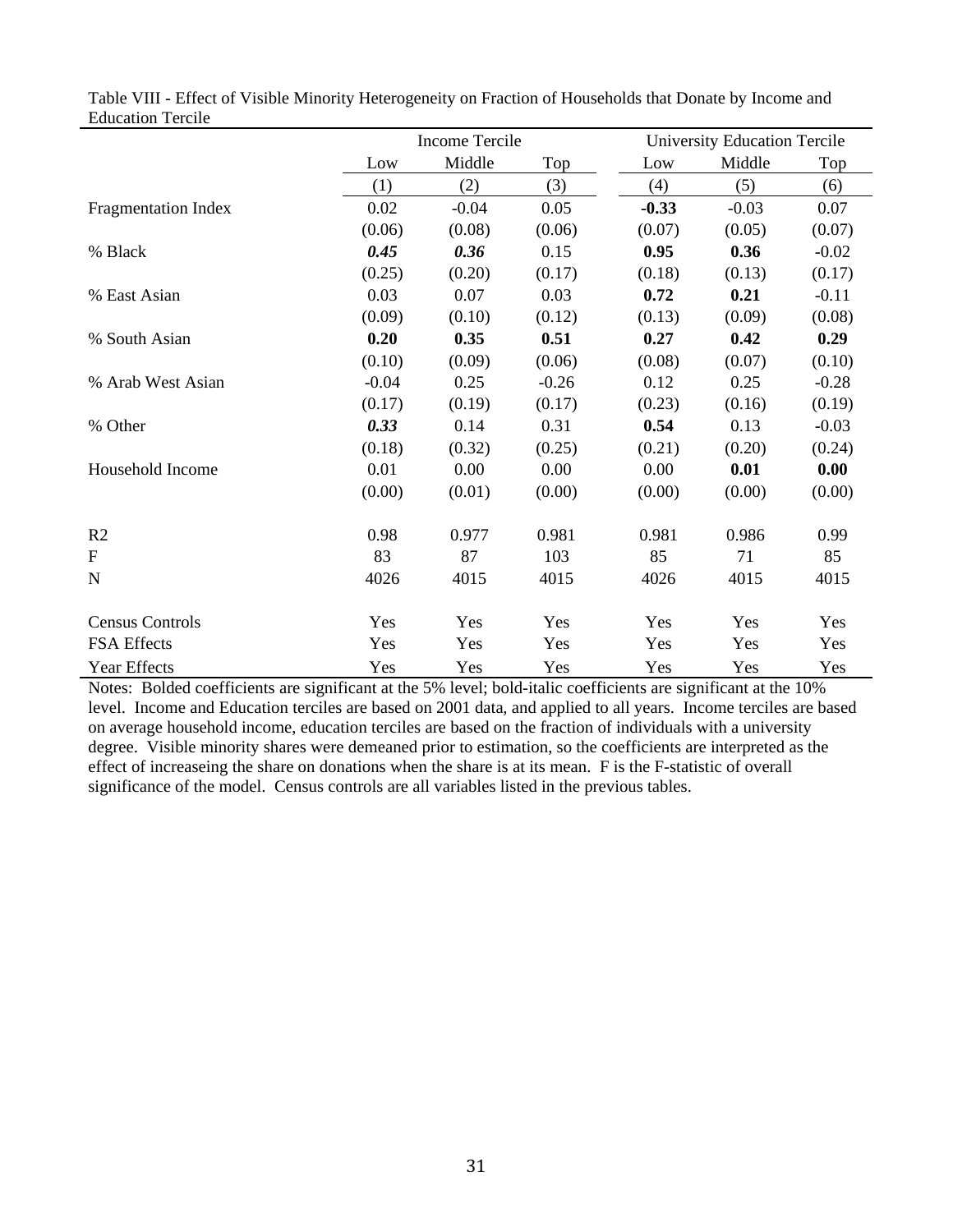|                           | <b>Average Donations</b> |           |         | Fraction of Households Donating |
|---------------------------|--------------------------|-----------|---------|---------------------------------|
|                           | (1)                      | (2)       | (3)     | (4)                             |
| Fragmentation Index       | $-201.93$                |           | $-0.03$ |                                 |
|                           | (132.78)                 |           | (0.05)  |                                 |
| % Catholic                | $-302.08$                | $-229.00$ | $-0.07$ | 0.26                            |
|                           | (251.01)                 | (282.61)  | (0.07)  | (0.07)                          |
| % Catholic Squared        |                          | 690.00    |         | $-0.05$                         |
|                           |                          | (269.92)  |         | (0.09)                          |
| % Christian               | $-276.14$                | $-99.17$  | $-0.15$ | 0.33                            |
|                           | (179.55)                 | (304.81)  | (0.06)  | (0.09)                          |
| % Christian Squared       |                          | $-341.44$ |         | $-0.60$                         |
|                           |                          | (448.06)  |         | (0.14)                          |
| % Muslim                  | $-837.92$                | $-790.22$ | $-0.26$ | 0.11                            |
|                           | (337.69)                 | (536.18)  | (0.09)  | (0.12)                          |
| % Muslim Squared          |                          | $-607.03$ |         | 0.08                            |
|                           |                          | (783.29)  |         | (0.28)                          |
| % Jewish                  | $-1157.12$               | $-881.40$ | 0.06    | 0.45                            |
|                           | (934.34)                 | (996.42)  | (0.12)  | (0.16)                          |
| % Jewish Squared          |                          | $-330.40$ |         | $-0.10$                         |
|                           |                          | (1622.56) |         | (0.20)                          |
| % Other                   | $-266.01$                | $-588.24$ | 0.21    | 0.33                            |
|                           | (188.13)                 | (342.37)  | (0.07)  | (0.13)                          |
| % Other Squared           |                          | 805.44    |         | 0.66                            |
|                           |                          | (505.42)  |         | (0.20)                          |
| % No Religion Squared     |                          | $-120.98$ |         | 1.52                            |
|                           |                          | (522.44)  |         | (0.20)                          |
| Household Income          | 128.28                   | 127.68    | 0.00    | 0.00                            |
|                           | (18.66)                  | (18.93)   | (0.00)  | (0.00)                          |
| R2                        | 0.924                    | 0.924     | 0.987   | 0.988                           |
| $\boldsymbol{\mathrm{F}}$ | 29                       | 27        | 174     | 163                             |
| $\mathbf N$               | 11033                    | 11033     | 11033   | 11033                           |
|                           |                          |           |         |                                 |
| <b>Census Controls</b>    | Yes                      | Yes       | Yes     | Yes                             |
| FSA Effects               | Yes                      | Yes       | Yes     | Yes                             |
| Year Effects              | Yes                      | Yes       | Yes     | Yes                             |

Table IX - Effect of Religious Heterogeneity on Donation Outcomes

Notes: Bolded coefficients are significant at the 5% level, and bold-italic coefficients are significant at the 10% level. Religion shares were demeaned prior to estimation, so the coefficients are interpreted as the effect of increasing the share on donations when the share is at its mean. F is the F-statistic of overall significance of the model. Census controls are all variables listed in the previous tables.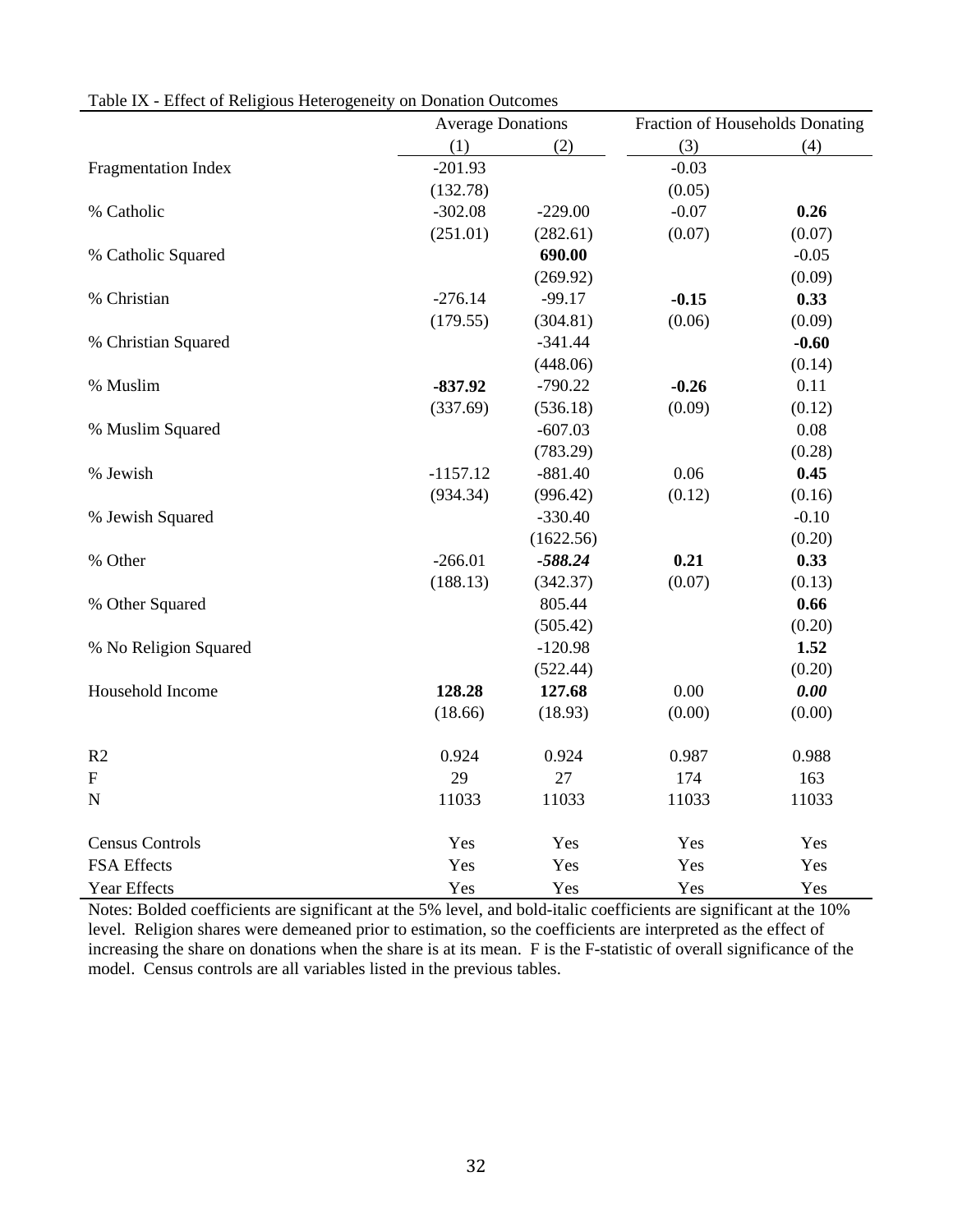|                            |           | <b>Income Tercile</b> |            | <b>University Education Tercile</b> |           |            |
|----------------------------|-----------|-----------------------|------------|-------------------------------------|-----------|------------|
|                            | Low       | Middle                | Top        | Low                                 | Middle    | Top        |
|                            | 1         | $\overline{2}$        | 3          | $\overline{4}$                      | 5         | 6          |
| <b>Fragmentation Index</b> | $-10.91$  | 90.71                 | $-720.36$  | 63.83                               | $-108.38$ | $-332.07$  |
|                            | (64.37)   | (116.84)              | (441.13)   | (43.92)                             | (100.94)  | (331.98)   |
| % Catholic                 | 50.62     | $-12.53$              | $-770.36$  | $-103.88$                           | $-123.61$ | $-390.89$  |
|                            | (136.98)  | (160.78)              | (573.94)   | (69.60)                             | (172.87)  | (557.84)   |
| % Christian                | $-123.88$ | $-210.45$             | $-533.46$  | $-200.82$                           | $-296.03$ | $-217.99$  |
|                            | (118.87)  | (158.78)              | (449.21)   | (65.54)                             | (169.57)  | (419.96)   |
| % Muslim                   | 69.08     | 324.29                | $-1973.25$ | $-173.82$                           | 125.70    | $-1177.98$ |
|                            | (308.36)  | (256.90)              | (908.56)   | (174.33)                            | (361.23)  | (557.38)   |
| % Jewish                   | $-570.54$ | $-528.93$             | $-1871.99$ | $-1834.86$                          | $-623.40$ | $-1400.33$ |
|                            | (373.13)  | (483.08)              | (1515.55)  | (1126.66)                           | (569.20)  | (1108.28)  |
| % Other Religions          | $-204.02$ | $-31.28$              | $-617.52$  | $-55.69$                            | $-11.01$  | $-921.14$  |
|                            | (187.71)  | (125.74)              | (472.86)   | (95.27)                             | (134.23)  | (622.22)   |
| Household Income           | $-3.16$   | 4.30                  | 138.47     | 5.56                                | 33.55     | 145.75     |
|                            | (8.41)    | (7.95)                | (21.69)    | (4.38)                              | (8.36)    | (22.23)    |
| R <sub>2</sub>             | 0.94      | 0.957                 | 0.909      | 0.97                                | 0.939     | 0.912      |
| $\mathbf{F}$               | 16        | 21                    | 20         | 22                                  | 17        | 20         |
| $\mathbf N$                | 3707      | 3520                  | 3806       | 3410                                | 3652      | 3971       |
| <b>Census Controls</b>     | Yes       | Yes                   | Yes        | Yes                                 | Yes       | Yes        |
| FSA Effects                | Yes       | Yes                   | Yes        | Yes                                 | Yes       | Yes        |
| <b>Year Effects</b>        | Yes       | Yes                   | Yes        | Yes                                 | Yes       | Yes        |

Table X - Effect of Religious Heterogeneity on Average Donation by Income and Education Tercile

Bolded coefficients are significant at the 5% level, and bold-italic coefficient are significant at the 10% level. Income and Education terciles are based on 2001 data, and applied to all years. Income terciles are based on average household income, education terciles are based on the fraction of indiiduals with a university degree. Religion shares were demeaned prior to esimation, so the coefficients are interpreted as the effect of increasing the share on donations when the share is at its mean. F is the F-statistic of overall significance of the model. Census controls are all variables listed in the previous tables.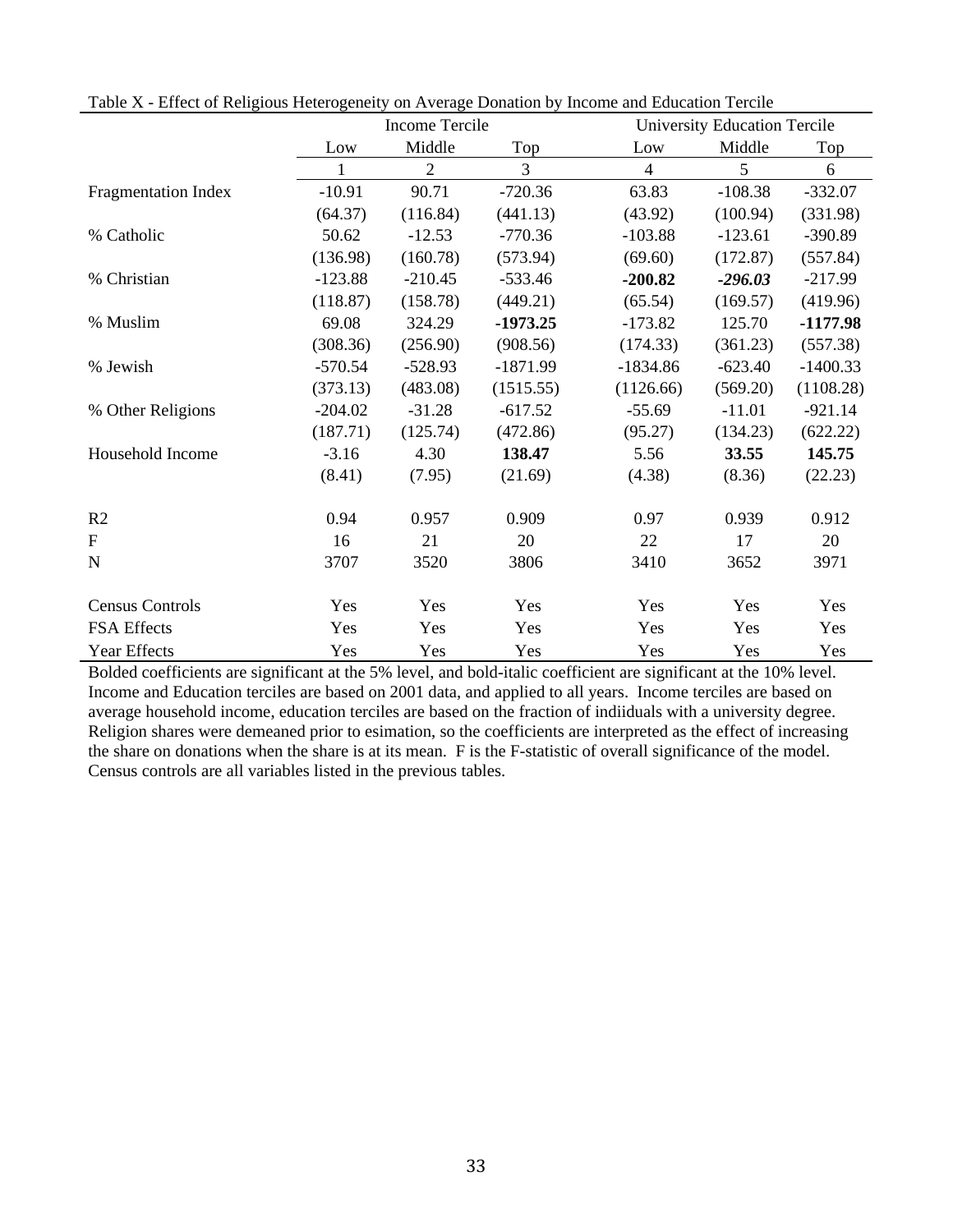|                        | Income Tercile |            |         |                | <b>University Education Tercile</b> |         |  |  |
|------------------------|----------------|------------|---------|----------------|-------------------------------------|---------|--|--|
|                        | Low            | Middle     | Top     | Low            | Middle                              | Top     |  |  |
|                        | 1              | $\sqrt{2}$ | 3       | $\overline{4}$ | 5                                   | 6       |  |  |
| Fragmentation Index    | 0.07           | 0.01       | 0.02    | 0.13           | 0.02                                | $-0.08$ |  |  |
|                        | (0.07)         | (0.10)     | (0.14)  | (0.09)         | (0.07)                              | (0.08)  |  |  |
| % Catholic             | $-0.07$        | $-0.04$    | 0.24    | $-0.07$        | $-0.19$                             | 0.05    |  |  |
|                        | (0.08)         | (0.13)     | (0.13)  | (0.11)         | (0.11)                              | (0.10)  |  |  |
| % Christian            | $-0.10$        | $-0.22$    | $-0.01$ | $-0.04$        | $-0.36$                             | $-0.03$ |  |  |
|                        | (0.08)         | (0.13)     | (0.12)  | (0.10)         | (0.10)                              | (0.10)  |  |  |
| % Muslim               | $-0.05$        | $-0.21$    | $-0.09$ | $-0.33$        | $-0.31$                             | $-0.11$ |  |  |
|                        | (0.13)         | (0.17)     | (0.18)  | (0.20)         | (0.16)                              | (0.12)  |  |  |
| % Jewish               | $-0.05$        | 0.00       | 0.16    | $-1.44$        | 0.08                                | 0.14    |  |  |
|                        | (0.19)         | (0.25)     | (0.17)  | (1.49)         | (0.54)                              | (0.13)  |  |  |
| % Other Religions      | 0.05           | 0.14       | 0.56    | $-0.02$        | 0.05                                | 0.31    |  |  |
|                        | (0.15)         | (0.12)     | (0.12)  | (0.13)         | (0.11)                              | (0.16)  |  |  |
| Household Income       | 0.02           | 0.02       | 0.00    | 0.00           | 0.01                                | 0.00    |  |  |
|                        | (0.01)         | (0.01)     | (0.00)  | (0.01)         | (0.00)                              | (0.00)  |  |  |
| R <sub>2</sub>         | 0.982          | 0.978      | 0.979   | 0.979          | 0.987                               | 0.99    |  |  |
| ${\bf F}$              | 88             | 77         | 86      | 60             | 89                                  | 107     |  |  |
| $\mathbf N$            | 3707           | 3520       | 3806    | 3410           | 3652                                | 3971    |  |  |
| <b>Census Controls</b> | Yes            | Yes        | Yes     | Yes            | Yes                                 | Yes     |  |  |
| FSA Effects            | Yes            | Yes        | Yes     | Yes            | Yes                                 | Yes     |  |  |
| Year Effects           | Yes            | Yes        | Yes     | Yes            | Yes                                 | Yes     |  |  |

|         | Table XI - Effect of Religious Heterogeneity on Fraction of Households Donating by Income and Education |  |  |  |  |
|---------|---------------------------------------------------------------------------------------------------------|--|--|--|--|
| Tercile |                                                                                                         |  |  |  |  |

Bolded coefficients are significant at the 5% level, and bold-italic coefficients are significant at the 10% level. Income and Education terciles are based on 2001 data, and applied to all years. Income terciles are based on average household income, education terciles are based on the fraction of indiiduals with a university degree. Religion shares were demeaned prior to esimation, so the coefficients are interpreted as the effect of increasing the share on donations when the share is at its mean. F is the F-statistic of overall significance of the model. Census controls are all variables listed in the previous tables.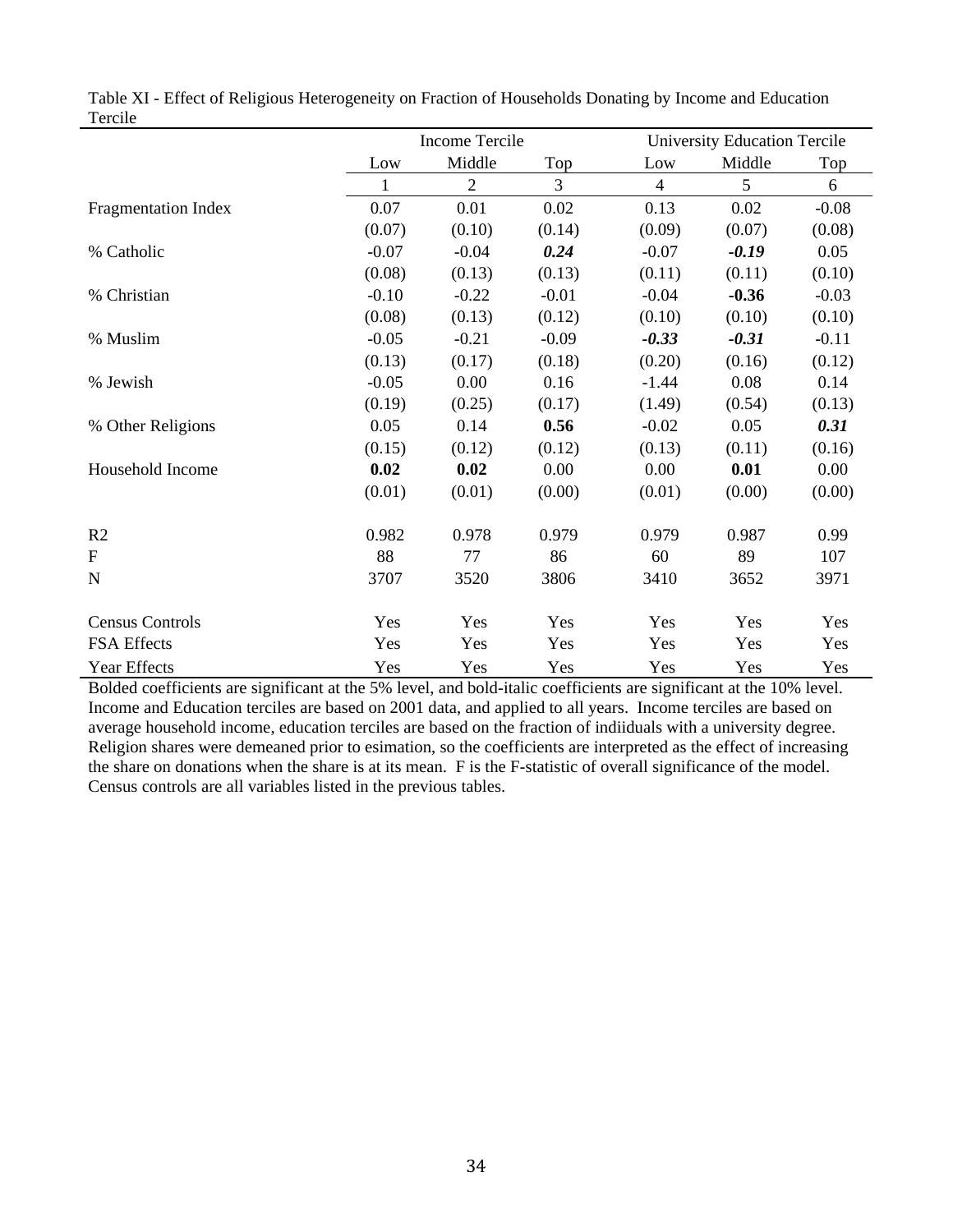|                                      |           | Years 1996-2001 |            |
|--------------------------------------|-----------|-----------------|------------|
|                                      | (1)       | (2)             | (3)        |
| Visible Minority Fragmentation Index | $-362.04$ |                 | $-476.25$  |
|                                      | (176.24)  |                 | (205.16)   |
| % Black                              | 591.47    |                 | 897.35     |
|                                      | (581.81)  |                 | (625.68)   |
| % East Asian                         | 960.57    |                 | 1088.67    |
|                                      | (477.20)  |                 | (502.24)   |
| % South Asian                        | 610.65    |                 | 1343.91    |
|                                      | (286.20)  |                 | (587.72)   |
| % Arab West Asian                    | 596.16    |                 | 1074.52    |
|                                      | (571.83)  |                 | (672.98)   |
| % Other                              | 522.09    |                 | 908.30     |
|                                      | (474.79)  |                 | (493.00)   |
| <b>Religion Fragmentation Index</b>  |           | $-397.99$       | $-111.36$  |
|                                      |           | (222.31)        | (202.60)   |
| % Catholic                           |           | $-405.37$       | $-189.03$  |
|                                      |           | (428.05)        | (383.04)   |
| % Christian                          |           | $-369.32$       | $-118.05$  |
|                                      |           | (289.18)        | (270.41)   |
| % Muslim                             |           | $-607.20$       | $-737.22$  |
|                                      |           | (545.61)        | (644.83)   |
| % Jewish                             |           | $-2399.66$      | $-2314.59$ |
|                                      |           | (1877.12)       | (1770.39)  |
| % Other Religions                    |           | $-211.56$       | $-1085.83$ |
|                                      |           | (345.65)        | (597.07)   |
| Household Income                     | 120.46    | 120.98          | 123.51     |
|                                      | (22.54)   | (23.18)         | (22.93)    |
| R <sub>2</sub>                       | 0.95      | 0.95            | 0.95       |
| $\mathbf{F}$                         | 15        | 17              | 15         |
| $\mathbf N$                          | 6018      | 6018            | 6018       |
| <b>Census Controls</b>               | Yes       | Yes             | Yes        |
| FSA Effects                          | Yes       | Yes             | Yes        |
| <b>Year Effects</b>                  | Yes       | Yes             | Yes        |

| Table XII - Effect of Religious and Visible Minority Heterogeneity on Donation Outcomes |  |  |
|-----------------------------------------------------------------------------------------|--|--|
|                                                                                         |  |  |

Notes: Regression contains data from 1996-2001, the overlapping years of religion and visible minority data. Bolded coefficients are significant at the 5% level, and bold-italic coefficients are significant at the 10% level. Religion and Visible Minority shares were demeaned prior to estimation, so the coefficients are interpreted as the effect of increasing the share on donations when the share is at its mean. F is the F-statistic of overall significance of the model. Census controls are all variables listed in the previous tables.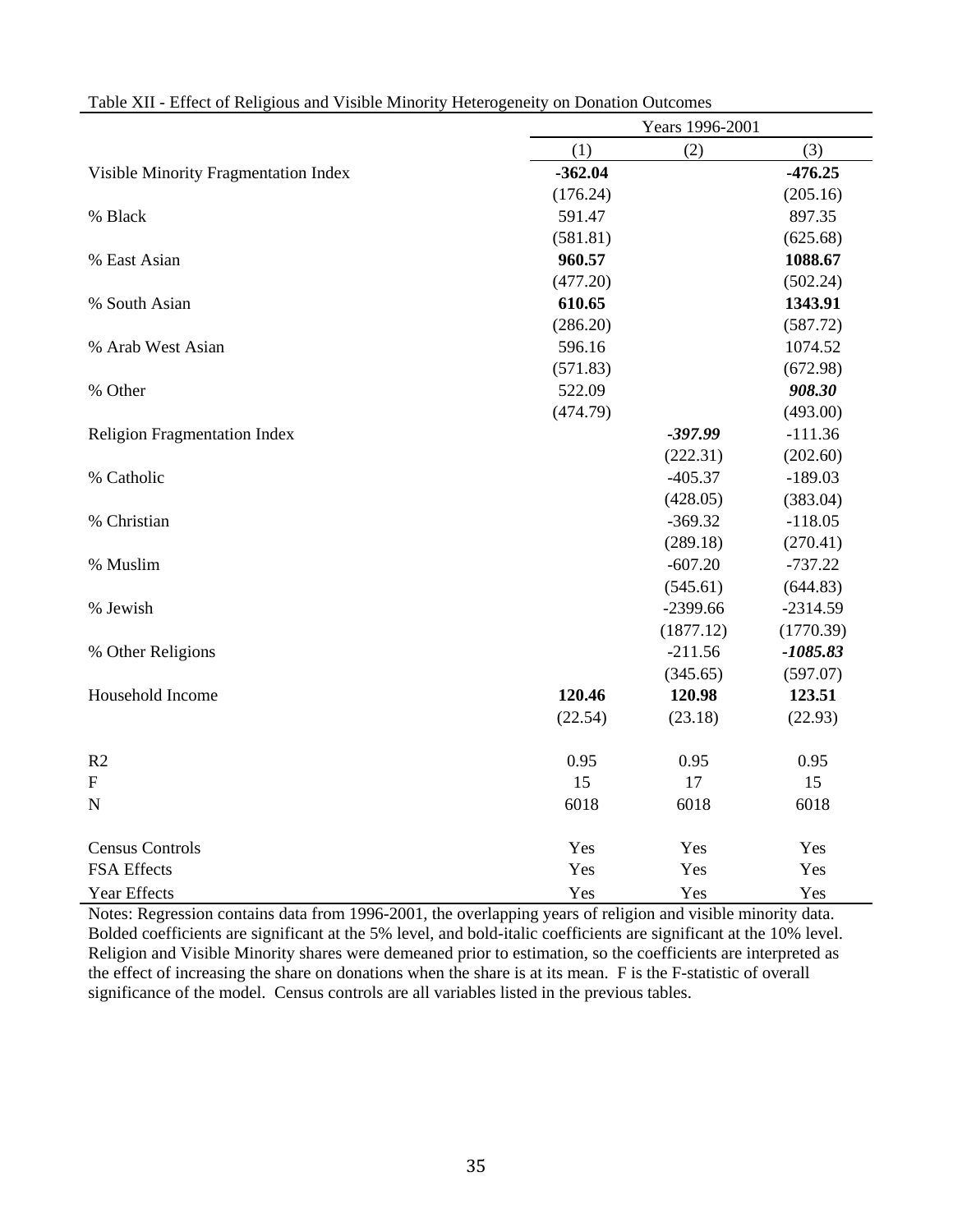| Panel A                | Visible Minority |          | <b>Panel B</b>         |            | Religion |  |
|------------------------|------------------|----------|------------------------|------------|----------|--|
|                        | Donation         | Fraction |                        | Donation   | Fraction |  |
|                        | Amount           | Donating |                        | Amount     | Donating |  |
|                        | (1)              | (2)      |                        | (3)        | (4)      |  |
| RQ                     | $-174.50$        | $-0.03$  | <b>RQ</b>              | $-127.20$  | 0.09     |  |
|                        | (52.58)          | (0.02)   |                        | (58.37)    | (0.03)   |  |
| % Black                | 970.02           | 0.49     | % Catholic             | $-256.55$  | 0.00     |  |
|                        | (330.63)         | (0.10)   |                        | (222.28)   | (0.06)   |  |
| % East Asian           | 599.49           | 0.03     | % Christian            | $-189.33$  | $-0.15$  |  |
|                        | (171.74)         | (0.06)   |                        | (169.21)   | (0.06)   |  |
| % South Asian          | 993.11           | 0.39     | % Muslim               | $-972.52$  | $-0.20$  |  |
|                        | (137.31)         | (0.04)   |                        | (363.82)   | (0.09)   |  |
| % Arab West Asian      | $-80.63$         | $-0.01$  | % Jewish               | $-1118.96$ | 0.08     |  |
|                        | (288.01)         | (0.14)   |                        | (950.12)   | (0.11)   |  |
| % Other                | 1071.30          | 0.31     | % Other Religions      | $-277.61$  | 0.26     |  |
|                        | (336.63)         | (0.13)   |                        | (180.15)   | (0.07)   |  |
| Household Income       | 80.33            | 0.00     | Household Income       | 127.26     | 0.00     |  |
|                        | (14.96)          | (0.00)   |                        | (18.50)    | (0.00)   |  |
| R <sub>2</sub>         | 0.936            | 0.988    | R <sub>2</sub>         | 0.924      | 0.987    |  |
| $\mathbf{F}$           | 43               | 175      | $\mathbf{F}$           | 29         | 176      |  |
| $\mathbf N$            | 12056            | 12056    | N                      | 11033      | 11033    |  |
| <b>Census Controls</b> | Yes              | Yes      | <b>Census Controls</b> | Yes        | Yes      |  |
| <b>FSA Effects</b>     | Yes              | Yes      | FSA Effects            | Yes        | Yes      |  |
| <b>Year Effects</b>    | Yes              | Yes      | <b>Year Effects</b>    | Yes        | Yes      |  |

Table XIII - Effect of RQ Measure on Average Donations and Fraction of Households who Donate

Notes: Bolded coefficients are significant at the 5% level, and bold-italic coefficients are significant at the 10% level. RQ is a measure of polarization of groups, as discussed in Montalvo & Reynal-Querol (2002). Religion and Visible Minority Shares were demeaned prior to estimation, so the coefficients are interpreted as the efect of increasing the share on donations when the share is at its mean. F is the F-statistic of overall significance of the model. Census controls are all variables listed in the previous tables.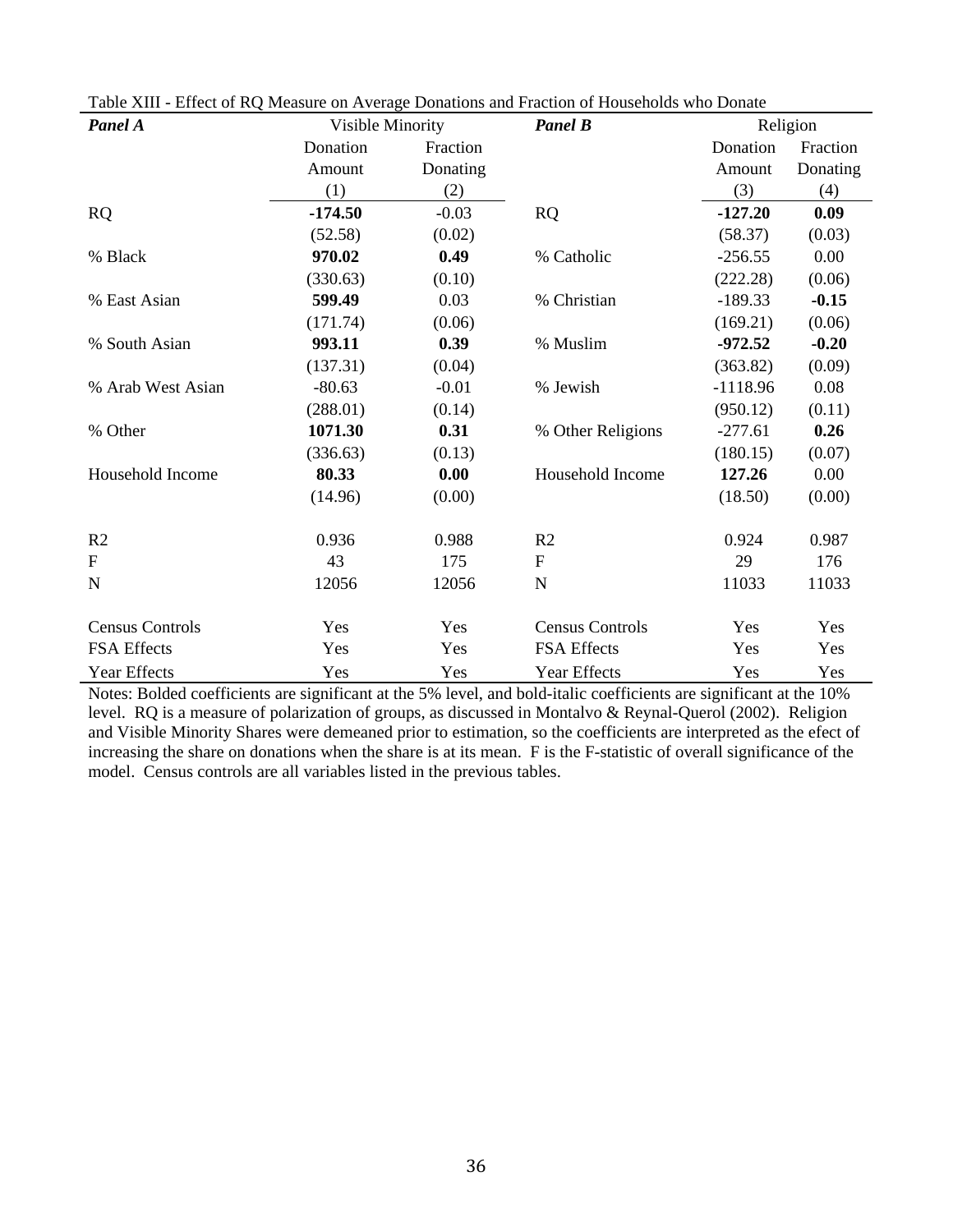

Figure I – Ethnic Diversity in the Golden Horseshoe 2006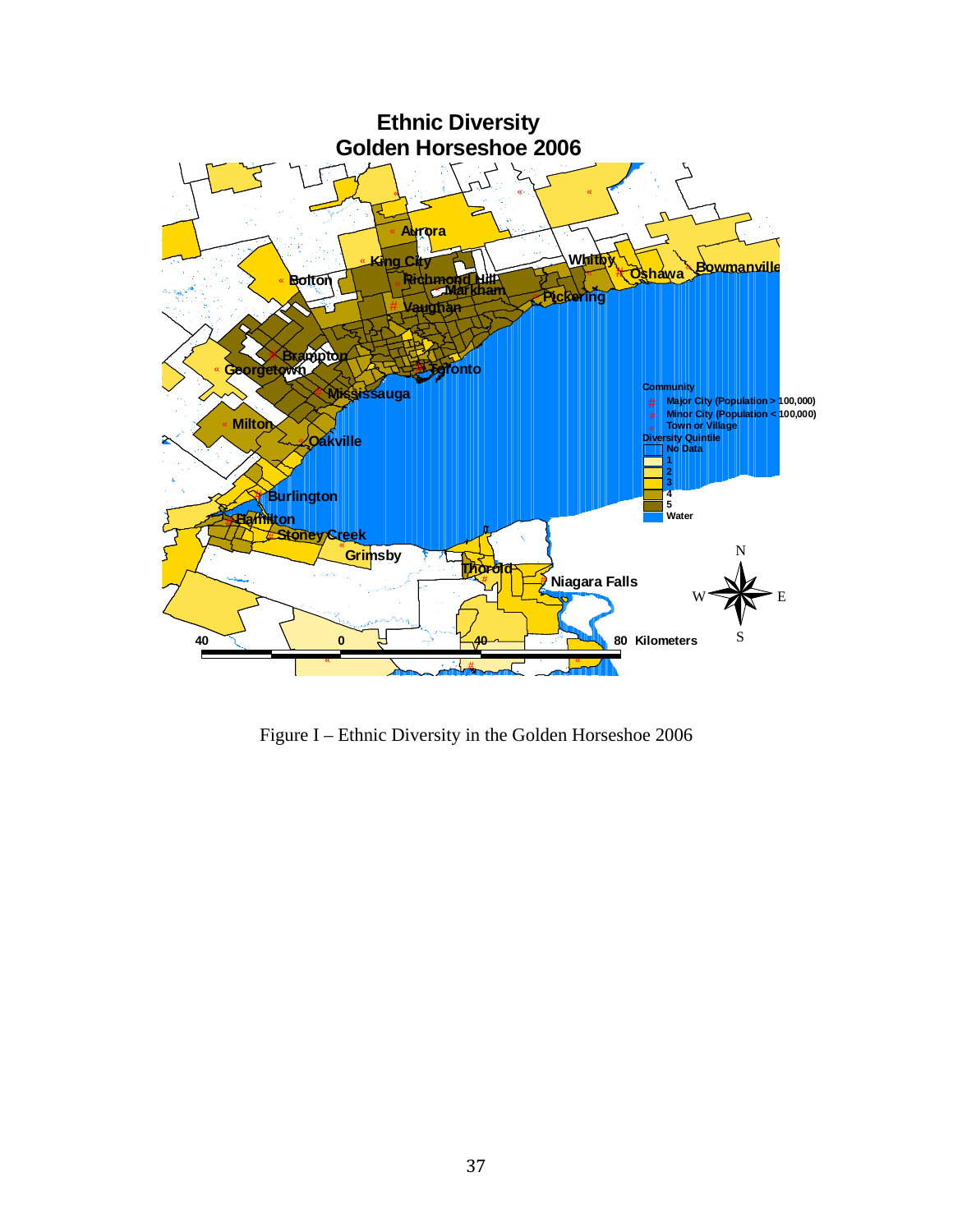# **Appendix A: Tables for Alternative Religion Groupings**

|                            | Effect of Kenglous Heterogenery on Donation Outcomes with Courser Groups<br><b>Average Donations</b> |            |         | Fraction of Households Donating |
|----------------------------|------------------------------------------------------------------------------------------------------|------------|---------|---------------------------------|
|                            | (1)                                                                                                  | (2)        | (3)     | (4)                             |
| <b>Fragmentation Index</b> | $-495.53$                                                                                            |            | $-0.28$ |                                 |
|                            | (199.18)                                                                                             |            | (0.06)  |                                 |
| % Christian                | $-645.22$                                                                                            | $-332.71$  | $-0.36$ | 0.14                            |
|                            | (271.93)                                                                                             | (221.99)   | (0.08)  | (0.07)                          |
| % Christian Squared        |                                                                                                      | 3124.93    |         | $-0.31$                         |
|                            |                                                                                                      | (837.40)   |         | (0.16)                          |
| % Muslim                   | $-660.76$                                                                                            | $-677.77$  | $-0.16$ | $-0.01$                         |
|                            | (326.57)                                                                                             | (452.89)   | (0.10)  | (0.12)                          |
| % Muslim Squared           |                                                                                                      | $-3673.74$ |         | 0.31                            |
|                            |                                                                                                      | (978.44)   |         | (0.36)                          |
| % Jewish                   | $-1221.58$                                                                                           | $-1210.70$ | $-0.01$ | 0.36                            |
|                            | (910.14)                                                                                             | (947.62)   | (0.12)  | (0.17)                          |
| % Jewish Squared           |                                                                                                      | $-1600.31$ |         | $-0.04$                         |
|                            |                                                                                                      | (1317.97)  |         | (0.22)                          |
| % Other                    | $-312.25$                                                                                            | $-928.15$  | 0.17    | 0.28                            |
|                            | (199.02)                                                                                             | (413.81)   | (0.07)  | (0.13)                          |
| % Other Squared            |                                                                                                      | $-1947.96$ |         | 0.78                            |
|                            |                                                                                                      | (811.34)   |         | (0.25)                          |
| % No Religion              |                                                                                                      | $-3619.57$ |         | 1.64                            |
|                            |                                                                                                      | (1258.20)  |         | (0.27)                          |
| Household Income           | 129.08                                                                                               | 128.67     | 0.00    | 0.00                            |
|                            | (18.20)                                                                                              | (17.83)    | (0.00)  | (0.00)                          |
| R2                         | 0.924                                                                                                | 0.926      | 0.988   | 0.988                           |
| ${\bf F}$                  | 28                                                                                                   | 25         | 182     | 167                             |
| $\mathbf N$                | 11033                                                                                                | 11033      | 11033   | 11033                           |
| <b>Census Controls</b>     | Yes                                                                                                  | Yes        | Yes     | Yes                             |
| <b>FSA Effects</b>         | Yes                                                                                                  | Yes        | Yes     | Yes                             |
| <b>Year Effects</b>        | Yes                                                                                                  | Yes        | Yes     | Yes                             |

Table A.1 - Effect of Religious Heterogeneity on Donation Outcomes with Coarser Groups

Notes: Bolded coefficients are significant at the 5% level, and bold-italic coefficients are significant at the 10% level. Religion shares were demeaned prior to estimation, so the coefficients are interpreted as the effect of increasing the share on donations when the share is at its mean. F is the F-statistic of overall significance of the model. Census controls are all variables listed in the previous tables. In this Table, Christian = Catholic, United, Anglican, Presbyterian, Baptist, Lutheran, Orthodox, Pentecostal, Jehovah's Witness, Mennonite, Reform, Mormon, Salvation Army, Other Christian; Other = Buddhist, Hindu, Sikh, Other. Remaining categories are singularly defined.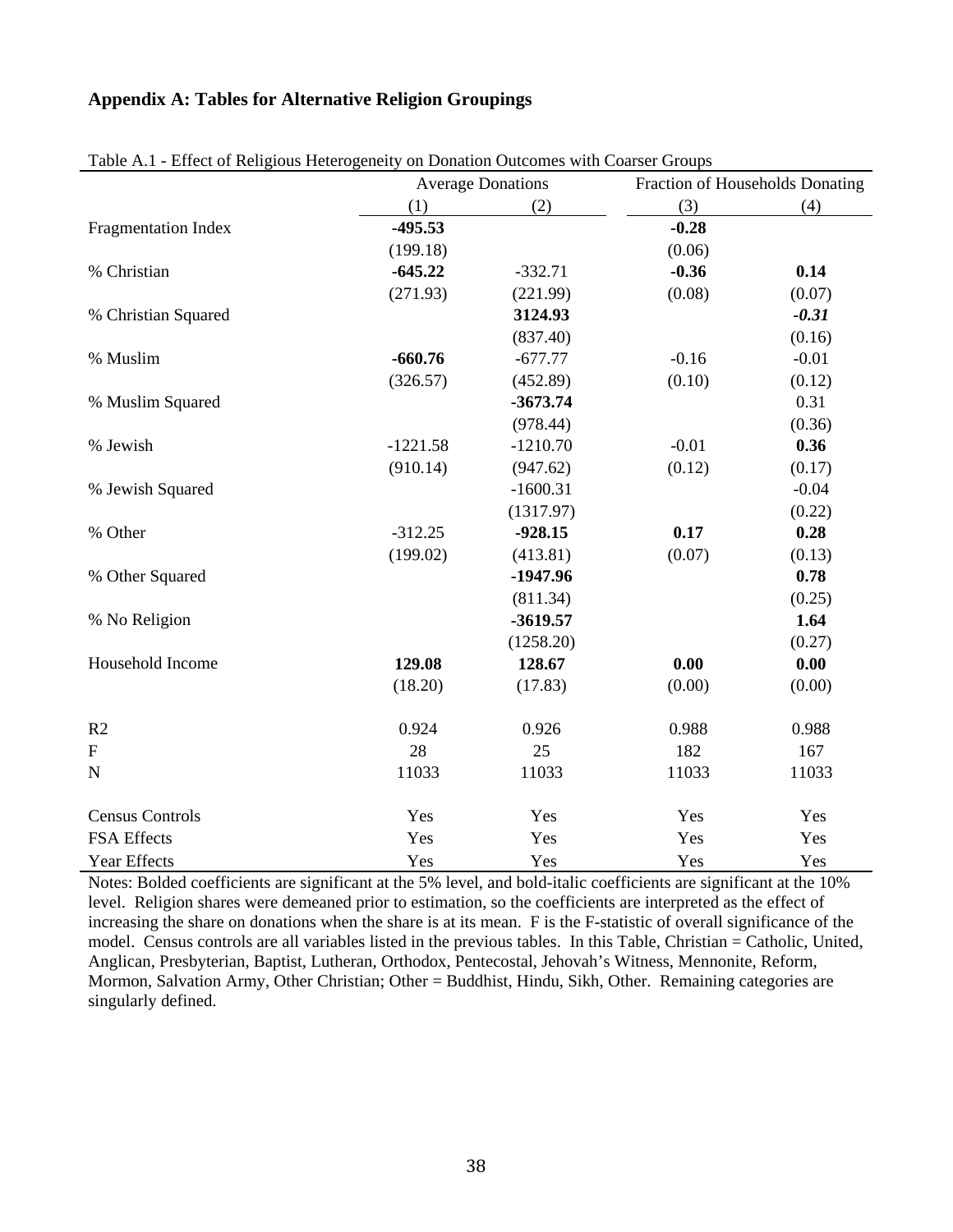| rational A.2 - Effect of Religious Heterogeneity on Donation Outcomes with Finer Groups | <b>Average Donations</b> |           | Fraction of<br>Households<br>Donating |         |
|-----------------------------------------------------------------------------------------|--------------------------|-----------|---------------------------------------|---------|
|                                                                                         | (1)                      | (2)       | (3)                                   | (4)     |
| <b>Fragmentation Index</b>                                                              | $-206.61$                |           | $-0.11$                               |         |
|                                                                                         | (139.88)                 |           | (0.05)                                |         |
| % Catholic                                                                              | $-247.39$                | $-234.37$ | $-0.08$                               | 0.23    |
|                                                                                         | (240.99)                 | (273.16)  | (0.07)                                | (0.07)  |
| % Catholic Squared                                                                      |                          | 529.97    |                                       | $-0.20$ |
|                                                                                         |                          | (267.24)  |                                       | (0.09)  |
| % Non-Conservative Christian                                                            | $-298.90$                | $-240.68$ | $-0.11$                               | 0.31    |
|                                                                                         | (154.56)                 | (288.12)  | (0.06)                                | (0.10)  |
| % Non-Conservative Christian Squared                                                    |                          | $-218.20$ |                                       | $-0.55$ |
|                                                                                         |                          | (584.83)  |                                       | (0.18)  |
| % Conservative Christian                                                                | $-222.04$                | $-209.09$ | $-0.31$                               | $-0.10$ |
|                                                                                         | (333.23)                 | (475.65)  | (0.11)                                | (0.12)  |
| % Conservative Christian Squared                                                        |                          | 318.33    |                                       | 0.80    |
|                                                                                         |                          | (447.89)  |                                       | (0.21)  |
| % Jewish                                                                                | $-1083.67$               | $-887.02$ | 0.08                                  | 0.39    |
|                                                                                         | (942.65)                 | (975.29)  | (0.11)                                | (0.16)  |
| % Jewish Squared                                                                        |                          | $-398.78$ |                                       | $-0.18$ |
|                                                                                         |                          | (1647.61) |                                       | (0.18)  |
| % Muslim/Sikh                                                                           | $-416.57$                | $-663.15$ | $-0.02$                               | 0.13    |
|                                                                                         | (227.34)                 | (476.95)  | (0.08)                                | (0.12)  |
| % Muslim/Sikh Squared                                                                   |                          | 621.64    |                                       | 0.76    |
|                                                                                         |                          | (601.88)  |                                       | (0.28)  |
| % Buddhist/Hindu                                                                        | $-346.11$                | $-588.48$ | 0.24                                  | 0.34    |
|                                                                                         | (333.11)                 | (556.41)  | (0.13)                                | (0.18)  |
| % Buddhist/Hindu Squared                                                                |                          | 850.80    |                                       | 0.84    |
|                                                                                         |                          | (2514.59) |                                       | (0.81)  |
| % Other                                                                                 | 303.68                   | $-14.68$  | 0.08                                  | 0.05    |
|                                                                                         | (257.61)                 | (336.41)  | (0.11)                                | (0.14)  |
| % Other Squared                                                                         |                          | 4327.31   |                                       | 5.43    |
|                                                                                         |                          | (2961.83) |                                       | (1.25)  |
| % No Religion                                                                           |                          | $-172.59$ |                                       | 1.47    |
|                                                                                         |                          | (575.70)  |                                       | (0.19)  |
| Household Income                                                                        | 128.44                   | 128.33    | 0.00                                  | 0.00    |
|                                                                                         | (19.08)                  | (19.07)   | (0.00)                                | (0.00)  |
| R2                                                                                      | 0.924                    | 0.924     | 0.987                                 | 0.988   |
| $\boldsymbol{\mathrm{F}}$                                                               | 28                       | 25        | 169                                   | 158     |
| ${\bf N}$                                                                               | 11033                    | 11033     | 11033                                 | 11033   |
| <b>Census Controls</b>                                                                  | Yes                      | Yes       | Yes                                   | Yes     |
| FSA Effects                                                                             | Yes                      | Yes       | Yes                                   | Yes     |
| Year Effects                                                                            | Yes                      | Yes       | Yes                                   | Yes     |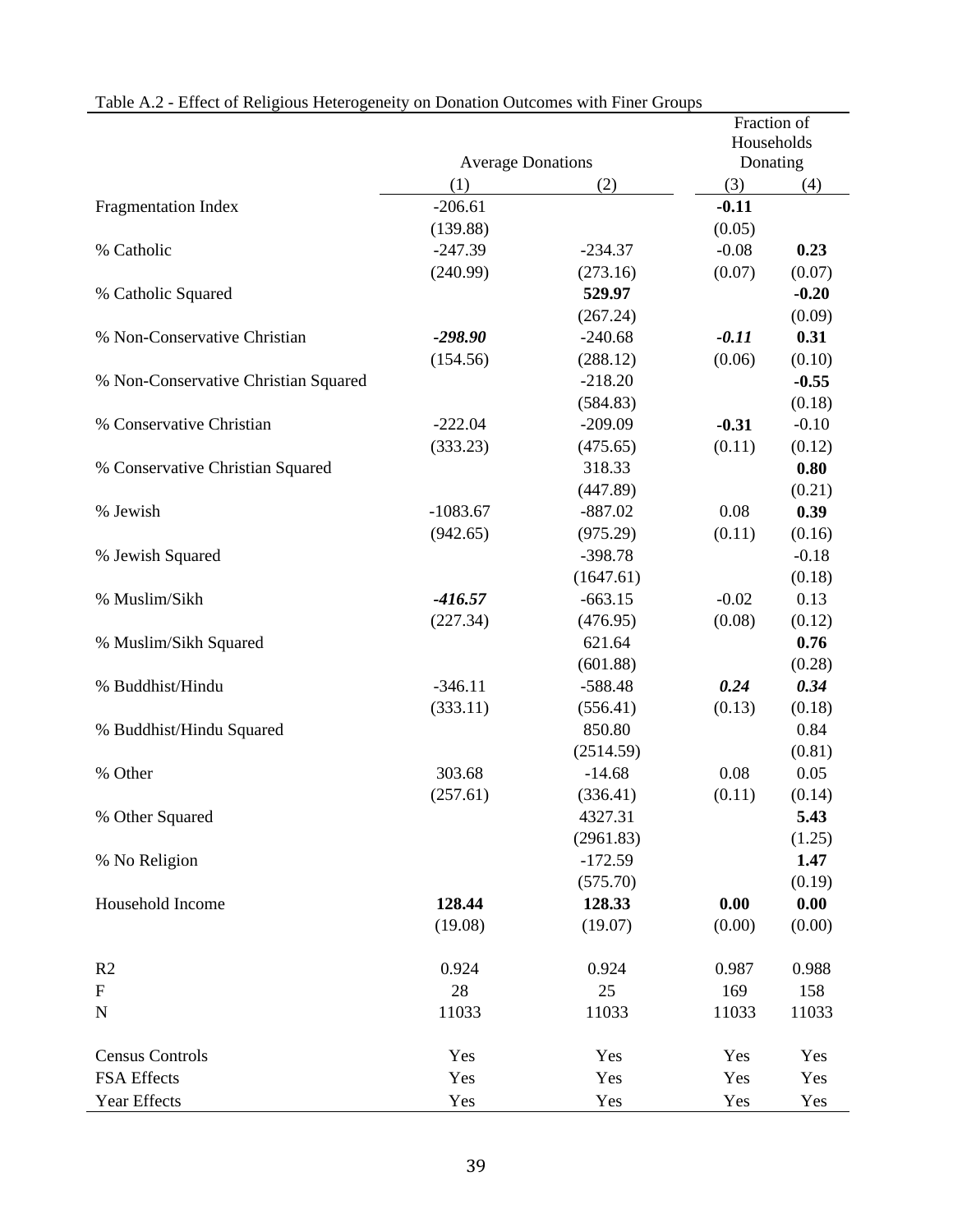Notes: Bolded coefficients are significant at the 5% level, and bold-italic coefficients are significant at the 10% level. Religion shares were demeaned prior to estimation, so the coefficients are interpreted as the effect of increasing the share on donations when the share is at its mean. F is the F-statistic of overall significance of the model. Census controls are all variables listed in the previous tables. In this Table, Non-Conservative Christian = United, Anglican, Presbyterian, Baptist, Lutheran; Conservative Christian = Orthodox, Pentecostal, Jehovah's Witness, Mennonite, Reform, Mormon, Salvation Army; Muslim/Sikh = Muslim, Sikh; Buddhist/Hindu = Buddhist, Hindu; Other = Other Christian, Other. All other groups are singularly defined.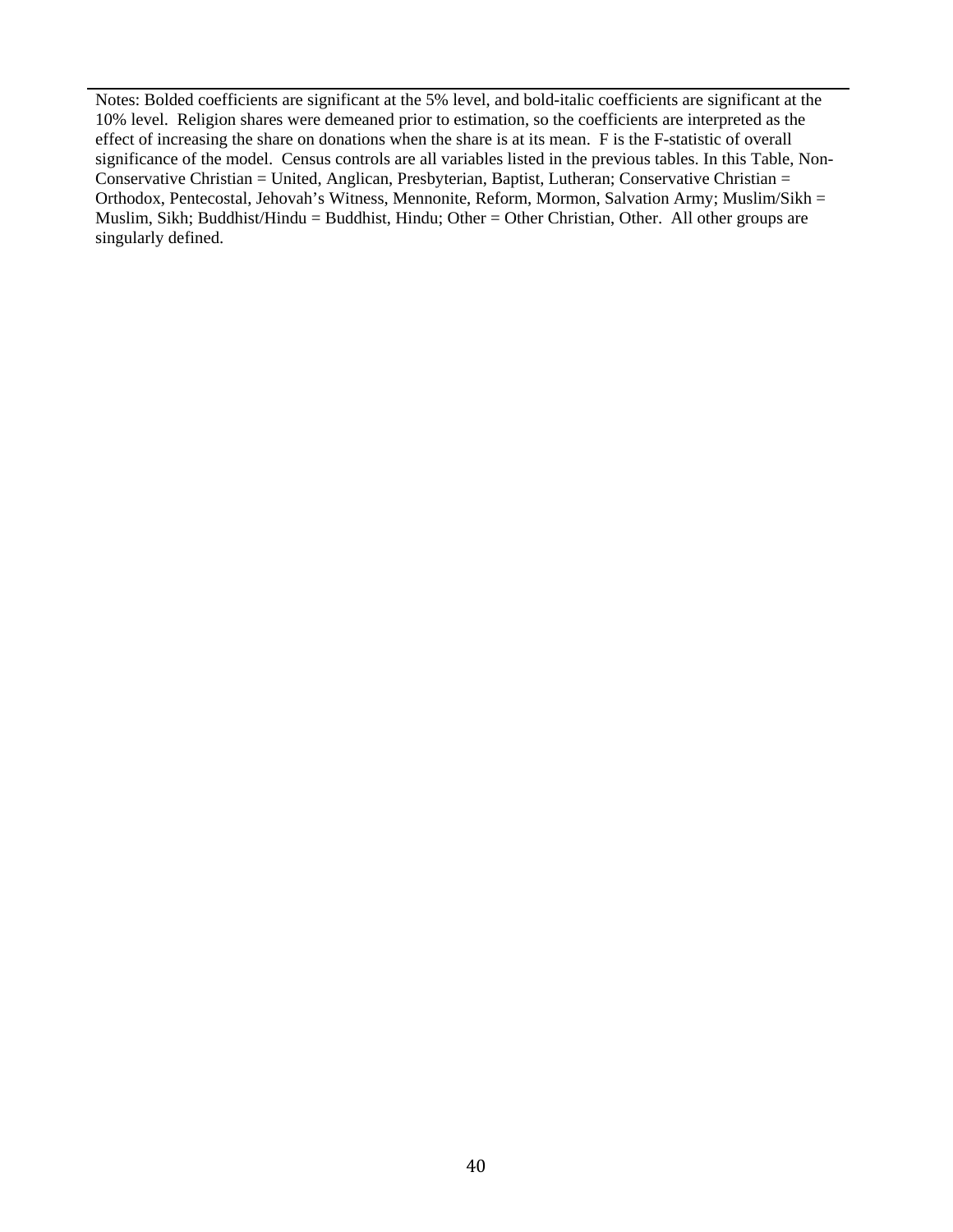#### **Appendix B: Method for Regrouping FSA Boundaries**

Our analysis uses the Forward Sortation Area (FSA) to approximate an individual's community or local neighborhood. We chose this area partly because data is readily available for this level of aggregation, and partly because with an average of 7000 people inside its boundaries, it is a reasonable proxy for the group of people with whom an individual interacts regularly.

The boundaries of each FSA are drawn by Canada Post to accommodate mail delivery, and over time they are occasionally redrawn as the local populations change. This occurs mostly as parts of rural areas grow large enough to require their own FSA, at which point Canada Post will reconfigure the boundaries. While less common, an urban FSA can become large enough to split into two urban FSAs, or shrink enough to be absorbed into an existing FSA.

Changes in FSA boundaries pose a problem for our analysis mainly because they might lead to "false" population or demographic changes. For example, suppose that within an FSA all of the visible minorities live in a rapidly expanding sub-area of the FSA. Suppose also that this sub-area grows large enough over time to become its own FSA. Upon separation, it will seem as though the original FSA becomes completely homogeneous (i.e. it loses all of its visible minorities), even though no individuals have left the original boundaries of that area and the demographics may not have changed by much. Unchecked, these boundary changes might cause spurious results in our regression models – especially our preferred specification, which uses FSA fixed effects.

We solve this problem using the method described below. We refer to new FSAs that appear over time as "emerging" FSAs, and FSAs that disappear as "retiring" FSAs. Our solution to the problem of changing boundaries is to combine each emerging FSA with the FSA it emerged from, and each retiring FSA with the FSA it retires into. The FSAs we use to combine with the emerging and retiring FSAs are identified by hand using various methods, such as: GIS software to overlay FSA